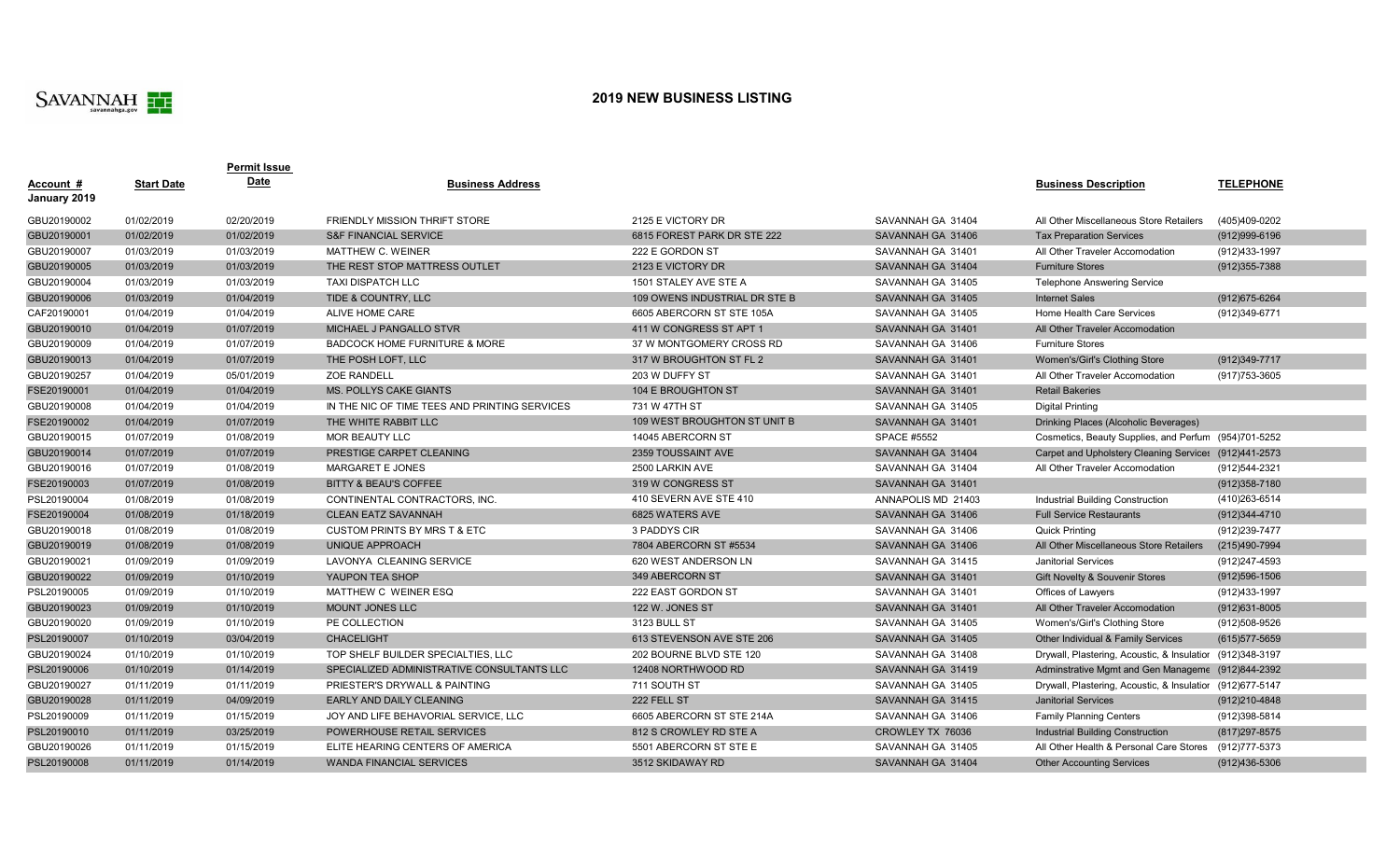| PSL20190012                  | 01/14/2019 | 01/18/2019 | ASTRA GROUP, INC                     | 6001 CHATHAM CENTER DR           | SAVANNAH GA 31405 | New Single Fam Housing Cons (exc For- (770)992-9300       |                   |
|------------------------------|------------|------------|--------------------------------------|----------------------------------|-------------------|-----------------------------------------------------------|-------------------|
| GBU20190029                  | 01/14/2019 | 01/16/2019 | BEEN THROWED ENTERTAINMENT LTD CO    | 7505 WATERS AVE UNIT D8          | SAVANNAH GA 31406 | Promoters of Performing Arts w/Facilities (210)643-9643   |                   |
| GBU20190032                  | 01/15/2019 | 01/18/2019 | THE SAVANNAH PICNIC COMPANY          | 5518 WATERS DR                   | SAVANNAH GA 31406 | Party Planning Service                                    | (912)844-7220     |
| GBU20190031                  | 01/15/2019 | 01/16/2019 | MY AERIAL PHOTO                      | 11112 BLISS AVE APT B            | SAVANNAH GA 31419 | Independent Artists, Writers, and Perforn (813)760-6624   |                   |
| AMU20190001                  | 01/15/2019 | 01/16/2019 | <b>TREEHOUSE ADVENTURES</b>          | 14045 ABERCORN ST STE 2402       | SAVANNAH GA 31419 | <b>Amusement Arcades</b>                                  | (912)436-6555     |
| PSL20190013                  | 01/16/2019 | 01/18/2019 | ANA RENA'S BEAUTY NOOK               | 800 BOWDEN ST                    | SAVANNAH GA 31415 | <b>Beauty Salons</b>                                      | (912) 777-7269    |
| GBU20190034                  | 01/16/2019 | 01/25/2019 | SRI COASTAL, LLC                     | 313 STILES AVE                   | SAVANNAH GA 31415 | Drywall, Plastering, Acoustic, & Insulatior (706)868-8118 |                   |
| TRA20190001                  | 01/16/2019 | 01/17/2019 | PICTURE PERFECT TRANSPORTING, INC    | 1113 EAST 37TH ST                | SAVANNAH GA 31404 | General Freight Trucking, Local                           |                   |
| GBU20190033                  | 01/16/2019 | 01/18/2019 | PHILLY FLAVA                         | 11709 LARGO DR UNIT B            | SAVANNAH GA 31419 | Snack & Non Alcoholic Beverage Bars                       | (912)414-2497     |
| GBU20190036                  | 01/17/2019 | 01/25/2019 | <b>CHARLES A. TAYLOR</b>             | 317 W WALDBURG ST UNIT B         | SAVANNAH GA 31401 | All Other Traveler Accomodation                           | (912)541-0358     |
| PSL20190014                  | 01/17/2019 | 01/30/2019 | BEAUTY ESSENTIALS SALON & NAILS      | 407 E MONTGOMERY CROSS RD UNIT B | SAVANNAH GA 31406 | Massage Therapist/Masseuse                                |                   |
| CAF20190002                  | 01/17/2019 | 01/17/2019 | A STEP ABOVE CARE LLC                | 111 JONESBURG CT                 | SAVANNAH GA 31405 | Home Health Care Services                                 | (912) 507-7174    |
| FSE20190005                  | 01/17/2019 | 01/17/2019 | LIQUID CAFE                          | 10201 ABERCORN ST                | SAVANNAH GA 31406 | <b>Full Service Restaurants</b>                           | (912) 224-2142    |
| FSE20190006                  | 01/18/2019 | 01/18/2019 | <b>KREOLE KITCHEN LLC</b>            | 14045 ABERCORN ST STE 2518       | SAVANNAH GA 31419 | <b>Limited-Service Restaurants</b>                        | (912)480-7886     |
| GBU20190037                  | 01/18/2019 | 01/23/2019 | <b>WILSON ENTERPRISES</b>            | 609 EAST 36TH ST                 | SAVANNAH GA 31401 | <b>Internet Sales</b>                                     | (912)596-5428     |
| GBU20190039                  | 01/22/2019 | 01/23/2019 | <b>ROSA'S CLEANING</b>               | 620 BERWICK DR                   | SAVANNAH GA 31406 | <b>Janitorial Services</b>                                | (912)220-0093     |
| GBU20190038                  | 01/22/2019 | 01/22/2019 | E'S ELITE CLEANING                   | 219 SCARBOROUGH ST               | SAVANNAH GA 31415 | Janitorial Services                                       | (912) 220-1675    |
| FSE20190007                  | 01/23/2019 | 01/23/2019 | ASHFORD TEA COMPANY                  | 406 E. OGLETHORPE AVE            | SAVANNAH GA 31401 | All Other Specialty Food Stores                           | $(317)513 - 7544$ |
| CAF20190003                  | 01/23/2019 | 01/23/2019 | FIRSTLIGHT HOME CARE                 | 355A COMMERCIAL DR               | SAVANNAH GA 31406 | Home Health Care Services                                 | (843) 422-3112    |
| GBU20190042                  | 01/24/2019 | 01/25/2019 | DREAMS INN MOTION INC                | 225 E HUNTINGDON ST              | SAVANNAH GA 31401 | <b>Residential Property Managers</b>                      | (912) 332-3366    |
| GBU20190041                  | 01/24/2019 | 01/25/2019 | SAFENSECUREINNOVATIONS.COM           | 12300 APACHE AVE UNIT 217        | SAVANNAH GA 31419 | <b>Internet Sales</b>                                     | (908)442-3410     |
| GBU20190045                  | 01/25/2019 | 01/25/2019 | <b>CR8TIVE FREEDOM</b>               | 735 EAST 39TH ST                 | SAVANNAH GA 31401 | All Other Miscellaneous Store Retailers                   |                   |
| TRA20190002                  | 01/25/2019 | 01/28/2019 | SAVANNAH ELITE TOURS, LLC            | 124 E HARRIS ST APT 1            | SAVANNAH GA 31401 | <b>Tour Operators</b>                                     | (912)429-2635     |
| PSL20190017                  | 01/25/2019 | 01/28/2019 | PURE FOUNDATIONS & SITEWORK, LLC     | 1711 PRICE ST                    | SAVANNAH GA 31401 | Poured Concrete Foundation & Structure (912)313-8378      |                   |
| GBU20190043                  | 01/25/2019 | 01/25/2019 | MORRIS FAMILY CLEANING SERVICE LLC   | 87 TALL PINE AVE                 | SAVANNAH GA 31404 | <b>Janitorial Services</b>                                | (770)715-5569     |
| CAF20190004                  | 01/25/2019 | 01/28/2019 | GENTLE HANDS HOME HEALTH CARE LLC    | <b>10 BURNT TREE CIR</b>         | SAVANNAH GA 31419 | Home Health Care Services                                 | (912)409-0333     |
| GBU20190046                  | 01/25/2019 | 01/28/2019 | <b>PREMIER STORE</b>                 | 7804 ABERCORN EXT UNIT 9         | SAVANNAH GA 31406 | Cosmetics, Beauty Supplies, and Perfum (423)987-5393      |                   |
| GBU20190044                  | 01/25/2019 | 01/28/2019 | <b>J.C. BENDED BUILDING CLEANING</b> | 137 GREYFIELD CIR                | SAVANNAH GA 31407 | <b>Janitorial Services</b>                                | $(912)225-1619$   |
| PSL20190018                  | 01/25/2019 | 01/28/2019 | LASHLEY RALEIGH LPC, NCC, LLC        | 315 COMMERCIAL DR STE C3         | SAVANNAH GA 31406 | <b>Family Planning Centers</b>                            | (912)777-2713     |
| PSL20190019                  | 01/28/2019 | 01/28/2019 | SCULPT HAIR CUTTING SALON            | 6605 ABERCORN ST                 | SAVANNAH GA 31405 | <b>Barber Shops</b>                                       | (678) 848-4246    |
| GBU20190049                  | 01/28/2019 | 02/01/2019 | <b>HOUSE OF TROY INTERIORS</b>       | 459 MALL BLVD UNIT 29            | SAVANNAH GA 31406 | <b>Interior Design Services</b>                           | (912) 352-9446    |
| UME20190001                  | 01/28/2019 | 01/30/2019 | ANDY KRAMER AUCTIONEER, LLC          | 8890 ABERCORN ST                 | SAVANNAH GA 31406 | <b>Used Merchandise Stores</b>                            | (912) 272-4573    |
| GBU20190048                  | 01/28/2019 | 01/31/2019 | <b>DUI COURT SERVICES</b>            | 705 E. 65TH ST                   | SAVANNAH GA 31405 | All Other Miscellaneous Schools and Inst                  |                   |
| GBU20190050                  | 01/29/2019 | 02/01/2019 | <b>JLE AGENCY</b>                    | 919 PORTER ST                    | SAVANNAH GA 31415 | <b>Employment Placement Agencies</b>                      | (912) 604-3448    |
| PES20190001                  | 01/29/2019 | 01/29/2019 | CLOUDWATER COACHING, LLC             | 2431 B HABERSHAM ST              | SAVANNAH GA 31401 | All Other Personal Services                               | (720)530-0709     |
| CAF20190005                  | 01/30/2019 | 02/20/2019 | GORDON'S PERSONAL CARE HOME, INC     | 2502 SECOND AVE                  | SAVANNAH GA 31405 | Home Health Care Services                                 |                   |
| WAT20190001                  | 01/30/2019 | 02/01/2019 | A C LANDSCAPING                      | 202 CHIPPEWA DR                  | SAVANNAH GA 31406 | <b>Landscaping Services</b>                               | (912)401-6050     |
| PED20190001                  | 01/30/2019 | 02/02/2019 | <b>KRISTEN SULAK</b>                 | 9 KENTON CT                      | BLUFFTON SC 29910 | <b>Other Direct Selling Establishments</b>                | (843) 368-3681    |
| GBU20190051                  | 01/30/2019 |            | <b>TCC VERIZON</b>                   | 7804 ABERCORN ST UNIT 63         | SAVANNAH GA 31406 | <b>Telecommunications Resellers</b>                       | (706)836-1920     |
| FSE20190008                  | 01/30/2019 | 06/04/2019 | MCDONOUGH RESTAURANT                 | 21 E MCDONOUGH ST                | SAVANNAH GA 31401 | <b>Full Service Restaurants</b>                           | (912)233-6136     |
| GBU20190052                  | 01/31/2019 | 02/01/2019 | <b>JOE'S CUSTOM PAINTING</b>         | 11910 WHITE BLUFF RD APT F8      | SAVANNAH GA 31419 | Painting and Wall Covering Contractors                    | (912)412-3307     |
| CAF20190006                  | 01/31/2019 | 02/01/2019 | HEART'S ABOVE HEART'S CARE LLC       | 607 CLELAND AVE                  | SAVANNAH GA 31415 | Services for the Elderly and Persons Witl (912)403-5819   |                   |
| WAT20190002                  | 01/31/2019 | 02/02/2019 | <b>COASTALSCAPES</b>                 | 925 MILL DR                      | SAVANNAH GA 31419 | <b>Landscaping Services</b>                               | (912) 373-4305    |
| February 2019<br>PED20190002 | 02/01/2019 | 02/01/2019 | <b>RICKY GUNS</b>                    | 405 WHEELER ST                   | SAVANNAH GA 31405 | <b>Other Direct Selling Establishments</b>                | $(912)663 - 0116$ |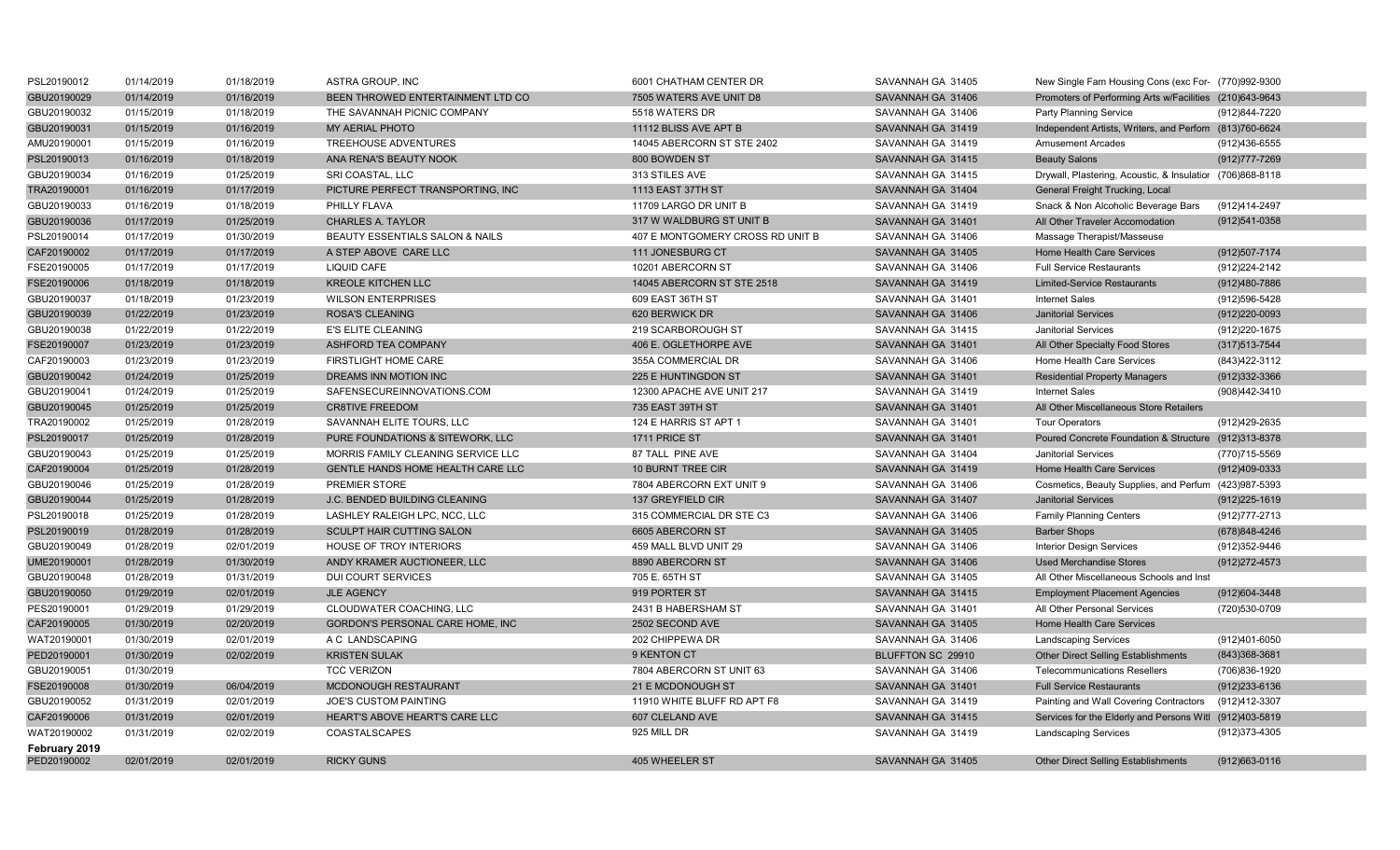| GBU20190057 | 02/01/2019 | 02/11/2019 | FLAJAE'S III PACKAGE STORE                   | 1023 E 37TH ST                | SAVANNAH GA 31401          | Beer, Wine, & Liquor Stores                            |                   |
|-------------|------------|------------|----------------------------------------------|-------------------------------|----------------------------|--------------------------------------------------------|-------------------|
| PES20190002 | 02/01/2019 | 02/02/2019 | <b>NEW YOGA NOW</b>                          | 3131 A BULL ST                | SAVANNAH GA 31405          | All Other Personal Services                            | (912) 777-5615    |
| GBU20180573 | 02/01/2019 | 03/21/2019 | STAYBRIDGE SUITES SAVANNAH HISTORIC DISTRICT | 301 E BAY ST                  | SAVANNAH GA 31401          | Hotels (except Casino Hotels) and Motel: (912)721-9000 |                   |
| GBU20190053 | 02/01/2019 | 02/02/2019 | <b>NIYA'S BOUTIQUE</b>                       | 1 CRYSTAL LAKE DR             | SAVANNAH GA 31407          | <b>Internet Sales</b>                                  | (912) 250-8527    |
| PSL20190022 | 02/01/2019 | 02/02/2019 | AGE HANDYMAN AND DRYER VENT SERVICES         | 2016 FLORIDA AVE              | SAVANNAH GA 31404          | <b>Residential Remodelers</b>                          | (912)470-9729     |
| GBU20190054 | 02/04/2019 | 02/07/2019 | <b>SPENCER PEPE</b>                          | 236 OGLETHORPE ST             | SAVANNAH GA 31401          | <b>Residential Property Managers</b>                   | (912) 921-9781    |
| GBU20190055 | 02/05/2019 | 02/05/2019 | STEPHANIE TUGURIAN STVR                      | 204 W. BROUGHTON ST UNIT 301  | SAVANNAH GA 31401          | All Other Traveler Accomodation                        | (828) 216-2159    |
| PSL20190023 | 02/05/2019 | 02/07/2019 | THE MANAGEMENT GURU                          | 505 E 65TH ST                 | SAVANNAH GA 31405          | Adminstrative Mgmt and Gen Manageme (912)441-6698      |                   |
| PSL20190025 | 02/06/2019 | 02/12/2019 | COLOR COORDINATED                            | 1301 E 39TH ST                | SAVANNAH GA 31401          | Painting & Wall Covering Contractors                   | (912)661-0719     |
| PSL20190024 | 02/06/2019 |            | RTS SERVICES UNLIMITED, INC.                 | 100 BULL ST STE 200           | SAVANNAH GA 31401          | <b>Family Planning Centers</b>                         | (678) 604-7458    |
| GBU20190056 | 02/06/2019 | 02/06/2019 | TRU BY HILTON                                | 77 W. FAIRMONT AVE            | SAVANNAH GA 31406          | Hotels (except Casino Hotels) and Motel: (912)200-5505 |                   |
| FSE20190010 | 02/07/2019 | 02/08/2019 | YOSHI'S KITCHEN                              | 1100 EISENHOWER DR STE 4B     | SAVANNAH GA 31406          | <b>Mobile Food Services</b>                            | (912)704-8915     |
| PSL20190026 | 02/07/2019 | 02/07/2019 | <b>PROVISION SERVICES</b>                    | 210 TIBET AVE APT F-4         | SAVANNAH GA 31406          | Adminstrative Mgmt and Gen Manageme (912)438-0743      |                   |
| FSE20190009 | 02/07/2019 | 02/12/2019 | <b>BREWED BREWS, LLC</b>                     | 1722 HABERSHAM ST             | SAVANNAH GA 31401          | <b>Full Service Restaurants</b>                        | (912)704-7006     |
| PSL20190027 | 02/07/2019 | 02/12/2019 | YOUR DIRECTION COUNSELING                    | 127 ABERCORN ST               | SAVANNAH GA 31406          | <b>Family Planning Centers</b>                         | (321)615-0008     |
| PSL20190030 | 02/08/2019 | 02/12/2019 | <b>BRAVE SALON</b>                           | 492 JIMMY DEOACH PKWY         | SAVANNAH GA 31407          | <b>Beauty Salons</b>                                   | (912) 201-3572    |
| GBU20190059 | 02/08/2019 | 02/12/2019 | LOW COUNTRY CANNA LLC                        | 13635 ROCKINGHAM RD           | SAVANNAH GA 31419          | <b>Internet Sales</b>                                  | (912)441-7968     |
| GBU20190058 | 02/08/2019 | 02/12/2019 | INN AT MCDONOUGH'S                           | 21 E MCDONOUGH ST             | SAVANNAH GA 31401          | Bed and Breakfast Inns                                 | $(912)$ 233-6136  |
| PSL20190028 | 02/09/2019 | 02/12/2019 | <b>ISLAND POOLS</b>                          | 12514 DEERFIELD RD            | SAVANNAH GA 31419          | <b>Residential Remodelers</b>                          | (912)484-1409     |
| GBU20190061 | 02/11/2019 | 02/11/2019 | MOMMY & ME FUN RIDES                         | 2035 NEW MEXICO ST            | SAVANNAH GA 31404          | <b>Party Planning Service</b>                          | (912) 275-3656    |
| FSE20190011 | 02/12/2019 | 02/12/2019 | PROWL                                        | 6730 WATERS AVE               | SAVANNAH GA 31404          | Mobile Food Services                                   | (912) 712-8181    |
| GBU20190066 | 02/12/2019 | 02/12/2019 | J CORBETT ENTERPRISE, INC.                   | 2700 LOUISVILLE RD UNIT D     | SAVANNAH GA 31415          | <b>Lawncare Services</b>                               | (912)246-4240     |
| GBU20190064 | 02/12/2019 | 02/13/2019 | AREA WIDE PROTECTIVE                         | 1046 LYNES AVE                | SAVANNAH GA 31415          | All Other Support Services                             | (330) 677-7401    |
| GBU20190070 | 02/13/2019 | 02/19/2019 | 10004 LUCKY MART LLC                         | 10004 ABERCORN ST             | SAVANNAH GA 31406          | Convenience Store w/Gas Station                        | (248) 219-1819    |
| GBU20190067 | 02/13/2019 | 02/20/2019 | SO UNIQUE DANCE STUDIO                       | 1518 STUYVESANT ST            | SAVANNAH GA 31405          | Fine Arts Schools                                      | (912)428-5805     |
| GBU20190068 | 02/13/2019 | 02/14/2019 | TYBEE SEASIDE RENTALS, LLC                   | 310 W. BROUGHTON ST UNIT 3013 | SAVANNAH GA 31401          | All Other Traveler Accomodation                        | (912)230-1135     |
| GBU20190079 | 02/14/2019 | 02/15/2019 | <b>MAHANT SWAMI 108 LLC</b>                  | 1170 E. DERENNE AVE           | SAVANNAH GA 31406          | Convenience Store w/Gas Station                        | (912) 257-8148    |
| GBU20190071 | 02/14/2019 | 02/19/2019 | SHIELDS INVESTMENTS, LLC                     | 310 W BROUGHTON ST            | SAVANNAH GA 31401          | All Other Traveler Accomodation                        | (912)618-0050     |
| PSL20190032 | 02/14/2019 | 02/19/2019 | RISE ABOVE RAOD SERVICES LLC                 | 717 BIRCHWOOD RD              | SAVANNAH GA 31419          | <b>Residential Remodelers</b>                          | (912)210-7329     |
| GBU20190073 | 02/14/2019 | 02/19/2019 | LADIES IN PURSUIT OF STYLE                   | 1114 MOHAWK ST APT G4         | SAVANNAH GA 31419          | <b>Internet Sales</b>                                  | (229) 588-1854    |
| FSE20190012 | 02/14/2019 | 02/14/2019 | <b>BIGELO'S KITCHEN LLC</b>                  | 214 W BOUNDARY ST STE D       | SAVANNAH GA 31401          | <b>Limited-Service Restaurants</b>                     | (912) 272-1669    |
| PED20190003 | 02/14/2019 | 02/14/2019 | <b>GERALDINE OZOBIA</b>                      | 15 EGRETS NEST LN W           | RICHMOND HILL GA 31324     | <b>Other Direct Selling Establishments</b>             | (912)445-0416     |
| GBU20190072 | 02/14/2019 | 02/14/2019 | QUALITY LANDSCAPE SERVICES LLC               | 5146 BELLINGER HILL RD        | HARDEEVILLE SC 29927       | <b>Lawncare Services</b>                               | (843) 227-1174    |
| GBU20190076 | 02/15/2019 | 02/15/2019 | <b>DEEP CENTER</b>                           | <b>2002 BULL ST</b>           | SAVANNAH GA 31401          | All Other Miscellaneous Schools and Inst (912)289-7426 |                   |
| PES20190003 | 02/15/2019 | 02/19/2019 | HEAVENS DAILY ASSISTANCE CARE                | 8506 WATERS AVE APT 36        | SAVANNAH GA 31406          | All Other Personal Services                            | (912)484-7822     |
| GBU20190075 | 02/15/2019 | 02/19/2019 | <b>EXTREME CONCRETE CONCEPTS</b>             | 22 N NCHOLSON CIR             | SAVANNAH GA 31419          | Other Foundation, Structure, Bldg Ext Cc (410)713-2823 |                   |
| GBU20190074 | 02/15/2019 | 02/19/2019 | LAYNE CHRISTENSEN COMPANY                    | 41 ARTLEY RD                  | SAVANNAH GA 31408          | Water Supply and Irrigation Systems                    | (912) 963-0015    |
| CAF20190008 | 02/19/2019 | 02/20/2019 | NIGHTINGALE SERVICES INC                     | 9100 WHITE BLUFF RD STE 603   | SAVANNAH GA 31406          | Home Health Care Services                              | (912) 355-6472    |
| GBU20190080 | 02/19/2019 | 02/22/2019 | CORY MICHAEL SKIDMORE STVR                   | 310 W BROUGHTON ST            | SAVANNAH GA 31401          | All Other Traveler Accomodation                        | (914)332-0991     |
| GBU20190085 | 02/19/2019 | 02/20/2019 | JONES MASONRY RESTORATION CORP               | 6740 ALLENTOWN BLVD STE 6     | <b>HARRISBURG PA 17112</b> | <b>Masonry Contractors</b>                             | $(717)233 - 8323$ |
| GBU20190083 | 02/19/2019 | 02/20/2019 | P&P PARKING SOLUTIONS LLC                    | 26 E. BAY ST                  | SAVANNAH GA 31401          | Parking Lots and Garages                               | (334) 740-2675    |
| GBU20190084 | 02/19/2019 | 02/20/2019 | <b>COASTAL PROPERTY CARE, LLC</b>            | 125 PARK OF COMMERCE DR       | SAVANNAH GA 31405          | <b>Janitorial Services</b>                             | $(912)661 - 3045$ |
| FSE20190013 | 02/19/2019 | 02/20/2019 | OL'VONTES (AMERICAN CUISINE)                 | 100 OLD WEST LATHROP AVE      | SAVANNAH GA 31415          | <b>Mobile Food Services</b>                            | (912)436-4149     |
| CAF20190007 | 02/19/2019 | 02/20/2019 | NIGHTINGALE SERVICES INC                     | 9100 WHITE BLUFF RD STE 301   | SAVANNAH GA 31406          | <b>Home Health Care Services</b>                       | (912) 355-6472    |
| GBU20190082 | 02/19/2019 | 02/19/2019 | S & M FOOD MART                              | 1171 LARGO DR                 | SAVANNAH GA 31419          | Convenience Store w/Gas Station                        | (912) 927-4517    |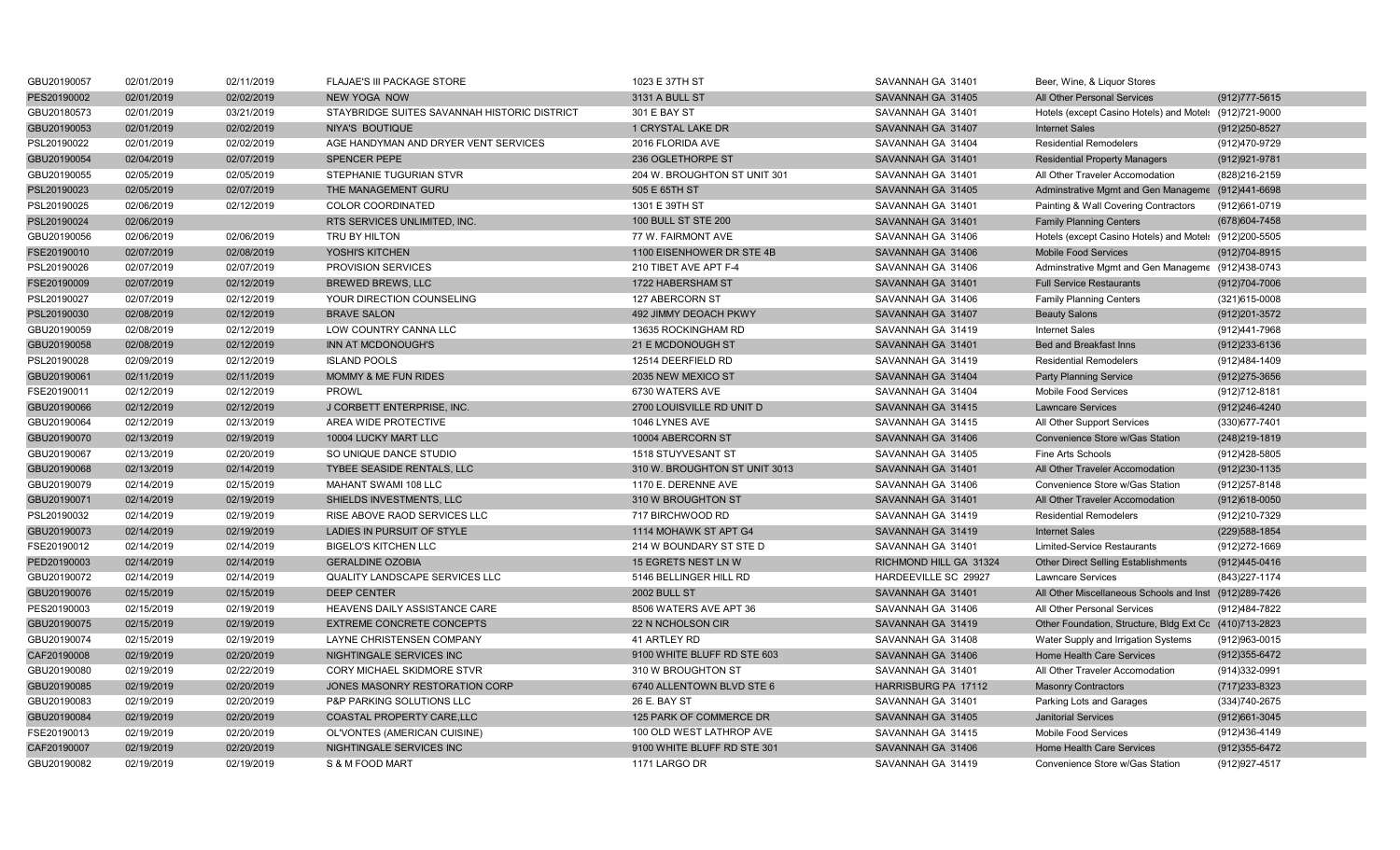| GBU20190091       | 02/20/2019 | 02/21/2019 | <b>FASTSIGNS OF SAVANNAH</b>                  | 7929 ABERCORN ST STE 310           | SAVANNAH GA 31406 | Other Services Related to Advertising                   | (912)429-0076     |
|-------------------|------------|------------|-----------------------------------------------|------------------------------------|-------------------|---------------------------------------------------------|-------------------|
| GBU20190089       | 02/20/2019 | 02/21/2019 | <b>HARI 2019 INC</b>                          | 9137 WHITE BLUFF RD                | SAVANNAH GA 31406 | Convenience Store w/Gas Station                         | (912)441-4491     |
| PES20190004       | 02/20/2019 | 02/22/2019 | <b>CLINIVA HEALTH</b>                         | 4720 CUMBERLAND DR                 | SAVANNAH GA 31405 | All Other Personal Services                             | (912) 667-6358    |
| UME20190002       | 02/20/2019 | 02/20/2019 | REDO APPLIANCE OF SAVANNAH                    | 1218 WATERS AVE                    | SAVANNAH GA 31404 | <b>Used Merchandise Stores</b>                          | (912) 232-0434    |
| PSL20190033       | 02/20/2019 | 02/20/2019 | <b>CND MASSAGE</b>                            | 14045 ABERCORN ST UNIT 1210        | SAVANNAH GA 31419 | Massage Therapist/Masseuse                              | (912) 272-6041    |
| GBU20190088       | 02/20/2019 | 02/22/2019 | <b>BOAT HOUSE HANDMADE</b>                    | 1506 MARLBOROUGH WAY               | SAVANNAH GA 31406 | Gift Novelty & Souvenir Stores                          | (912)547-3842     |
| GBU20190090       | 02/20/2019 | 02/20/2019 | <b>ROCKS AIRBRUSH</b>                         | 504 EAST RIVER ST                  | SAVANNAH GA 31401 | <b>Graphic Design Services</b>                          | (803)402-1225     |
| GBU20190086       | 02/20/2019 | 02/20/2019 | REJOICE HEARING SYSTEMS LLC                   | 9100 WHITE BLUFF RD STE 202        | SAVANNAH GA 31406 | All Other Health & Personal Care Stores (800)473-5642   |                   |
| AMU20190002       | 02/21/2019 | 02/22/2019 | ROB SIMON PHOTO BOOTH CO. INC.                | 328 PRICE ST                       | SAVANNAH GA 31401 | All Other Amusement & Recreation Indus (912)856-1094    |                   |
| PSL20190035       | 02/21/2019 | 03/20/2019 | ZYS HAIR SALON                                | 7010 SKIDAWAY RD UNIT 3            | SAVANNAH GA 31406 | <b>Beauty Salons</b>                                    | (912)441-4765     |
| FSE20190015       | 02/21/2019 | 02/22/2019 | <b>JERRYS LOUNGE</b>                          | 1209 E MONTGOMERY XRDS             | SAVANNAH GA 31406 | Drinking Places (Alcoholic Beverages)                   | (912) 927-1555    |
| GBU20190092       | 02/21/2019 | 02/22/2019 | JORDAMZ CLEANING SERVICES                     | 152 COFFEE POINTE DR               | SAVANNAH GA 31419 | <b>Janitorial Services</b>                              | (912)344-8536     |
| GBU20190093       | 02/22/2019 | 02/22/2019 | <b>CLEANER THINGS</b>                         | 1643 DELMONDE AVE                  | SAVANNAH GA 31404 | <b>Janitorial Services</b>                              | $(912)755 - 4653$ |
| FSE20190016       | 02/22/2019 | 02/22/2019 | GENEVAS FAMOUS CHICKEN & CORNBREAD CO., LLC   | 1909 E VICTORY DR STE 102          | SAVANNAH GA 31404 | <b>Full Service Restaurants</b>                         | (912)631-0605     |
| PES20190005       | 02/22/2019 | 02/27/2019 | HER WELLNESS LLC                              | 900 MARTIN LUTHER KING JR BLVD     | SAVANNAH GA 31401 | All Other Personal Services                             | (912) 507-7174    |
| CAF20190010       | 02/25/2019 | 03/20/2019 | SUNCREST HOME HEALTH                          | 48 W MONTGOMERY CROSS ROAD STE 203 | SAVANNAH GA 31406 | Home Health Care Services                               | (912) 354-7984    |
| CAF20190011       | 02/25/2019 | 03/19/2019 | YourKindaCare Learning Adventures LLC         | <b>1515 VINE ST</b>                | SAVANNAH GA 31401 | <b>Child and Youth Services</b>                         | (912) 574-1396    |
| TRA20190005       | 02/25/2019 | 02/25/2019 | <b>CLASSROOM WITHOUT WALLS</b>                | 201 W ANDERSON ST                  | SAVANNAH GA 31401 | Scenic and Sightseeing Transportation, L (678)848-5266  |                   |
| FSE20190017       | 02/25/2019 | 03/25/2019 | VALLEY SERVICES INC, D2073                    | 4625 WATERS AVE                    | SAVANNAH GA 31404 | <b>Food Service Contractors</b>                         | (205)382-0929     |
| GBU20190097       | 02/26/2019 | 03/21/2019 | <b>JO'IR BEAUTIQUE LLC</b>                    | 2210 E 62ND ST                     | SAVANNAH GA 31404 | Electronic Shopping/Internet Sales                      | (912)441-0246     |
| GBU20190098       | 02/26/2019 | 02/26/2019 | JAMES WILLIAM HAGERTY STVR                    | 705 TATTNALL ST                    | SAVANNAH GA 31401 | All Other Traveler Accomodation                         | (912) 695-5579    |
| PES20190006       | 02/26/2019 | 02/27/2019 | INTIMATE CELEBRATIONS LLC                     | <b>2222 BULL ST</b>                | SAVANNAH GA 31401 | All Other Personal Services                             | (678) 902-5548    |
| GBU20190099       | 02/26/2019 | 02/27/2019 | HELPING HANDS CLEANING SERVICES AND MAINTENCE | 123 MONICA BLVD                    | SAVANNAH GA 31419 | <b>Janitorial Services</b>                              | (912) 257-4139    |
| GBU20190100       | 02/26/2019 | 03/04/2019 | <b>NOT BAD LLC</b>                            | 2222 BULL ST                       | SAVANNAH GA 31401 | Internet Publishing and Broadcasting and (914)643-8930  |                   |
| PSL20190037       | 02/27/2019 | 03/04/2019 | THE COVE HAIR STUDIO                          | 7135 HODGSON MEMORIAL DR STE C     | SAVANNAH GA 31406 | <b>Beauty Salons</b>                                    | (912) 604-3852    |
| GBU20190101       | 02/27/2019 | 03/06/2019 | PUDGE ALU DESIGNS                             | 124 COUNTRY WALK CIR               | SAVANNAH GA 31419 | All Other Miscellaneous Manufacturing                   | (912)604-5250     |
| GBU20190104       | 02/28/2019 | 03/06/2019 | TMA COASTAL, INC                              | 1 JOHNSTON ST STE 5                | SAVANNAH GA 31405 | <b>Office Administrative Services</b>                   | (912) 996-8570    |
| GBU20190103       | 02/28/2019 | 02/28/2019 | DESS DIOR COLLECTION LLC                      | 342 MANOR DR                       | SAVANNAH GA 31404 | <b>Internet Sales</b>                                   | (912)344-3301     |
| GBU20190102       | 02/28/2019 | 02/28/2019 | SAVANNAH SUNSHINE, LLC                        | 420 E PARK AVE                     | SAVANNAH GA 31401 | All Other Traveler Accomodation                         | $(508)279-1800$   |
| GBU20190105       | 02/28/2019 | 03/04/2019 | EAGLE MARTKET #1                              | 2120 W. BAY ST                     | SAVANNAH GA 31415 | Convenience Store w/Gas Station                         | (912) 547-4151    |
| <b>March 2019</b> |            |            |                                               |                                    |                   |                                                         |                   |
| GBU20190122       | 03/01/2019 | 01/02/2020 | <b>REGAN RENTAL</b>                           | 306 E PRESIDENT ST                 | SAVANNAH GA 31401 | All Other Traveler Accomodation                         | (912) 239-1475    |
| FSE20190019       | 03/01/2019 | 06/03/2019 | <b>VALLEY SERVICES</b>                        | 207 E LIBERTY ST                   | SAVANNAH GA 31401 | <b>Food Service Contractors</b>                         | (205)382-0929     |
| GBU20190123       | 03/01/2019 | 06/03/2019 | KIM TURNER DESIGN, LLC                        | 509 WHITAKER ST                    | SAVANNAH GA 31401 | <b>Interior Design Services</b>                         | (912) 508-1552    |
| PSL20190046       | 03/01/2019 | 03/19/2019 | MR. ELECTRIC OF THE COASTAL EMPIRE            | 2134 SHELL RD                      | SAVANNAH GA 31404 | Elect Contractors/Oth Wiring Install Cont (912)201-1985 |                   |
| PSL20190044       | 03/01/2019 | 03/13/2019 | <b>SKINKOTE, INC</b>                          | 38 W DERENNE AVE UNIT C            | SAVANNAH GA 31405 | Painting & Wall Covering Contractors                    | $(912)351 - 2433$ |
| PSL20190040       | 03/04/2019 | 03/07/2019 | TRAUMA DRAMA THERAPY                          | 119 DYCHES DR                      | SAVANNAH GA 31406 | <b>Family Planning Centers</b>                          |                   |
| GBU20190110       | 03/05/2019 | 03/07/2019 | <b>JONES STREET</b>                           | 502 E JONES ST                     | SAVANNAH GA 31401 | All Other Traveler Accomodation                         | (203) 313-2751    |
| GBU20190109       | 03/05/2019 | 03/05/2019 | <b>MULLENS RENTAL</b>                         | 101 BARNARD ST UNIT 202            | SAVANNAH GA 31401 | All Other Traveler Accomodation                         | (912) 257-0432    |
| TRA20190006       | 03/06/2019 | 03/07/2019 | <b>TURNIPSEED TRUCKING</b>                    | 116 BUSHWOOD DR                    | SAVANNAH GA 31407 | General Freight Trucking, Long-Distance (912)441-5964   |                   |
| GBU20190112       | 03/06/2019 | 03/07/2019 | <b>GIANT FOOD MART</b>                        | 1606 W GWINETT ST                  | SAVANNAH GA 31415 | <b>Convenience Stores</b>                               | (912) 257-5567    |
| GBU20190111       | 03/06/2019 | 03/07/2019 | <b>CARVANA</b>                                | 2601 SEABOARD COASTLINE DR         | SAVANNAH GA 31415 | Other Warehousing and Storage                           | (480) 867-4320    |
| GBU20190113       | 03/07/2019 | 03/08/2019 | <b>CLEAR CASE IMAGING</b>                     | 102 RESERVE CIR                    | SAVANNAH GA 31401 | Toy & Hobby Good & Supplies W/S                         | (330)212-0018     |
| PSL20190042       | 03/07/2019 | 03/11/2019 | E & J HOME IMPROVEMENT SERVICES               | 12409 LARGO DR APT 124             | SAVANNAH GA 31419 | <b>Residential Remodelers</b>                           | (518) 229-7716    |
| FSE20190018       | 03/07/2019 | 03/12/2019 | THE BUCCANEER CLUB                            | 714 MARTIN LUTHER KING JR BLVD     | SAVANNAH GA 31401 | <b>Full Service Restaurants</b>                         | (912)495-5113     |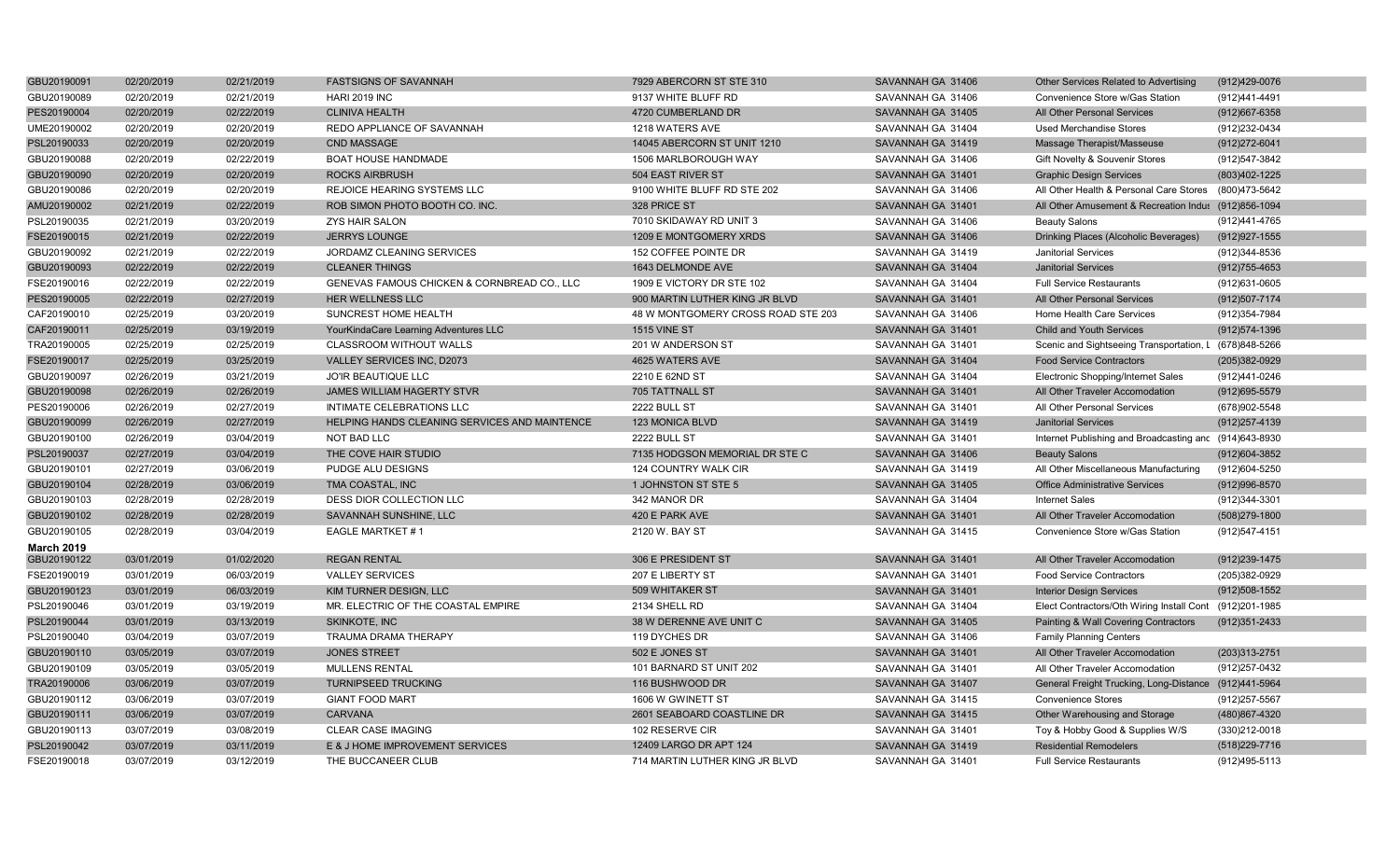| GBU20190121 | 03/08/2019 | 03/08/2019 | THE EDITION SHOP                                  | 502 E BROUGHTON ST                     | SAVANNAH GA 31401    | Women's/Girl's Clothing Store                          | (912) 657-0792    |
|-------------|------------|------------|---------------------------------------------------|----------------------------------------|----------------------|--------------------------------------------------------|-------------------|
| PED20190008 | 03/08/2019 | 03/08/2019 | PETER CONSTANT                                    | 913 BRIARCLIFF RD NE APT C3            | ATLANTA GA 30306     | Other Direct Selling Establishments                    | (678)468-0812     |
| GBU20190116 | 03/08/2019 | 03/12/2019 | <b>WOOF GANG BAKERY</b>                           | 305 W ST JULIAN ST                     | SAVANNAH GA 31401    | Pet & Pet Supplies Stores                              | (912)417-2149     |
| WAT20190003 | 03/08/2019 | 03/12/2019 | PEREZ LANDSCAPE                                   | PO BOX 1011                            | HARDEEVILLE SC 29927 | <b>Landscaping Services</b>                            | (843) 368-0217    |
| GBU20190115 | 03/08/2019 | 04/09/2019 | MILLENNIUM PRIVATE WEALTH                         | 300 DRAYTON ST FL 2                    | SAVANNAH GA 31401    | <b>Securities Brokerage</b>                            | (843)471-2640     |
| PED20190006 | 03/08/2019 | 03/08/2019 | <b>JEFF CANTRELL</b>                              | 16 PARK AVE                            | DAWSONVILLE GA 30534 | Other Direct Selling Establishments                    | (770) 530-4715    |
| PED20190004 | 03/08/2019 | 03/05/2019 | <b>STEVEN SHRADER</b>                             | 2511 SUTHERLAND BLUFF DR NE            | TOWNSEND GA 31331    | <b>Temporary Festival Peddler</b>                      | (912)401-3733     |
| GBU20190119 | 03/08/2019 | 03/11/2019 | D LINDY REAL ESTATE LLC                           | 201 W CHARLTON ST                      | SAVANNAH GA 31401    | All Other Traveler Accomodation                        | (908)534-0008     |
| GBU20190118 | 03/08/2019 | 03/12/2019 | <b>WOOF GANG BAKERY</b>                           | 1601 BULL ST                           | SAVANNAH GA 31401    | Pet & Pet Supplies Stores                              | (912)417-2149     |
| PED20190009 | 03/08/2019 | 03/08/2019 | <b>LONNIE BRIDGES</b>                             | 2909 BAINBRIDGE DR APT C               | DURHAM NC 27713      | Other Direct Selling Establishments                    | (919)539-2039     |
| PED20190007 | 03/08/2019 | 03/14/2019 | <b>MARY DORLEUS</b>                               | 427 NE BELL RD                         | LUDOWICI GA 31316    | <b>Temporary Festival Peddler</b>                      | (912) 572-8136    |
| PED20190005 | 03/08/2019 | 03/05/2019 | <b>LYNDA SUWALA</b>                               | 109 WOOLDRIDGE CIR                     | LYNCHBURG VA 24502   | <b>Temporary Festival Peddler</b>                      |                   |
| GBU20190117 | 03/08/2019 | 03/12/2019 | <b>WOOF GANG BAKERY</b>                           | 202 W ST JULIAN ST                     | SAVANNAH GA 31401    | Pet & Pet Supplies Stores                              | (912)495-5806     |
| PED20190010 | 03/08/2019 | 03/14/2019 | <b>GROOVY GURLZ</b>                               | 110 NE POWHATAN DR                     | CLEVELAND TN 37323   | <b>Temporary Festival Peddler</b>                      |                   |
| GBU20190125 | 03/11/2019 | 03/12/2019 | AR WORKSHOP SAVANNAH                              | 539 E LIBERTY ST UNIT B                | SAVANNAH GA 31401    | All Other Home Furnishing Stores                       | (912) 988-8681    |
| PES20190007 | 03/12/2019 | 03/14/2019 | BEAUTY BY SYDNEY, LLC                             | 351 COMMERICAL DR STE A                | SAVANNAH GA 31405    | Other Personal Care Services (Baths, ste (912)531-0691 |                   |
| GBU20190126 | 03/12/2019 | 03/18/2019 | <b>BEAUTY PLUG COSMETICS</b>                      | 39 SILVERSTONE CIR                     | SAVANNAH GA 31406    | <b>Internet Sales</b>                                  | (404)406-8900     |
| AMU20190003 | 03/13/2019 | 03/14/2019 | NATIONAL ENTERTAINMENT NETWORK, LLC               | 7822 ABERCORN ST                       | SAVANNAH GA 31406    | Vending Machine Operators                              | (303)444-2559     |
| GBU20190127 | 03/13/2019 | 03/14/2019 | THE HANNA LEIGH BOUTIQUE, LLC                     | 35 DARLING ST                          | SAVANNAH GA 31408    | <b>Internet Sales</b>                                  | (912) 665-1627    |
| GBU20190129 | 03/13/2019 | 03/14/2019 | BEAT BY COURT MAKEUP STUDIO                       | 7010 SKIDAWAY RD STE 8                 | SAVANNAH GA 31406    | Party Planning Service                                 | (770)309-8861     |
| CAF20190012 | 03/13/2019 | 03/13/2019 | SAVANNAH CHATHAM CASA                             | 428 BULL ST STE 205                    | SAVANNAH GA 31401    | <b>Child and Youth Services</b>                        |                   |
| GBU20190130 | 03/14/2019 | 03/25/2019 | SILENT DANCE EVENTS LLC                           | 319 E 57TH ST                          | SAVANNAH GA 31405    | Fitness & Recreational Sports Centers                  | (912)257-8524     |
| FSE20190020 | 03/15/2019 | 03/15/2019 | COCO & MOSS, LLC                                  | 30 BULL ST                             | SAVANNAH GA 31401    | <b>Full Service Restaurants</b>                        | (912)604-8636     |
| GBU20190133 | 03/15/2019 | 03/25/2019 | RED EYE FILM PRODUCTIONS                          | 2 E BRYAN ST STE 412                   | SAVANNAH GA 31401    | Motion Picture and Video Production                    | (912) 257-5466    |
| GBU20190131 | 03/15/2019 |            | AXIOM CONSTRUCTION INSPECTION SERVICES            | 5 OGLETHORPE PROFESSIONAL BLVD STE 110 | SAVANNAH GA 31406    | <b>Building Inspection Services</b>                    | (912)441-2320     |
| GBU20190134 | 03/15/2019 | 03/18/2019 | <b>TB FITNESS</b>                                 | 703 E HENRY ST                         | SAVANNAH GA 31401    | Fitness & Recreational Sports Centers                  | (912)349-7848     |
| TRA20190008 | 03/18/2019 | 03/18/2019 | BLACK CREEK BOAT CHARTERS LLC                     | 408 E 57TH ST                          | SAVANNAH GA 31405    | <b>River Passenger Transportation</b>                  | $(912)659 - 5525$ |
| GBU20190141 | 03/18/2019 | 03/18/2019 | CAN YOU RELATE? GARMENTS AND PERSONALIZATIONS LLC | 127 BROWN PELICAN DR                   | SAVANNAH GA 31419    | <b>Internet Sales</b>                                  | (912) 927-7462    |
| GBU20190135 | 03/18/2019 | 03/19/2019 | THE FITTS COMPANY                                 | 55 SIRENS LANE                         | GASTON SC 29053      | <b>Sign Manufacturing</b>                              | (803) 356-5947    |
| GBU20190140 | 03/18/2019 | 03/18/2019 | TAMARA'S INSTALLATION SERVICES                    | 414 WOODCLIFF DR                       | SAVANNAH GA 31406    | Other Building Equipment Contractors                   | (678)990-9257     |
| GBU20190138 | 03/18/2019 | 03/18/2019 | JESSE MOUNT HOUSE STRV                            | 209 W JONES ST                         | SAVANNAH GA 31401    | All Other Traveler Accomodation                        | (912)401-8681     |
| GBU20190139 | 03/18/2019 | 03/29/2019 | GREATER GAIN FINANCIAL CONSULTING, LLC            | 10522 SUGARBRUSH RD                    | SAVANNAH GA 31406    | Custom Computer Programming Service (912)239-8080      |                   |
| GBU20190144 | 03/19/2019 | 04/08/2019 | TIDEWATER MORTGAGE SERVICES, INC.                 | 6711 FOREST PARK DR                    | SAVANNAH GA 31406    | <b>Real Estate Credit</b>                              | (757)498-7400     |
| PES20190010 | 03/19/2019 | 03/19/2019 | SAVANNAH SPORT & WELLNESS                         | 2110 EAST VICTORY DR                   | SAVANNAH GA 31410    | All Other Personal Services                            | (912) 656-0736    |
| GBU20190143 | 03/19/2019 | 03/20/2019 | DAWSON MANAGEMENT LLC                             | 407 E. HUNTINGDON ST                   | SAVANNAH GA 31401    | <b>Residential Property Managers</b>                   | (912)484-4934     |
| GBU20190149 | 03/19/2019 | 03/21/2019 | RICOH USA, INC.                                   | 10343 SAM HOUSTON PARK DR STE 310      | HOUSTON TX 77064     | Industrial Machinery & Equipment Merch: (770)621-1601  |                   |
| GBU20190148 | 03/19/2019 | 03/20/2019 | THE COPPER CLOSET                                 | 3 E. BROUGHTON ST                      | SAVANNAH GA 31401    | Women's/Girl's Clothing Store                          | (904)866-3305     |
| GBU20190142 | 03/19/2019 | 03/20/2019 | <b>VINAYAK FOOD MART</b>                          | 1321 WHEATON ST                        | SAVANNAH GA 31404    | <b>Convenience Stores</b>                              | (912)443-3281     |
| PES20190008 | 03/19/2019 | 03/21/2019 | <b>GUIDED PATHWAYS</b>                            | 514 PENNSYLVANIA AVE APT 2112          | SAVANNAH GA 31404    | All Other Personal Services                            | (912) 677-5452    |
| GBU20190146 | 03/19/2019 | 03/19/2019 | SONDER                                            | 100 BULL ST                            | SAVANNAH GA 31401    | All Other Traveler Accomodation                        | (438) 795-6650    |
| GBU20190147 | 03/19/2019 | 03/21/2019 | TD AMERITRADE, INC.                               | 8108 ABERCORN ST STE 305               | SAVANNAH GA 31406    | Securities Brokerage                                   |                   |
| PSL20190048 | 03/19/2019 | 03/21/2019 | <b>ALLEN POWELL</b>                               | 7211 VAN BUREN AVE                     | SAVANNAH GA 31406    | <b>Residential Remodelers</b>                          | (912)507-8272     |
| GBU20190145 | 03/19/2019 | 03/20/2019 | T.D. ANDERSON CHIMNEY SWEEP                       | 11701 LARGO DR                         | SAVANNAH GA 31419    | Other Services to Buildings and Dwelling (912)927-7500 |                   |
| GBU20190151 | 03/19/2019 | 03/21/2019 | <b>GRETCHEN S. WEST</b>                           | 308 E 41ST ST                          | SAVANNAH GA 31401    | All Other Traveler Accomodation                        | (310)913-1006     |
| PSL20190047 | 03/19/2019 | 03/20/2019 | TOM FOSKEY CPA                                    | 508 E. 60TH ST                         | SAVANNAH GA 31405    | Offices of Certified Public Accountants                | (912)897-4795     |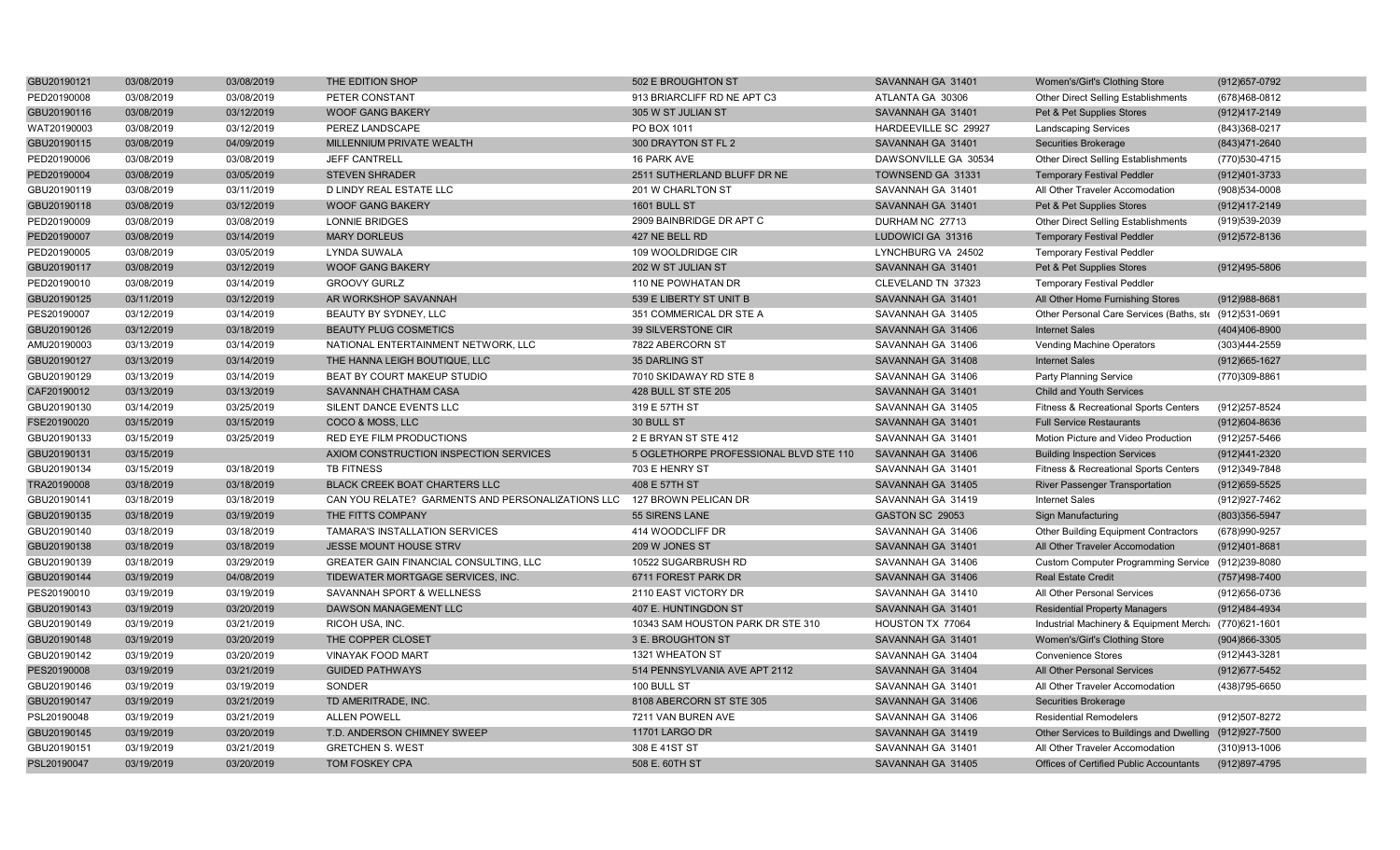| PSL20190050       | 03/19/2019 | 03/21/2019 | DAVID T. LOCK. LLC                                | 7505 WATERS AVE STE B-3     | SAVANNAH GA 31406   | Offices of Lawyers                                       | (912) 656-4722 |
|-------------------|------------|------------|---------------------------------------------------|-----------------------------|---------------------|----------------------------------------------------------|----------------|
| PSL20190056       | 03/20/2019 | 03/26/2019 | INTERNAL MEDICINE OF SAVANNAH, LLC                | 6413 WATERS AVE STE 102     | SAVANNAH GA 31408   | Offices of Physicians (Except Mental Hea                 |                |
| GBU20190153       | 03/20/2019 | 03/20/2019 | <b>WHIMSICAL HOUSE LLC</b>                        | 328 LAUREL OAK LN           | SAVANNAH GA 31404   | All Other Miscellaneous Store Retailers                  | (912)358-4256  |
| PSL20190052       | 03/20/2019 | 03/21/2019 | <b>COMPASS HOME BUILDERS</b>                      | 4901 SKIDAWAY RD            | SAVANNAH GA 31406   | New Single Fam Housing Cons (exc For- (912)353-8686      |                |
| FSE20190021       | 03/20/2019 | 03/21/2019 | <b>BIG BOY COOKIES</b>                            | 441 S MAIN ST APT 120       | STATESBORO GA 30458 | <b>Mobile Food Services</b>                              | (912)259-9866  |
| UME20190003       | 03/20/2019 | 03/21/2019 | SAVANNAH AND SONS MOVING                          | 114 DYCHES DR               | SAVANNAH GA 31406   | Used Household and Office Goods Mov                      | (678)466-0912  |
| PES20190011       | 03/21/2019 | 03/21/2019 | LUXURY EVENTS                                     | 120 E 61ST ST APT 304       | SAVANNAH GA 31405   | All Other Personal Services                              | (404) 952-8271 |
| PSL20190054       | 03/21/2019 | 03/26/2019 | <b>REGGIE MITCHELL REALTY</b>                     | 7505 WATERS AVE APT A-6     | SAVANNAH GA 31406   | Offices of Real Estate Agents and Broker (912)658-0201   |                |
| AMU20190004       | 03/21/2019 | 03/21/2019 | 5IVE ZONE GAME BUS                                | 8006 WATERS AVE APT 44      | SAVANNAH GA 31406   | <b>Amusement Arcades</b>                                 | (912)800-8373  |
| GBU20190156       | 03/21/2019 | 03/22/2019 | <b>EBROWN TAX PREPARER</b>                        | 916 W 41ST ST               | SAVANNAH GA 31415   | <b>Tax Preparation Services</b>                          | (912) 227-9689 |
| GBU20190155       | 03/21/2019 | 03/26/2019 | KBL PROFESSIONAL CLEANERS                         | 10714 ABERCORN ST APT 24-D  | SAVANNAH GA 31419   | <b>Janitorial Services</b>                               |                |
| GBU20190158       | 03/22/2019 | 03/26/2019 | <b>LAKE PAJAMAS</b>                               | 6717 SKIDAWAY RD            | SAVANNAH GA 31406   | Electronic Shopping/Internet Sales                       | (912) 675-1920 |
| GBU20190157       | 03/22/2019 | 03/22/2019 | <b>MJG CLEANING SERVICES</b>                      | 517 STONEBRIDGE CIR         | SAVANNAH GA 31419   | Janitorial Services                                      | (912)660-6318  |
| GBU20190159       | 03/22/2019 | 03/26/2019 | THE FITTS COMPANY                                 | 55 SIRENS LN                | GASTON SC 29053     | <b>Sign Manufacturing</b>                                | (803) 730-1018 |
| PSL20190058       | 03/22/2019 | 03/22/2019 | SAVANNAH-CHATHAM COUNTY FAIR HOUSING COUNCIL, INC | 24 DRAYTON ST STE 520       | SAVANNAH GA 31401   | <b>Family Planning Centers</b>                           | (912) 631-3136 |
| PSL20190059       | 03/25/2019 | 03/26/2019 | NUTRITIOUSLY WELL SAVANNAH, LLC                   | 35 BARNARD ST STE 318       | SAVANNAH GA 31401   | <b>Family Planning Centers</b>                           | (912)433-7829  |
| PSL20190060       | 03/25/2019 | 03/25/2019 | S & S MECHANICAL OF SAVANNAH                      | 117 WEST 58TH ST            | SAVANNAH GA 31405   | Plumbing, Heating, A/C Contractors                       | (912) 358-2520 |
| GBU20190160       | 03/25/2019 | 03/25/2019 | <b>FATHER &amp; DAUGHTERS CONCRETE</b>            | <b>1511 STRAATFORD ST</b>   | SAVANNAH GA 31415   | <b>Masonry Contractors</b>                               | (912)346-2509  |
| GBU20190161       | 03/25/2019 | 03/26/2019 | STAY AT MY PLACE                                  | 609 TATTNALL ST             | SAVANNAH GA 31401   | All Other Traveler Accomodation                          | (948) 502-8624 |
| GBU20190162       | 03/25/2019 | 03/26/2019 | PELINDABA LAVENDER SAVANNAH                       | 112 E. BROUGHTON ST         | SAVANNAH GA 31401   | Drugs & Druggists' Sundries Merchant W (912)661-1758     |                |
| GBU20190165       | 03/26/2019 | 03/26/2019 | <b>BROAD STREET SUITES LLC</b>                    | 341 E BROAD ST              | SAVANNAH GA 31401   | All Other Traveler Accomodation                          | (310)913-1006  |
| PSL20190062       | 03/26/2019 | 03/26/2019 | MICHAEL G. HOSTILO, LLC                           | 33 PARK OF COMMERCE BLVD    | SAVANNAH GA 31405   | Offices of Lawyers                                       | (912)438-9111  |
| UME20190004       | 03/26/2019 | 04/01/2019 | CPORT SOLE 23, LLC                                | 310 E MONTGOMERY XRDS STE 3 | SAVANNAH GA 31406   | Pawn Shops                                               | (912) 677-6835 |
| GBU20190163       | 03/26/2019 | 04/26/2019 | <b>ALEX MANGUM</b>                                | <b>1818 WHITAKER ST</b>     | SAVANNAH GA 31401   | <b>Bed and Breakfast Inns</b>                            | (770)298-7101  |
| PSL20190063       | 03/27/2019 | 03/28/2019 | <b>HABERSHAM DENTAL</b>                           | 310 EISENHOWER DR STE 1     | SAVANNAH GA 31406   | <b>Offices of Dentists</b>                               | (912)234-2206  |
| PES20190012       | 03/27/2019 | 03/27/2019 | CHEF KAYS PERSONAL COOKING SERVICE                | 4204 LIBERTY PKWY           | SAVANNAH GA 31405   | All Other Personal Services                              | (843) 790-3705 |
| GBU20190166       | 03/27/2019 | 03/27/2019 | A PLACE TO CALL HOME                              | 1805 EAST 39TH ST           | SAVANNAH GA 31404   | Rooming & Boarding Houses                                | (912) 574-1085 |
| GBU20190167       | 03/27/2019 | 03/28/2019 | ADDCO SJ, LLC                                     | 13212 LARGO DR              | SAVANNAH GA 31419   | <b>Finish Carpentry Contractors</b>                      | (912)660-4225  |
| TRA20190009       | 03/27/2019 | 03/27/2019 | VETERAN MOTOR TRANSPORT, LTD COMPANY              | 217 W 38TH ST               | SAVANNAH GA 31401   | All Other Transit and Ground Passenger                   | (912)439-9159  |
| TRA20190010       | 03/27/2019 | 03/27/2019 | <b>MOSS COURIER EXPRESS</b>                       | 2012 KRENSON ST             | SAVANNAH GA 31415   | Local Messengers and Local Delivery                      | (912) 659-5065 |
| PED20190013       | 03/27/2019 | 03/26/2019 | BEACH COTTAGE ENTERPRISES, INC.                   | 107 RIVER ST                | SAVANNAH GA 31401   | Other Direct Selling Establishments                      | (912) 996-0170 |
| PED20190014       | 03/28/2019 | 04/01/2019 | <b>EZ INTERNATIONAL CARGO</b>                     | 2824 TREMONT RD             | SAVANNAH GA 31405   | Wholesale Trade Agents And Brokers                       | (912) 228-8163 |
| GBU20190168       | 03/28/2019 | 03/28/2019 | COUTURE SOLES BOUTIQUE                            | 220 MCALISTER ST APT 304    | SAVANNAH GA 31401   | <b>Internet Sales</b>                                    | (912)330-1440  |
| TRA20190011       | 03/29/2019 | 04/01/2019 | <b>CHOPPER</b>                                    | 131 HUTCHINSON ISLAND RD    | SAVANNAH GA 31401   | Other Support Activities for Air Transport (912)966-1380 |                |
| GBU20190173       | 03/29/2019 | 04/01/2019 | SERG BRAZILIAN JIU JITSU AND FITNESS              | 401 MALL BLVD               | SAVANNAH GA 31406   | All Other Miscellaneous Schools and Inst (912)695-8421   |                |
| GBU20190171       | 03/29/2019 | 04/01/2019 | <b>LBC</b>                                        | 42 W MONTGOMERY XRDS        | SAVANNAH GA 31406   | Proc, Phy Dist, Logistics Consulting Serv (904)228-0216  |                |
| GBU20190169       | 03/29/2019 | 04/01/2019 | <b>WOOF GANG BAKERY</b>                           | 425 A RIVER ST              | SAVANNAH GA 31401   | Pet & Pet Supplies Stores                                | (912)999-6409  |
| PSL20190064       | 03/29/2019 | 04/04/2019 | MICHAEL G. HOSTILO, LLC                           | 5225 ABERCORN ST            | SAVANNAH GA 31405   | Offices of Lawyers                                       | (912) 234-3142 |
| GBU20190174       | 03/29/2019 | 04/04/2019 | SAVANNAH GIFT BOX LLC                             | 148 ABERCON ST              | SAVANNAH GA 31401   | Gift Novelty & Souvenir Stores                           | (912) 999-8977 |
| GBU20190172       | 03/29/2019 | 04/01/2019 | MARKET LANE DESIGN, INC                           | 627 E 53RD ST               | SAVANNAH GA 31405   | Other Specialized Design Services                        | (404) 542-0368 |
| GBU20190170       | 03/29/2019 | 04/01/2019 | <b>WOOF GANG BAKERY</b>                           | 137 BULL ST                 | SAVANNAH GA 31401   | Pet & Pet Supplies Stores                                | (912) 358-0537 |
| <b>April 2019</b> |            |            |                                                   |                             |                     |                                                          |                |
| PSL20190065       | 04/01/2019 | 04/04/2019 | TINA M. HESSE ATTORNEY                            | 6605 ABERCORN ST STE 114 D  | SAVANNAH GA 31405   | Offices of Lawyers                                       | (912) 656-2377 |
| GBU20190176       | 04/01/2019 | 04/04/2019 | SAVANNAH SCOOTER COMPANY LLC                      | 2401 MONTGOMERY ST          | SAVANNAH GA 31401   | Motorcycle Dealer                                        | (912)414-5824  |
| FSE20190022       | 04/01/2019 | 04/04/2019 | <b>RIVER STREET SWEETS</b>                        | 3507 SKIDAWAY RD            | SAVANNAH GA 31404   | <b>Confectionery and Nut Store</b>                       | (912)999-7733  |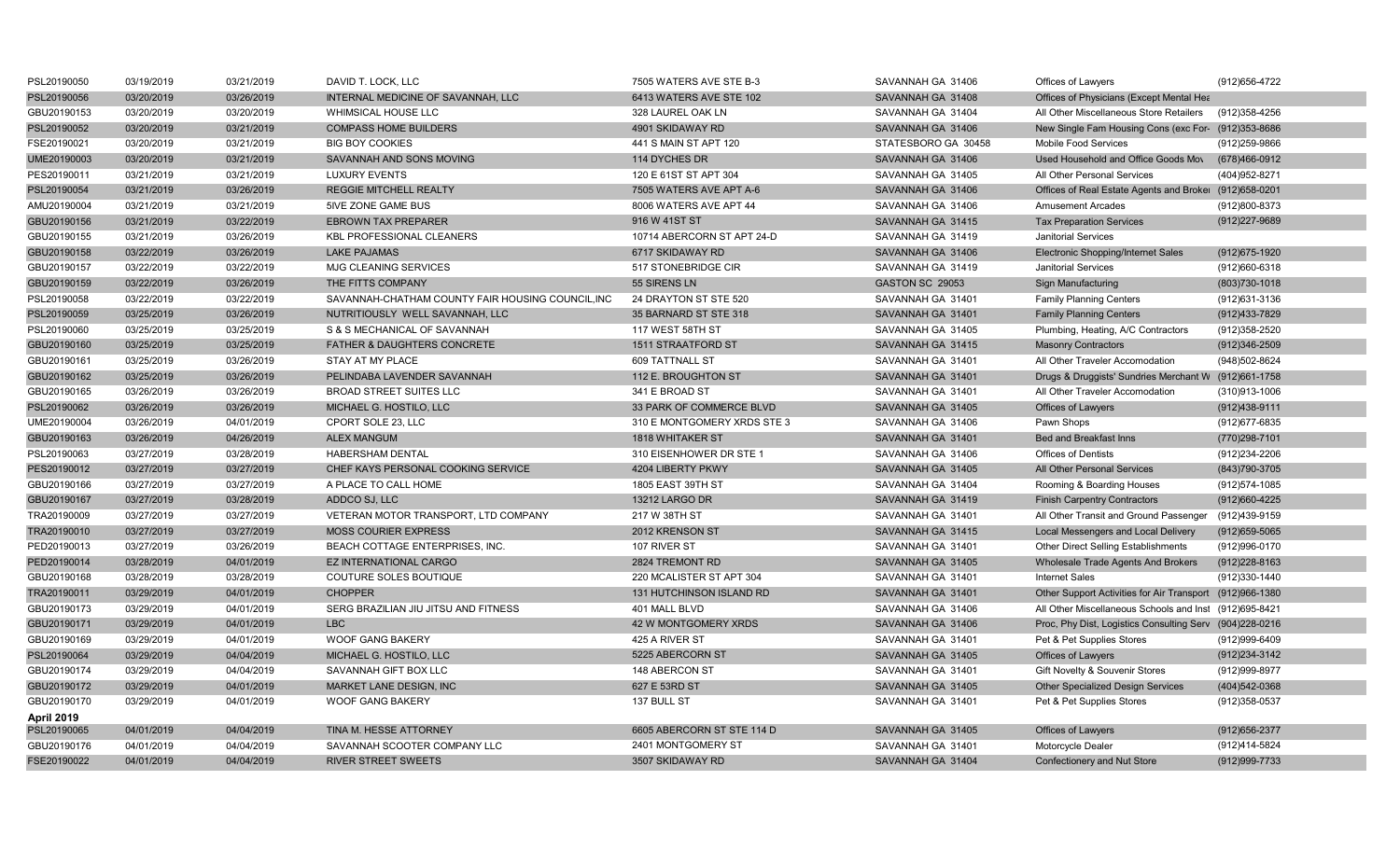| GBU20190178 | 04/01/2019 | 04/02/2019 | AMERICAN WORK, INC.                            | 836 E 65TH ST STE 2          | SAVANNAH GA 31406        | All Other Outpatient Care Centers                         | (912) 354-5780  |
|-------------|------------|------------|------------------------------------------------|------------------------------|--------------------------|-----------------------------------------------------------|-----------------|
| TRA20190012 | 04/01/2019 | 04/04/2019 | AFFORDABLE TWIC ESCORT AGENCY OF SAVANNAH      | 1406 CHEVY CHASE RD          | SAVANNAH GA 31415        | All Other Support Activities for Transport: (912)306-6889 |                 |
| GBU20190177 | 04/01/2019 | 04/23/2019 | OLIVE VACA RENTALS LLC                         | 318 WEST HALL ST             | SAVANNAH GA 31401        | All Other Traveler Accomodation                           | (912)401-8985   |
| PED20190015 | 04/02/2019 | 04/04/2019 | <b>EVEREST IMPORTS LLC</b>                     | 502 E. RIVER ST              | SAVANNAH GA 31401        | <b>Other Direct Selling Establishments</b>                | $(301)732-9083$ |
| GBU20190183 | 04/02/2019 | 04/04/2019 | <b>EAGLE MARKET #1</b>                         | 3014 SKIDAWAY RD             | SAVANNAH GA 31404        | Convenience Store w/Gas Station                           | (912) 354-9374  |
| PSL20190066 | 04/02/2019 | 04/04/2019 | <b>DOBSON LAW LLC</b>                          | <b>100 BULL ST STE 200</b>   | SAVANNAH GA 31401        | Offices of Lawyers                                        | (912) 335-4488  |
| TRA20190014 | 04/02/2019 | 04/04/2019 | 13TH COLONY TOURS                              | 701 HARMON ST                | SAVANNAH GA 31401        | <b>Tour Operators</b>                                     | (912)233-7900   |
| GBU20190182 | 04/02/2019 | 04/09/2019 | FRONT PORCH IMPROV                             | 1519 E 54TH ST               | SAVANNAH GA 31404        | Theater Companies & Dinner Theaters                       | (843) 868-1553  |
| TRA20190013 | 04/02/2019 | 04/03/2019 | SIP & CYCLE LLC                                | 1002 MONTGOMERY ST           | SAVANNAH GA 31401        | All Other Amusement and Recreation Inc (912)677-4915      |                 |
| GBU20190180 | 04/02/2019 | 04/02/2019 | DEBORAH & HARRY BRANTS AND NICOLE NOLASCO STVR | 24 EAST LIBERTY ST UNIT 64   | SAVANNAH GA 31401        | All Other Traveler Accomodation                           | (248) 420-6241  |
| GBU20190179 | 04/02/2019 | 04/02/2019 | THE CANDY FACTORY                              | 1202 E 38TH ST               | SAVANNAH GA 31404        | <b>Internet Sales</b>                                     | (912)247-3191   |
| GBU20190181 | 04/02/2019 | 04/04/2019 | LOCAL LIGHTING AND SUPPLY, INC.                | 5 SHERIDAN CIR               | SAVANNAH GA 31406        | Electrical App and Equip, Wiring Supp M (912)657-1273     |                 |
| GBU20190190 | 04/03/2019 | 04/03/2019 | <b>EVERYDAY DIABETES CENTER</b>                | 4849 PAULSEN ST STE 312      | SAVANNAH GA 31405        | All Other Outpatient Care Centers                         | (912) 335-7712  |
| FSE20190023 | 04/03/2019 | 04/03/2019 | <b>BIG BON BODEGA</b>                          | <b>2011 BULL ST</b>          | SAVANNAH GA 31401        | <b>Limited-Service Restaurants</b>                        | (912)480-1656   |
| GBU20190188 | 04/03/2019 | 04/04/2019 | MGT DIESEL SOLUTIONS, LLC                      | 1460 W BAY ST BLDG D         | SAVANNAH GA 31415        | All Other Automotive Repair and Mainten (912)349-5276     |                 |
| GBU20190185 | 04/03/2019 | 04/04/2019 | VACK INVESTMENTS LLC                           | 1682 LANGLEY AVE             | IRVINE CA 92614          | <b>Residential Property Managers</b>                      | (888) 278-8200  |
| GBU20190191 | 04/03/2019 | 04/04/2019 | <b>SCALE SOUTH</b>                             | 218 BOURNE BLVD STE G        | SAVANNAH GA 31408        | Comm/Ind Mach/Equipm Repair and Mai (706)855-1111         |                 |
| GBU20190184 | 04/03/2019 | 04/04/2019 | <b>GEORGIA AUTO SERVICE LLC</b>                | 18 BROADMOOR CIR             | SAVANNAH GA 31406        | All Other Automotive Repair and Mainten (912)856-4537     |                 |
| GBU20190187 | 04/03/2019 | 04/04/2019 | <b>GADGET PRO, LLC</b>                         | 1702 BULL ST                 | SAVANNAH GA 31401        | Comm/Ind Mach/Equipm Repair and Mai                       |                 |
| GBU20190189 | 04/03/2019 | 04/04/2019 | <b>DANIT COUTURE</b>                           | <b>6 DUNNOMAN DR</b>         | SAVANNAH GA 31419        | Womens, Girls, and Infants Cut and Sew (912)312-0239      |                 |
| GBU20190186 | 04/03/2019 | 04/11/2019 | COLLIER HOUSE, LLC                             | 2886 DRLINGTON POINTE        | DULUTH GA 30097          | <b>Residential Property Managers</b>                      | (202)246-9925   |
| GBU20190192 | 04/04/2019 | 04/04/2019 | <b>SAV VACATIONS LLC</b>                       | 1116 HABERSHAM ST UNIT 2     | SAVANNAH GA 31401        | All Other Traveler Accomodation                           | (912)388-1922   |
| FSE20190024 | 04/04/2019 | 04/04/2019 | <b>BIG BON PIZZA</b>                           | 2011 BULL ST                 | SAVANNAH GA 31401        | Mobile Food Services                                      | (912)480-1656   |
| FSE20190025 | 04/04/2019 | 04/04/2019 | <b>SHUGA GIRL LLC</b>                          | <b>36 BARNARD ST</b>         | SAVANNAH GA 31401        | <b>Limited-Service Restaurants</b>                        | (912)604-8636   |
| TRA20190015 | 04/05/2019 | 04/08/2019 | T M E HAULERS                                  | 2131 WALZ DR                 | SAVANNAH GA 31404        | General Freight Trucking, Local                           | (912)323-8573   |
| GBU20190194 | 04/05/2019 | 04/05/2019 | <b>BIOLIFE PLASMA, LLC</b>                     | 3603 OGEECHEE RD             | SAVANNAH GA 31405        | All Other Outpatient Care Centers                         | (866) 441-8538  |
| WAT20190005 | 04/05/2019 | 04/05/2019 | <b>6HUNNIT BLOCK</b>                           | 603 TATEM ST                 | SAVANNAH GA 31405        | Car Washes                                                | (912) 659-0526  |
| PSL20190067 | 04/05/2019 | 04/08/2019 | ARC FLASH ELECTRIC CORP                        | 406 MADISON AVE STE 1        | ORANGE PARK FL 32065     | Elect Contractors/Oth Wiring Install Cont (904)579-4629   |                 |
| PED20190016 | 04/08/2019 | 04/09/2019 | PHYLLIS LAMBERT                                | 209 BLUE HERON WAY           | BELMONT NC 28012         | Other Direct Selling Establishments                       | (704)864-1593   |
| GBU20190201 | 04/09/2019 | 04/15/2019 | AGILE KESTREL GLOBAL SOLUTIONS LLC             | 2010 E PRESIDENT ST APT 2329 | SAVANNAH GA 31404        | <b>Office Administrative Services</b>                     | (678) 548-5613  |
| GBU20190196 | 04/09/2019 | 04/15/2019 | <b>BLEUBELLE</b>                               | 5500 ABERCORN ST STE 42      | SAVANNAH GA 31405        | <b>Other Clothing Stores</b>                              | (770)235-9050   |
| GBU20190203 | 04/09/2019 | 04/09/2019 | SYLINA'S PERSONAL TOUCH, LLC                   | 1601 CUYLER CT               | SAVANNAH GA 31405        | <b>Graphic Design Services</b>                            | (912) 665-4402  |
| FSE20190026 | 04/09/2019 | 04/09/2019 | SUPER BAKED PIZZA SAVANNAH                     | 1915 E VICTORY DR STE A      | SAVANNAH GA 31404        | <b>Limited-Service Restaurants</b>                        | (912)691-5411   |
| PSL20190072 | 04/09/2019 | 04/12/2019 | THE HODGE PODGE SALON GALLERY                  | 1100 EISENHOWER DR STE 15    | SAVANNAH GA 31406        | <b>Beauty Salons</b>                                      | (912) 665-9516  |
| GBU20190197 | 04/09/2019 | 04/12/2019 | <b>ADELE AMELIA</b>                            | 541 E LIBERTY ST             | SAVANNAH GA 31401        | <b>Clothing Accessories Stores</b>                        | (912)417-4172   |
| PSL20190071 | 04/09/2019 | 01/02/2020 | COGDELL & MENDRALA ARCHITECTS PC               | 517 E CONGRESS ST            | SAVANNAH GA 31401        | <b>Architectural Services</b>                             | (912) 234-6318  |
| GBU20190200 | 04/09/2019 | 04/15/2019 | CWA DEVELOPMENT, INC                           | 1082 MIDWAY ST NE            | TOWNSEND GA 31331        | Other Heavy and Civil Engineering Const (912)832-3848     |                 |
| GBU20190210 | 04/10/2019 | 04/11/2019 | 224 WEST PARK STVR                             | 224 WEST PARK AVE            | SAVANNAH GA 31401        | All Other Traveler Accomodation                           | (612) 205-4786  |
| AMU20190005 | 04/10/2019 | 04/15/2019 | <b>JUMP AROUND</b>                             | 7804 ABERCORN ST             | SAVANNAH GA 31406        | All Other Amusement & Recreation Indus                    |                 |
| PSL20190075 | 04/10/2019 | 05/02/2019 | <b>LOCKS &amp; LASHES BOUTIQUE</b>             | <b>NOVO SALONS UNIT 15</b>   | 1100 EISENHOWER DR STE 9 | <b>Beauty Salons</b>                                      | (912) 224-9131  |
| TRA20190016 | 04/10/2019 | 04/11/2019 | ALL FORMS OF TRANSPORTATION LLC                | 2120 BEAUMONT DR             | SAVANNAH GA 31406        | All Other Transit and Ground Passenger                    | (912) 656-3847  |
| GBU20190209 | 04/10/2019 | 04/12/2019 | GFA AL, INC.                                   | 102 NORWEST CT               | POOLER GA 31407          | General Warehousing and Storage                           | (334) 707-0392  |
| PSL20190076 | 04/11/2019 | 04/12/2019 | DAVID R DINGUS CPA LLC                         | 506 W JONES ST               | SAVANNAH GA 31401        | Offices of Certified Public Accountants                   | (912)233-8397   |
| FSE20190027 | 04/11/2019 | 04/11/2019 | ASANI'S CAFE LLC                               | 284 PENNSYLVANIA AVE         | SAVANNAH GA 31404        | <b>Full Service Restaurants</b>                           |                 |
| GBU20190213 | 04/11/2019 | 04/16/2019 | <b>KENNETH RICHARDS</b>                        | 315 EAST HALL ST UNIT A      | SAVANNAH GA 31401        | All Other Traveler Accomodation                           | (912)429-6278   |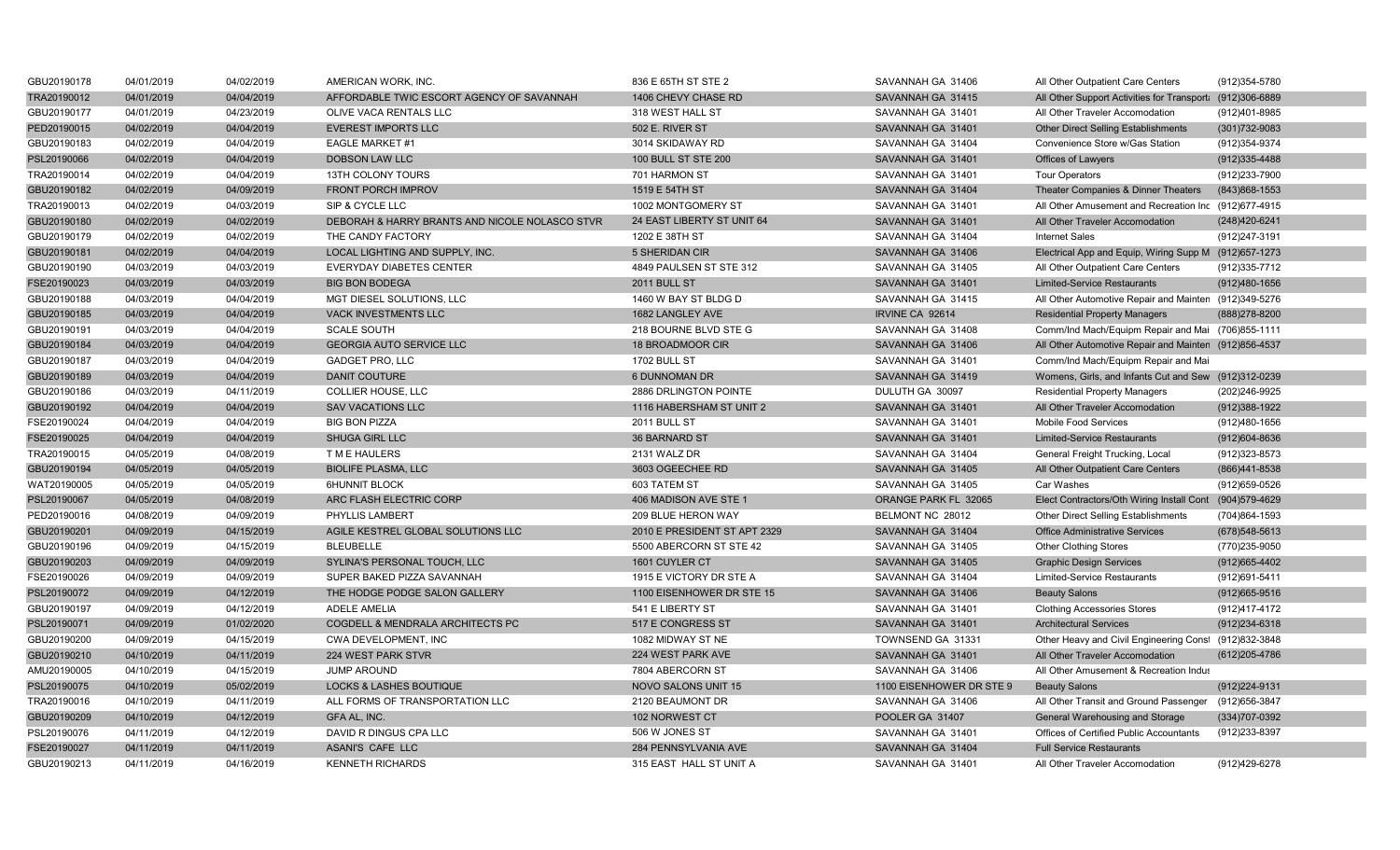| GBU20190212 | 04/11/2019 | 04/23/2019 | THE UPS STORE                                     | 5501 ABERCORN ST STE D             | SAVANNAH GA 31405     | <b>Document Preparation Services</b>                    | $(912)353 - 7500$ |
|-------------|------------|------------|---------------------------------------------------|------------------------------------|-----------------------|---------------------------------------------------------|-------------------|
| GBU20190211 | 04/11/2019 | 04/15/2019 | <b>MOTOR PARTS COMPANY</b>                        | 2909 W BAY ST                      | SAVANNAH GA 31408     | General Automotive Repair                               | (912) 964-5285    |
| GBU20190215 | 04/12/2019 | 04/22/2019 | ROYAL SOUTH, LLC                                  | 1009 MONTGOMERY ST                 | SAVANNAH GA 31401     | All Other Traveler Accomodation                         | (507)450-6135     |
| GBU20190217 | 04/12/2019 | 05/16/2019 | <b>VICTORIA HOUSE</b>                             | 529 E HENRY ST                     | SAVANNAH GA 31401     | All Other Traveler Accomodation                         | (720)318-6412     |
| GBU20190214 | 04/12/2019 | 04/23/2019 | <b>COINSTAR</b>                                   | 10530 ABERCORN ST                  | INSIDE WAL-MART #4530 | All Other Miscellaneous Store Retailers                 | (425)943-8000     |
| PSL20190078 | 04/12/2019 | 04/12/2019 | C & L CONSTRUCTION                                | <b>403 MONTCLAIR BLVD</b>          | SAVANNAH GA 31419     | <b>Residential Remodelers</b>                           | (912) 631-2432    |
| WAT20190006 | 04/12/2019 | 04/15/2019 | ARTWORK LAWNCARE                                  | 8103 WATERS AVE                    | SAVANNAH GA 31406     | <b>Landscaping Services</b>                             | (912)308-1728     |
| PED20190017 | 04/12/2019 | 04/11/2019 | ORGANIC BEAUTY COSMETICS                          | 17656 ROOSEVELT HWY                | GREENVILLE GA 30222   | Other Direct Selling Establishments                     | (706) 672-4930    |
| PSL20190079 | 04/15/2019 | 04/22/2019 | ADVANCED COUNSELING SOLUTUONS LLC                 | 6605 ABERCORN ST STE 109 E         | SAVANNAH GA 31405     | Offices of Mental Health Practioners (exc (706)993-5531 |                   |
| GBU20190219 | 04/15/2019 |            | THE WITCHES BREW & PERFUME BAR LLC                | 31 W CONGRESS ST STE 101           | SAVANNAH GA 31401     | All Other Miscellaneous Store Retailers                 | (912)659-3990     |
| GBU20190220 | 04/15/2019 | 04/15/2019 | STATE STREET APOTHECARY                           | 223 EAST 64TH ST                   | SAVANNAH GA 31405     | <b>Internet Sales</b>                                   |                   |
| GBU20190221 | 04/15/2019 | 04/23/2019 | <b>ILLUSION OF BEAUTY</b>                         | 2145 CULLMAN ST                    | SAVANNAH GA 31415     | <b>Internet Sales</b>                                   | (912)463-8003     |
| PSL20190081 | 04/16/2019 | 04/17/2019 | ST. JOSEPH'S/CANDLER URGENT CARE                  | 361 COMMERCIAL DR                  | SAVANNAH GA 31406     | Offices of Physicians (Except Mental Hea (912)355-6221  |                   |
| PSL20190080 | 04/16/2019 | 04/17/2019 | ALAINA'S SALON LLC                                | 715 EAST 65TH ST                   | SAVANNAH GA 31405     | <b>Beauty Salons</b>                                    | (912)631-2520     |
| GBU20190222 | 04/16/2019 | 04/16/2019 | <b>WILSON CLEANING SYSTEMS</b>                    | 415 SHARONDALE RD                  | SAVANNAH GA 31419     | <b>Janitorial Services</b>                              | (912)220-9706     |
| GBU20190223 | 04/16/2019 | 04/16/2019 | COOPER CORNERSTONE PAINTING GROUP, LLC            | 209 W 36TH ST                      | SAVANNAH GA 31401     | Painting and Wall Covering Contractors                  | (912)659-5066     |
| GBU20190224 | 04/17/2019 | 04/17/2019 | SAVITA 17                                         | 4004 MONTGOMERY ST                 | SAVANNAH GA 31405     | <b>Convenience Stores</b>                               |                   |
| FSE20190028 | 04/17/2019 | 04/17/2019 | <b>SUBWAY 47117</b>                               | 14030 ABERCORN ST                  | SAVANNAH GA 31419     | <b>Limited-Service Restaurants</b>                      | (912) 920-3800    |
| FSE20190029 | 04/18/2019 | 04/23/2019 | <b>AMERICAN DELI</b>                              | 1900 E VICTORY DR STE D15          | SAVANNAH GA 31404     | <b>Limited-Service Restaurants</b>                      |                   |
| PED20190018 | 04/19/2019 | 04/19/2019 | <b>MICHAEL LEMAY</b>                              | 1163 ANDREWS CT                    | CREEDMOOR NC 27522    | Other Direct Selling Establishments                     |                   |
| GBU20190225 | 04/19/2019 | 04/22/2019 | N AND OUT SERVICES                                | 12 QUAIL HOLLOW CT                 | SAVANNAH GA 31419     | <b>Janitorial Services</b>                              |                   |
| WAT20190008 | 04/19/2019 | 04/22/2019 | IN -N- OUT                                        | 1340 W BAY ST                      | SAVANNAH GA 31415     | Car Washes                                              | (912)401-7787     |
| PED20190019 | 04/19/2019 | 04/18/2019 | <b>OSAMA ABDELMOUR</b>                            | 6331 STEWART RIDGE WALK            | BUFORD GA 30518       | <b>Other Direct Selling Establishments</b>              | (770) 771-8896    |
| WAT20190007 | 04/19/2019 | 04/22/2019 | N AND OUT SERVICES                                | 12 QUAIL HOLLOW CT                 | SAVANNAH GA 31419     | <b>Landscaping Services</b>                             | (912) 358-8561    |
| GBU20190232 | 04/22/2019 | 04/23/2019 | SAVANNAH CUSTOM CREATIONS LLC                     | 502 E RIVER ST                     | SAVANNAH GA 31401     | <b>Clothing Accessories Stores</b>                      | $(912)308-1891$   |
| GBU20190233 | 04/22/2019 | 04/22/2019 | PATRICK REAGAN RUNNING                            | 814 SEILER AVE                     | SAVANNAH GA 31401     | Sports & Recreation Instruction                         | (724) 557-8238    |
| TRA20190017 | 04/22/2019 | 04/24/2019 | ART AND AMBLE LLC                                 | 115 W GASTON ST                    | SAVANNAH GA 31401     | <b>Tour Operators</b>                                   | (912) 244-7357    |
| PSL20190083 | 04/22/2019 | 04/24/2019 | SHEILA BELL, LCP PROFESSIONAL COUNSELING SERVICES | 6605 ABERCORN ST STE 114D          | SAVANNAH GA 31405     | Other Individual & Family Services                      | (912)622-0068     |
| GBU20190230 | 04/22/2019 | 04/23/2019 | <b>JDOG JUNK REMOVAL &amp; HAULING</b>            | 309 STILES AVE                     | SAVANNAH GA 31415     | Other Warehousing and Storage                           | (912) 547-5314    |
| GBU20190229 | 04/22/2019 | 04/23/2019 | DAMCO DISTRIBUTON SERVICES INC.                   | 235 JIMMY DELOACH PKWY             | SAVANNAH GA 31407     | General Warehousing and Storage                         | (912)790-2514     |
| GBU20190231 | 04/22/2019 | 04/23/2019 | ALLIED MEDICAL TRAINING CENTERS                   | 121-B OGLETHORPE PROFESSIONAL CT   | SAVANNAH GA 31406     | All Other Miscellaneous Schools and Inst (912)877-7773  |                   |
| GBU20190234 | 04/23/2019 | 04/24/2019 | THE RUSTY SPROCKET LLC                            | 11 EXECUTIVE CIRCLE UNIT B         | SAVANNAH GA 31406     | Other Personal and Household Goods R (954)303-8135      |                   |
| GBU20190237 | 04/24/2019 | 04/29/2019 | <b>UPPER CARRIAGE, INC</b>                        | 17 E JONES LN                      | SAVANNAH GA 31401     | <b>Interior Design Services</b>                         | $(912)367 - 9007$ |
| GBU20190235 | 04/24/2019 | 04/24/2019 | THE VINTAGE FARMHOUSE MARKET                      | 311 E MONTGOMERY CROSS ROADS STE A | SAVANNAH GA 31406     | Reupholstery and Furniture Repair                       | (912)235-1790     |
| GBU20190236 | 04/24/2019 | 04/24/2019 | <b>GOOD VIBES</b>                                 | 2226 JORDAN DR                     | SAVANNAH GA 31404     | <b>Janitorial Services</b>                              | (912) 373-2874    |
| GBU20190243 | 04/24/2019 | 05/14/2019 | <b>BEST CLEANERS</b>                              | 11434 ABERCORN ST STE B            | SAVANNAH GA 31404     | Drycleaning and Laundry Services ex Co (912)232-1171    |                   |
| GBU20190240 | 04/25/2019 | 04/30/2019 | <b>NEW AMERICAN FUNDING</b>                       | 200 STEPHENSON AVE STE 103         | SAVANNAH GA 31406     | Mortgage and Non-Mortgage Loan Broke (949)386-5399      |                   |
| FSE20190031 | 04/25/2019 | 04/25/2019 | 520 TAVERN                                        | 8820 ABERCORN ST                   | SAVANNAH GA 31406     | <b>Full Service Restaurants</b>                         | (912)438-6191     |
| GBU20190239 | 04/25/2019 | 04/30/2019 | H&M                                               | 7804 ABERCORN ST UNIT 84           | SAVANNAH GA 31406     | <b>Family Clothing Stores</b>                           | (201) 428-2246    |
| GBU20190244 | 04/25/2019 | 04/29/2019 | <b>SAVANNAH STATION</b>                           | 601 COHEN ST                       | SAVANNAH GA 31401     | Lessors of Non-Residential Bldgs exc Mir (912)233-5400  |                   |
| FSE20190030 | 04/25/2019 | 04/30/2019 | <b>FARM</b>                                       | 1301 MAY RIVER RD                  | BLUFFTON SC 29910     | Mobile Food Services                                    | (843) 707-2041    |
| PSL20190086 | 04/26/2019 | 05/01/2019 | <b>MY SALON LLC</b>                               | 1100 EISENHOWER DR UNIT 15         | SAVANNAH GA 31405     | <b>Beauty Salons</b>                                    | (912)508-3535     |
| GBU20190245 | 04/26/2019 | 04/26/2019 | MIKE & TINA BRENNAN                               | 109 E PARK AVE APT D               | SAVANNAH GA 31401     | All Other Traveler Accomodation                         | (912)220-6987     |
| PSL20190088 | 04/26/2019 | 05/01/2019 | <b>SPORT CLIPS</b>                                | 1900 E VICTORY DR STE D104         | SAVANNAH GA 31401     | <b>Beauty Salons</b>                                    | (912) 351-3036    |
| GBU20190246 | 04/26/2019 | 05/01/2019 | OAK & HONEY PHOTOGRAPHY                           | 2142 VERMONT AVE                   | SAVANNAH GA 31404     | Independent Artists, Writers, and Perforn (540)845-3943 |                   |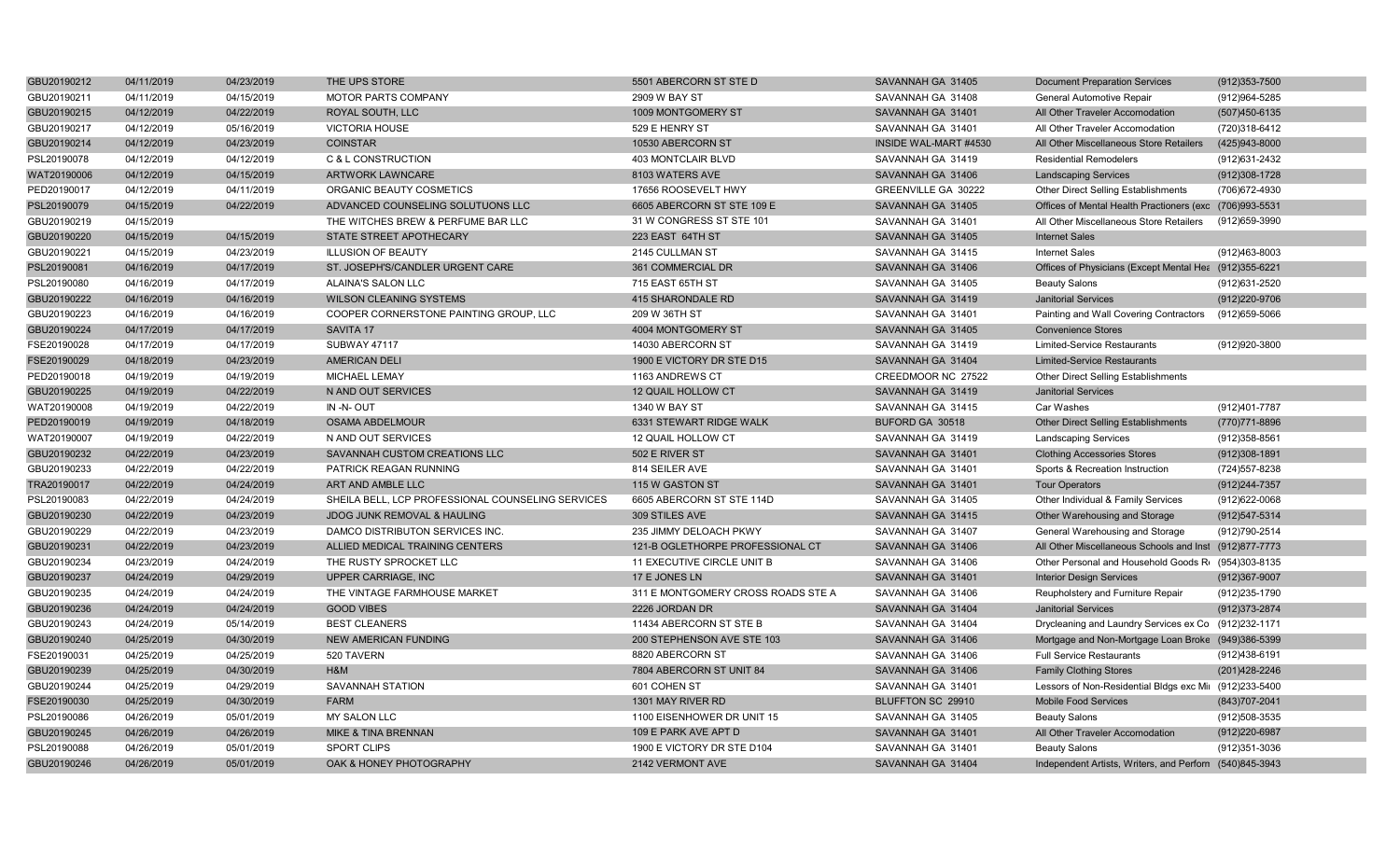| PSL20190087 | 04/26/2019 | 05/01/2019 | RODEXILLC                               | 100 BULL ST STE 200            | SAVANNAH GA 31401    | <b>Residential Remodelers</b>                          | (704)906-6751     |
|-------------|------------|------------|-----------------------------------------|--------------------------------|----------------------|--------------------------------------------------------|-------------------|
| PES20190013 | 04/29/2019 | 05/01/2019 | <b>RESTORE SPA SAVANNAH</b>             | 1 OGLETHORPE PROF BLVD STE 203 | SAVANNAH GA 31406    | Other Personal Care Services (Baths, ste (912)351-5096 |                   |
| GBU20190248 | 04/29/2019 | 04/29/2019 | <b>KLASSY KLEANING</b>                  | 2117 EAST 57TH ST              | SAVANNAH GA 31404    | <b>Janitorial Services</b>                             |                   |
| GBU20190247 | 04/29/2019 | 04/29/2019 | <b>RPD RESTORATIONS, LLC</b>            | 128 CALM OAK CIR               | SAVANNAH GA 31419    | <b>Other Activities Related to Real Estate</b>         | (912) 208-8077    |
| GBU20190249 | 04/30/2019 | 05/01/2019 | ABODE STUDIOS                           | 2204 SKIDAWAY RD               | SAVANNAH GA 31404    | <b>Art Dealers</b>                                     | (912)239-6082     |
| PES20190014 | 04/30/2019 | 04/30/2019 | MEDBANK FOUNDATION, INC.                | 836 E 65TH ST STE 12           | SAVANNAH GA 31405    | All Other Personal Services                            | $(912)356 - 2898$ |
| PES20190015 | 04/30/2019 | 04/30/2019 | <b>VIRO BEAUTY</b>                      | 18 PARK OF COMMERCE WAY        | SAVANNAH GA 31406    | All Other Personal Services                            | (848) 480-8788    |
| TRA20190018 | 04/30/2019 | 05/01/2019 | WALK WITH ME SAVANNAH TOURS             | 2 E BRYAN ST                   | SAVANNAH GA 31401    | <b>Tour Operators</b>                                  | (902)913-9387     |
| GBU20190250 | 04/30/2019 | 05/01/2019 | FLIP FLOP SHOPS                         | 100 BULL ST                    | SAVANNAH GA 31401    | <b>Shoe Stores</b>                                     | (912)480-9831     |
| May 2019    |            |            |                                         |                                |                      |                                                        |                   |
| GBU20190253 | 05/01/2019 | 05/02/2019 | STVR-WEST PARK LOFT 309                 | 309 W PARK AVE APT B           | SAVANNAH GA 31401    | Bed and Breakfast Inns                                 | $(301)529 - 4101$ |
| PSL20190091 | 05/01/2019 | 05/02/2019 | THE BRAID SPOT                          | 622 PENNSYLVANIA AVE           | SAVANNAH GA 31404    | <b>Beauty Salons</b>                                   | (912) 228-0091    |
| PES20190016 | 05/01/2019 | 05/01/2019 | <b>KIM CUTTER</b>                       | 1302 E WALDBURG ST             | SAVANNAH GA 31404    | All Other Personal Services                            | (912)401-8774     |
| GBU20190251 | 05/01/2019 | 06/06/2019 | FIVE BELOW, INC. (6062)                 | 7400 ABERCORN ST STE 507       | SAVANANH GA 31406    | <b>Variety Stores</b>                                  | (561)504-9484     |
| GBU20190256 | 05/01/2019 | 05/01/2019 | SOUTHERN CHARM HAIR                     | 1302 E WALDBURG ST             | SAVANNAH GA 31404    | <b>Educational Support Services</b>                    | (912)401-8774     |
| PSL20190094 | 05/01/2019 | 05/03/2019 | PSS HEALTH CONNECTION                   | <b>121 QUEENS RETREAT</b>      | SAVANNAH GA 31419    | Adminstrative Mgmt and Gen Manageme (912)441-0011      |                   |
| GBU20190252 | 05/01/2019 | 05/02/2019 | <b>NEW SQUARE</b>                       | 7804 ABERCORN ST UNIT 190      | SAVANNAH GA 31406    | <b>Family Clothing Stores</b>                          | (770)986-4160     |
| GBU20190254 | 05/01/2019 | 05/02/2019 | BLUE HERON LINENS OF SAVANNAH           | 12324 LARGO DR                 | SAVANNAH GA 31406    | Coin Operated Laundries and Drycleaner (912)665-3022   |                   |
| GBU20190259 | 05/01/2019 | 05/02/2019 | <b>F45 TRAINING POOLER</b>              | 492 JIMMY DELOACH PKWY STE 104 | SAVANNAH GA 31407    | <b>Fitness &amp; Recreational Sports Centers</b>       | (912) 596-6840    |
| GBU20190255 | 05/01/2019 | 05/02/2019 | SHORT TERM VACTION RENTAL-REXANNA       | 514 TATTNALL ST                | SAVANNAH GA 31401    | All Other Traveler Accomodation                        | (912) 987-0641    |
| GBU20190260 | 05/02/2019 | 05/02/2019 | THE 9 PEARLSL, LLC                      | 631 WEST 46TH ST               | SAVANNAH GA 31405    | <b>Internet Sales</b>                                  |                   |
| GBU20190262 | 05/03/2019 | 05/06/2019 | <b>INNOVEL SOLUTIONS</b>                | 3 PATTON RD STE 150            | SAVANNAH GA 31405    | General Warehousing and Storage                        | (912)233-8479     |
| GBU20190264 | 05/03/2019 | 05/03/2019 | <b>JAMES ROSE LLC</b>                   | <b>402 E BAY ST</b>            | SAVANNAH GA 31401    | Gift Novelty & Souvenir Stores                         | (912) 777-4189    |
| PSL20190095 | 05/03/2019 | 05/06/2019 | BRETON AVENIR CONSTRUCTION SERVICES INC | 14724 PLEASANT VALLEY RD       | CHILLICOTHE OH 45601 | New Single Fam Housing Cons (exc For-                  |                   |
| GBU20190265 | 05/06/2019 | 05/08/2019 | <b>INSTANT GARDENS</b>                  | 2218 E 59TH ST                 | SAVANNAH GA 31404    | <b>Electronic Shopping/Internet Sales</b>              | (912)312-4647     |
| PSL20190096 | 05/06/2019 | 05/06/2019 | JONES FAMILY DENTAL                     | 330 HODGSON CT                 | SAVANNAH GA 31406    | Offices of Dentists                                    |                   |
| GBU20190266 | 05/06/2019 | 05/07/2019 | SPRUCED UP ENTERPRISE, LLC              | 19 NORWOOD CT                  | SAVANNAH GA 31406    | <b>Interior Design Services</b>                        | (912) 657-2367    |
| PSL20190097 | 05/06/2019 | 05/07/2019 | HEISSER REMODELING LLC                  | 49 DIANNE MACKENZIE WAY        | SAVANNAH GA 31419    | <b>Residential Remodelers</b>                          | (912)433-0919     |
| PSL20190098 | 05/06/2019 | 05/06/2019 | <b>SURE BET</b>                         | 6 HAVEN DR                     | SAVANNAH GA 31406    | <b>Residential Remodelers</b>                          |                   |
| TRA20190019 | 05/07/2019 | 05/22/2019 | TOUR WITH THE TEACHER                   | 344 HABERSHAM ST               | SAVANNAH GA 31401    | <b>Tour Operators</b>                                  | (419) 215-6895    |
| PED20190020 | 05/07/2019 | 05/08/2019 | CAUGHT YOU LOOKN APPAREL                | 4920 LAROCHE AVE APT 47        | SAVANNAH GA 31404    | <b>Other Direct Selling Establishments</b>             | (912)398-4671     |
| PES20190018 | 05/08/2019 | 05/08/2019 | FUZZY THERAPY MINIATURE HORSES, INC.    | 4 HOVER CREEK RD               | SAVANNAH GA 31419    | All Other Personal Services                            | (407)291-7226     |
| PES20190017 | 05/08/2019 | 05/09/2019 | <b>MOBILE STICK</b>                     | 108 SAN FERNANDO BLVD          | SAVANNAH GA 31419    | All Other Personal Services                            | (912)417-9568     |
| PSL20190099 | 05/08/2019 | 05/08/2019 | JAMES HOME DESIGNS LLC                  | 301 EAST 63RD ST               | SAVANNAH GA 31405    | Adminstrative Mgmt and Gen Manageme                    |                   |
| GBU20190269 | 05/08/2019 | 05/09/2019 | <b>CBD STATION</b>                      | 7804 ABERCORN ST               | SAVANNAH GA 31406    | <b>Tobacco Stores</b>                                  | (201) 238-0517    |
| GBU20190270 | 05/08/2019 | 05/09/2019 | WATERS CHEVRON LLC                      | 5009 WATERS AVE                | SAVANNAH GA 31406    | Convenience Store w/Gas Station                        | (912)335-2881     |
| TRA20190020 | 05/08/2019 | 05/08/2019 | <b>DOWNTOWNER</b>                       | 2312 EAST 37TH ST              | SAVANNAH GA 31404    | All Other Transit and Ground Passenger                 | (516)324-4625     |
| GBU20190268 | 05/08/2019 | 05/08/2019 | 349 TATTNALL ST VR                      | 349 TAYNALL ST                 | SAVANNAH GA 31401    | All Other Traveler Accomodation                        | (912)604-2485     |
| GBU20190272 | 05/09/2019 | 06/06/2019 | <b>XFINITY</b>                          | 1800 E VICTORY XING            | SAVANNAH GA 31404    | Cable TV providers (except networks)                   | (215) 286-7557    |
| GBU20190271 | 05/09/2019 | 06/06/2019 | ORTHOCIRCLE NORTH AMERICA LLC           | 15 E MONTGOMERY CROSSROADS     | SAVANNAH GA 31406    | All Other Health & Personal Care Stores                | (912)629-9450     |
| GBU20190275 | 05/09/2019 | 05/10/2019 | PINK DIVINE                             | 209 E ANDERSON ST UNIT A       | SAVANNAH GA 31401    | Electronic Shopping/Internet Sales                     | $(912)436 - 4473$ |
| GBU20190273 | 05/09/2019 | 05/13/2019 | COMCAST OF GEORGIA/SOUTH CAROLINA, LLC  | 145 PARK OF COMMERCE DR        | SAVANNAH GA 31405    | Cable TV providers (except networks)                   | (215) 286-7557    |
| GBU20190276 | 05/09/2019 | 05/10/2019 | RENDEEZVOUS PROPERTY MANAGEMENT LLC     | 2108 DRAYTON ST                | SAVANNAH GA 31401    | Lessors of Other Real Estate Property                  | (404)307-2868     |
| FSE20190032 | 05/09/2019 | 05/09/2019 | SAVANNAH SAKURA BUFFET INC              | 220 EISENHOWER DR              | SAVANNAH GA 31406    | <b>Full Service Restaurants</b>                        | (912)352-9668     |
| GBU20190279 | 05/10/2019 | 05/10/2019 | THE BLAKE                               | 540 SELMA ST                   | SAVANNAH GA 31401    | <b>Residential Property Managers</b>                   | (240) 641-5777    |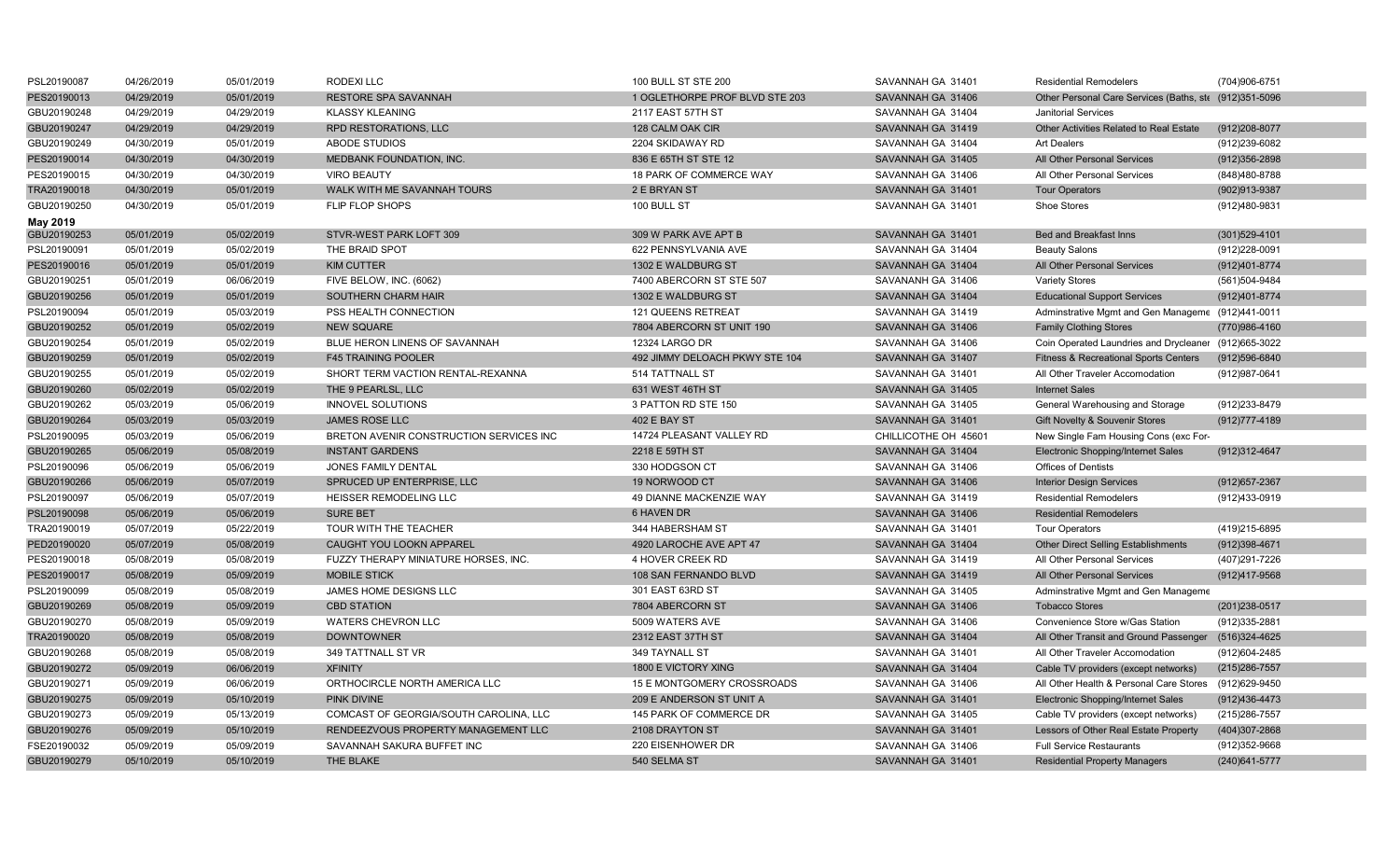| GBU20190280 | 05/10/2019 | 05/10/2019 | <b>STEPHEN MORTON</b>                            | 558 E JONES ST                  | SAVANNAH GA 31401          | All Other Traveler Accomodation                         | (912)596-3686     |
|-------------|------------|------------|--------------------------------------------------|---------------------------------|----------------------------|---------------------------------------------------------|-------------------|
| GBU20190278 | 05/11/2019 | 05/13/2019 | 5D PHOTOGRAPHY                                   | 22 COFFEE POINTE DR             | SAVANNAH GA 31419          | Independent Artists, Writers, and Perforn (912)596-3832 |                   |
| FSE20190033 | 05/13/2019 | 06/06/2019 | <b>MOBILICIOUS</b>                               | 639 WEST 34TH ST                | SAVANNAH GA 31415          | Mobile Food Services                                    | (770)256-2223     |
| GBU20190282 | 05/13/2019 | 05/14/2019 | <b>GILZIAN LIQUOR CORP</b>                       | 3701 MONTGOMERY ST              | SAVANNAH GA 31405          | Beer, Wine, & Liquor Stores                             | (516) 721-9443    |
| GBU20190281 | 05/13/2019 | 05/14/2019 | DHI MORTGAGE COMPANY, LTD.                       | 107 BUSHWOOD DR                 | SAVANNAH GA 31407          | <b>Real Estate Credit</b>                               | (843) 706-4045    |
| PSL20190100 | 05/14/2019 | 05/14/2019 | ETHOS PRESERVATION LLC                           | 130 EAST 44TH ST                | SAVANNAH GA 31405          | Adminstrative Mgmt and Gen Manageme                     |                   |
| TRA20190021 | 05/15/2019 | 05/16/2019 | I CARE TRANSPORTATION, LLC                       | 2509 MISSISSIPPI AVE            | SAVANNAH GA 31404          | <b>Limousine Service</b>                                | (912) 224-1328    |
| WAT20190010 | 05/15/2019 | 05/16/2019 | SPLISH SPLASH CAR WASH & GRILL                   | 1170 E DERENNE AVE              | SAVANNAH GA 31406          | <b>Car Washes</b>                                       | (912) 356-7303    |
| WAT20190009 | 05/15/2019 | 05/15/2019 | <b>BAE WASH</b>                                  | 2705 MARTIN LUTHER KING JR BLVD | SAVANNAH GA 31405          | Car Washes                                              |                   |
| CAF20190015 | 05/15/2019 | 05/21/2019 | HUMBLE BEGINNINGS LEARNING ACADEMY               | 4407 MEADOWS AVE                | SAVANNAH GA 31405          | <b>Child Day Care Services</b>                          | (912) 349-5305    |
| GBU20190284 | 05/15/2019 | 05/15/2019 | TRUE TO LIFE PRESS                               | 78 WINTER LAKE CIR              | SAVANNAH GA 31407          | <b>Internet Sales</b>                                   | (912) 665-7602    |
| GBU20190285 | 05/15/2019 | 05/15/2019 | SAVANNAH MORNING NEWS                            | 1375 CHATHAM PKWY               | SAVANNAH GA 31405          | All Other Publishers                                    | (912) 652-0273    |
| PSL20190101 | 05/15/2019 | 05/15/2019 | FOREVER LAWN LOW COUNTRY                         | 704 MALL BLVD                   | SAVANNAH GA 31406          | All Other Specialty Trade Contractors                   | (912)349-6154     |
| GBU20190290 | 05/16/2019 | 05/16/2019 | <b>ABIGAIL THOMSON</b>                           | 535 E GORDON ST                 | SAVANNAH GA 31401          | All Other Traveler Accomodation                         | (912) 373-4463    |
| GBU20190289 | 05/16/2019 | 05/16/2019 | SAVANNAH EDUCATIONAL CONSULTANTS, LLC            | 130 TIBET AVE STE 103           | SAVANNAH GA 31406          | <b>Educational Support Services</b>                     | (912)238-9552     |
| PSL20190102 | 05/16/2019 | 05/20/2019 | AGEILITY PHYSICAL THERAPY SOLUTIONS AT HABERSHAM | 5200 HABERSHAM ST               | SAVANNAH GA 31405          | <b>Vocational Rehabilitation Services</b>               | (912) 650-1830    |
| GBU20190287 | 05/16/2019 | 05/21/2019 | GENERATOR SUPERCENTER OF SAVANNAH                | 11102 ABERCORN ST               | SAVANNAH GA 31419          | Electrical App and Equip, Wiring Supp M (912)349-3736   |                   |
| GBU20190286 | 05/16/2019 | 05/20/2019 | 308 DUFFY, LLC                                   | 308 E DUFFY ST                  | SAVANNAH GA 31401          | All Other Traveler Accomodation                         | (646) 372-4105    |
| PSL20190103 | 05/16/2019 | 05/21/2019 | MEMORIAL HEALTH ADULT PRIMARY CARE-ISLANDS       | 4750 WATERS AVE STE 307         | SAVANNAH GA 31404          | Offices of Physicians (Except Mental Hea (912)897-3766  |                   |
| GBU20190288 | 05/16/2019 | 05/16/2019 | PRISM HOME & BUILDING INSPECTIONS LLC            | 340 EISENHOWER DR               | <b>BLDG 200, SUITE 210</b> | <b>Building Inspection Services</b>                     | $(912)355 - 1349$ |
| PED20190022 | 05/17/2019 | 05/17/2019 | MERUE TEXTILE & WARES LLC                        | 1800 SANS SOUCI BLDG 311        | N. MIAMI FL 33181          | Other Direct Selling Establishments                     | (305) 769-8053    |
| FSE20190034 | 05/17/2019 | 06/06/2019 | <b>DONATOS PIZZA</b>                             | 5405 WATERS AVE                 | SAVANNAH GA 31404          | <b>Limited-Service Restaurants</b>                      | (912)328-2022     |
| PSL20190104 | 05/17/2019 | 05/29/2019 | BOYD & JENERETTE, P.A.                           | 33 BULL ST STE 100              | SAVANNAH GA 31401          | Offices of Lawyers                                      | (904) 353-6241    |
| GBU20190292 | 05/17/2019 | 05/21/2019 | ADJACENT SOLUTIONS LLC                           | 1403 ADDIE BYERS DR             | SAVANNAH GA 31415          | <b>Marketing Consulting Services</b>                    | (912)441-8640     |
| PSL20190105 | 05/17/2019 | 05/21/2019 | KINGDOM FORTUNES DEVELOPMENT GROUP               | 100 BULL ST STE 200             | SAVANNAH GA 31401          | Adminstrative Mgmt and Gen Manageme (404)855-0739       |                   |
| PED20190023 | 05/17/2019 | 05/17/2019 | <b>JAYNE VINSANT</b>                             | 287 MOSS ROCK TRL               | STERRETT AL 35147          | <b>Other Direct Selling Establishments</b>              | (205)305-8758     |
| PED20190021 | 05/18/2019 | 05/10/2019 | JOCELYN HALL                                     | 142 LAGUNA WAY                  | SAVANNAH GA 31405          | Other Direct Selling Establishments                     | (912)541-2418     |
| GBU20190295 | 05/20/2019 | 05/22/2019 | JIFFY LUBE #182                                  | 210 EISENHOWER DR               | SAVANNAH GA 31406          | <b>General Automotive Repair</b>                        | (912) 352-2212    |
| GBU20190293 | 05/20/2019 | 05/22/2019 | JIFFY LUBE #3144                                 | 10509 ABERCORN ST               | SAVANNAH GA 31419          | General Automotive Repair                               | (912) 961-7390    |
| GBU20190294 | 05/20/2019 | 05/22/2019 | JIFFY LUBE #1619                                 | 11708 ABERCORN ST               | SAVANNAH GA 31419          | <b>General Automotive Repair</b>                        | (912) 920-7888    |
| PSL20190106 | 05/20/2019 | 05/21/2019 | PIEDMONT VASCULAR INSTITUTE                      | 4750 WATERS AVE STE 500         | SAVANNAH GA 31404          | Offices of Physicians (Except Mental Hea (404)290-9905  |                   |
| TRA20190022 | 05/20/2019 | 06/05/2019 | WAITR INC.                                       | 214 JEFFERSON ST STE 300        | LAFAYETTE LA 70501         | <b>Couriers and Express Delivery Services</b>           | (800)661-9036     |
| SSE20190004 | 05/21/2019 | 05/23/2019 | A S PRIVATE SECURITY LLC                         | 1126 W 51ST ST                  | SAVANNAH GA 31405          | Security Guard and Patrol Services                      | (912)200-4612     |
| GBU20190297 | 05/21/2019 | 05/22/2019 | V.E. SAV                                         | 1818 LLOYD ST                   | SAVANNAH GA 31405          | Proc, Phy Dist, Logistics Consulting Serv (912)441-4095 |                   |
| FSE20190035 | 05/21/2019 | 06/06/2019 | <b>STARLAND CAFE</b>                             | 11 E 41ST ST                    | SAVANNAH GA 31401          | <b>Full Service Restaurants</b>                         | (912)443-9355     |
| GBU20190298 | 05/21/2019 | 05/23/2019 | <b>GLENN TAMBON PAINTING, LLC</b>                | 6 BARACO DR                     | SAVANNAH GA 31419          | Painting and Wall Covering Contractors                  | (912)897-2676     |
| GBU20190300 | 05/21/2019 | 05/21/2019 | <b>JAC JEN'S LLC</b>                             | 23 E GORDON ST                  | UNIT A AND B               | All Other Traveler Accomodation                         | (912) 547-5767    |
| PES20190019 | 05/21/2019 | 05/23/2019 | PROFILE BY SANFORD                               | 8108 ABERCORN ST STE 320        | SAVANNAH GA 31405          | Diet and Weight Reducing Centers                        | (912)452-3920     |
| GBU20190299 | 05/21/2019 | 05/23/2019 | CONGRESS INVESTORS, LLC                          | 115 E CONGRESS ST               | SAVANNAH GA 31401          | Parking Lots and Garages                                | (912)721-5572     |
| GBU20190296 | 05/21/2019 | 05/23/2019 | THE BETTY                                        | 120 E 61ST ST                   | SAVANNAH GA 31405          | <b>Residential Property Managers</b>                    | (912)495-5677     |
| GBU20190301 | 05/22/2019 | 05/23/2019 | LEMON CAKE FLOWERS LLC                           | 5 REYNOLDS CIR                  | SAVANNAH GA 31405          | Florists                                                |                   |
| GBU20190303 | 05/22/2019 | 06/06/2019 | SYNOVUS MORTGAGE CORP                            | 4905 PAULSEN ST                 | SAVANNAH GA 31405          | <b>Real Estate Credit</b>                               | $(912)235 - 5155$ |
| GBU20190304 | 05/22/2019 | 05/24/2019 | LINCOLN INVESTORS, LLC                           | 20 LINCOLN ST                   | SAVANNAH GA 31401          | Parking Lots and Garages                                | (912) 721-5572    |
| GBU20190302 | 05/22/2019 | 05/23/2019 | ecoATM                                           | 10530 ABERCORN ST               | SAVANNAH GA 31419          | Other Electronic Parts & Merchant Whole (858)766-7248   |                   |
| PSL20190107 | 05/22/2019 | 05/23/2019 | MELANIE WALKER HAIR STUDIO                       | 7135 HODGSON MEMORIAL DR UNIT C | STUDIO 1                   | <b>Beauty Salons</b>                                    | (912)349-9460     |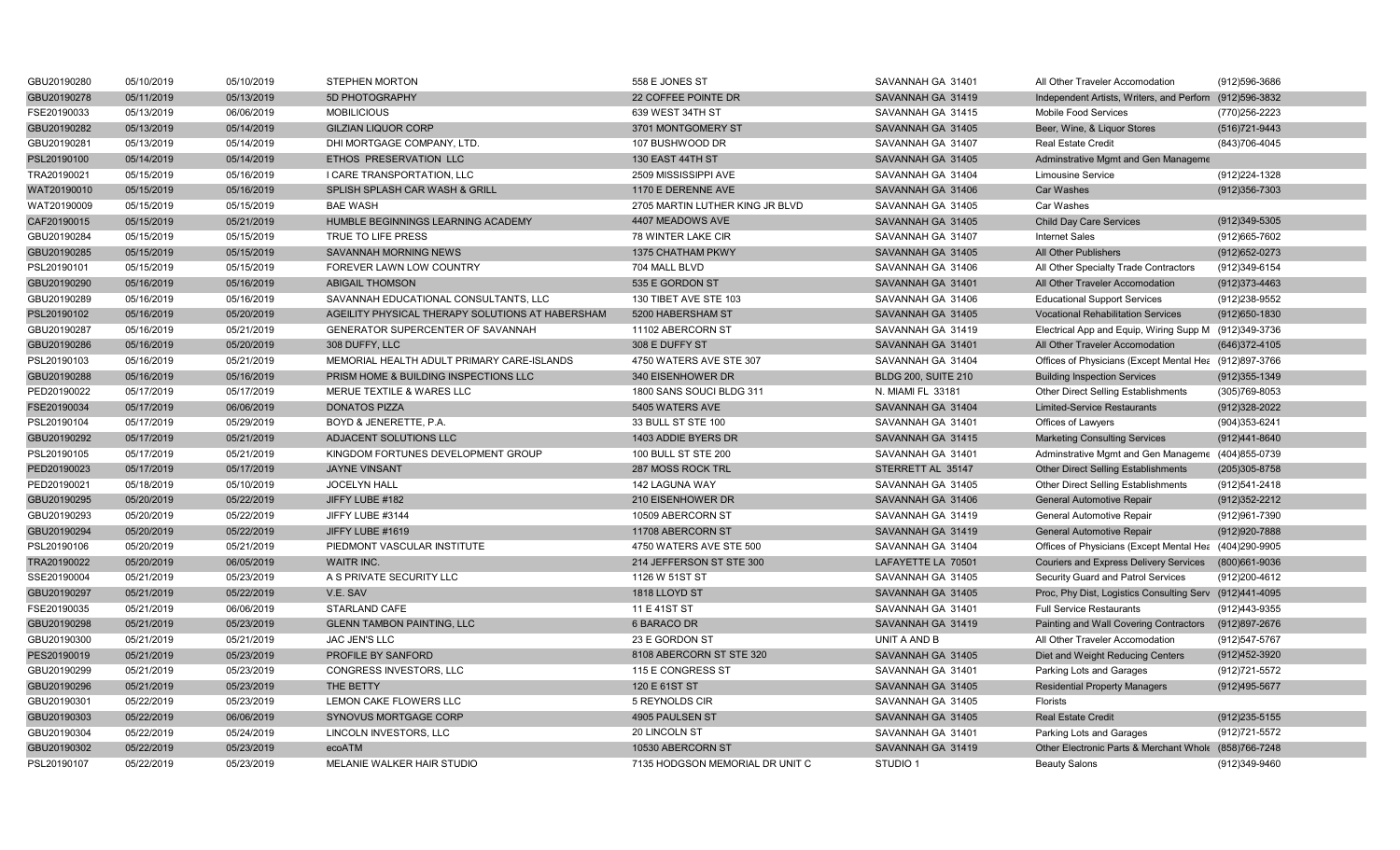| WAT20190011      | 05/22/2019 | 05/23/2019 | <b>IMMACULATE LOOKZ</b>                | 2359 WILEMERE PL                | SAVANNAH GA 31404           | <b>Car Washes</b>                                      | (912) 662-9642    |
|------------------|------------|------------|----------------------------------------|---------------------------------|-----------------------------|--------------------------------------------------------|-------------------|
| PSL20190108      | 05/23/2019 | 05/24/2019 | PICTURE PERFECT PAINTED                | 329 OXFORD DR                   | SAVANNAH GA 31405           | Painting & Wall Covering Contractors                   | (760)897-6250     |
| PSL20190109      | 05/23/2019 | 05/24/2019 | NAOMI RUCKER PH.D                      | 325 EISENHOWER DR STE B         | SAVANNAH GA 31401           | Offices of Physicians (Except Mental Hea (912)355-5032 |                   |
| GBU20190305      | 05/23/2019 | 05/24/2019 | <b>RELAX INN</b>                       | 11211 ABERCORN ST               | SAVANNAH GA 31419           | Hotels (except Casino Hotels) and Motels (912)927-7777 |                   |
| FSE20190036      | 05/24/2019 | 05/24/2019 | SAVANNAH SMOKEHOUSE BBQ & BREW         | 16 W STATE ST                   | SAVANNAH GA 31401           | <b>Full Service Restaurants</b>                        | (419)606-3739     |
| PSL20190110      | 05/24/2019 | 05/29/2019 | <b>CRYSTAL MILLNER</b>                 | 216 E 41ST ST                   | SAVANNAH GA 31401           | Massage Therapist/Masseuse                             | (912)235-0606     |
| PSL20190160      | 05/24/2019 | 08/28/2019 | T.I.P ORGANIZATION INC                 | 4412 LIBERTY PKWY               | SAVANNAH GA 31405           | Adminstrative Mgmt and Gen Manageme (912)306-7198      |                   |
| PSL20190112      | 05/29/2019 | 05/31/2019 | DSG CONCRETE CONTRACTORS. LLC          | 222 WESTINGHOUSE BLVD STE 503   | CHARLOTTE NC 28224          | Poured Concrete Foundation & Structure (704)588-2437   |                   |
| GBU20190307      | 05/29/2019 | 05/29/2019 | LEGACY PROFESSIONAL CLEANING CO        | 4506 SPRING HILL RD             | SAVANNAH GA 31404           | <b>Janitorial Services</b>                             |                   |
| GBU20190308      | 05/30/2019 | 05/31/2019 | HEMP LEAF CBD SUPPLY CO., LLC          | 822 E DERENNE AVE               | SAVANNAH GA 31405           | <b>Tobacco Stores</b>                                  | (912)676-0003     |
| GBU20190309      | 05/30/2019 | 06/04/2019 | <b>LILLIAN PROVEAUX SRT</b>            | 218 E TAYLOR ST UNIT A          | SAVANNAH GA 31401           | All Other Traveler Accomodation                        | (954)249-7242     |
| GBU20190312      | 05/31/2019 | 06/03/2019 | SAVANNAH LIQUIDATION                   | 2112 PRICE ST                   | SAVANNAH GA 31401           | General Warehousing and Storage                        | (912)306-0430     |
| GBU20190311      | 05/31/2019 | 05/31/2019 | RE/MAX ACCENT                          | 7001 CHATHAM CENTER DR STE 2400 | SAVANNAH GA 31405           | <b>Residential Property Managers</b>                   | (912)756-5888     |
| GBU20190310      | 05/31/2019 | 06/03/2019 | <b>GALLERY STAYS</b>                   | 517 E BROAD ST                  | SAVANNAH GA 31401           | <b>Residential Property Managers</b>                   | (404)313-1773     |
| PES20190020      | 05/31/2019 | 06/03/2019 | <b>GUARDIAN ANGELS SITTING SERVICE</b> | 7 CHINABERRY CIR                | HILTON HEAD SC 29926        | All Other Personal Services                            | (310)430-5919     |
| FSE20190038      | 05/31/2019 | 06/05/2019 | PELICANS SNOBALLS                      | 609 E MONTGOMERY XRDS           | SAVANNAH GA 31406           | Limited-Service Restaurants                            | (865) 661-6035    |
| <b>June 2019</b> |            |            |                                        |                                 |                             |                                                        |                   |
| GBU20190314      | 06/03/2019 | 07/15/2019 | MARIA'S GENERAL MERCHANDISE LLC        | 31 HAWKHORN CT                  | SAVANNAH GA 31407           | <b>Electronic Shopping/Internet Sales</b>              | (706) 836-5772    |
| GBU20190313      | 06/03/2019 | 06/04/2019 | FIT-TECH PROS                          | 103 HOOD ST                     | SAVANNAH GA 31405           | Home and Garden Equip/Appliance Rep: (912)354-0110     |                   |
| PSL20190115      | 06/03/2019 | 06/04/2019 | REMEDY S.O.S.                          | 4511 HABERSHAM ST STE 201       | SAVANNAH GA 31405           | <b>Nail Salons</b>                                     | (912)349-6165     |
| PSL20190114      | 06/03/2019 | 06/04/2019 | SOUTH GEORGIA ORTHODONTICS             | 6600 ABERCORN ST STE 110        | SAVANNAH GA 31405           | <b>Offices of Dentists</b>                             | (912) 354-3880    |
| PSL20190113      | 06/03/2019 | 06/19/2019 | <b>VESTLET REALTY, LLC</b>             | 517 E BROAD ST                  | SAVANNAH GA 31401           | Offices of Real Estate Agents and Broker (912)349-5918 |                   |
| GBU20190321      | 06/04/2019 | 06/07/2019 | SAVACA, LLC                            | $A - B$                         | 518 MARTIN LUTHER KING JR E | All Other Traveler Accomodation                        | (912)412-1009     |
| GBU20190315      | 06/04/2019 | 06/05/2019 | ONE WISE LADY                          | 2001 E 60TH ST                  | SAVANNAH GA 31404           | <b>Graphic Design Services</b>                         | (912) 655-8694    |
| GBU20190316      | 06/05/2019 | 06/05/2019 | HLA OVER GEORGIA LLC                   | 110 OGLETHORPE PROFESSIONAL CT  | STE 106-C                   | <b>Employment Placement Agencies</b>                   | (912)210-2811     |
| GBU20190317      | 06/05/2019 | 06/10/2019 | <b>MICHEAL J KISTLER</b>               | 208 W BAY ST APT 3              | SAVANNAH GA 31401           | All Other Traveler Accomodation                        | (912)484-1116     |
| GBU20190320      | 06/05/2019 | 06/05/2019 | <b>REDDY ICE</b>                       | 431 HARMON ST                   | SAVANNAH GA 31401           | Otr Misc Nondurable Goods Merchant W (214)442-1009     |                   |
| GBU20190318      | 06/05/2019 | 06/07/2019 | <b>UBUNTU PARTNERS LLC</b>             | 4716 FAIRFAX DR                 | SAVANNAH GA 31405           | Nonresidential Property Managers                       |                   |
| PED20190025      | 06/05/2019 | 06/05/2019 | SOUTHER ACCENT                         | 109 N LAUREL ST                 | SPRINGFIELD GA 31329        | <b>Temporary Festival Peddler</b>                      |                   |
| GBU20190319      | 06/05/2019 | 06/05/2019 | COVENANT TECHNOLOGY GROUP              | 35 BARNARD ST STE 302           | SAVANNAH GA 31401           | All Other Publishers                                   | (912) 999-1790    |
| GBU20190322      | 06/06/2019 | 06/06/2019 | SULLILVAN'S ADMINISTRATIVE MANAGERS    | 37 W FAIRMONT AVE BLDG 100      | SAVANNAH GA 31406           | Professional Employer Organizations                    | (912)352-3800     |
| FSE20190039      | 06/06/2019 | 06/06/2019 | THE FAT RADISH                         | 36 MARTIN LUTHER KING JR BLVD   | SAVANNAH GA 31401           | <b>Full Service Restaurants</b>                        | (912) 544-9757    |
| AMU20190006      | 06/07/2019 | 06/07/2019 | <b>VICTORY NORTH</b>                   | 2603 WHITAKER ST                | SAVANNAH GA 31401           | All Other Amusement & Recreation Indus (912)323-2616   |                   |
| GBU20190325      | 06/10/2019 | 06/10/2019 | DOLLAR GENERAL STORE # 20159           | 6719 WATERS AVE                 | SAVANNAH GA 31406           | <b>Variety Stores</b>                                  | $(615)855 - 4000$ |
| PSL20190117      | 06/10/2019 | 06/12/2019 | <b>HUDSON ENTERPRISE</b>               | 29 LONGVIEW BLUFF DR            | SAVANNAH GA 31419           | <b>Residential Remodelers</b>                          | (912) 373-2432    |
| FSE20190040      | 06/10/2019 | 06/12/2019 | REECE BARBECUE LLC                     | 205 TELEVISION CIR UNIT B       | SAVANNAH GA 31406           | <b>Mobile Food Services</b>                            | (912) 704-7200    |
| GBU20190326      | 06/10/2019 | 06/12/2019 | THE TAYLOR APARTMENT                   | 106 E TAYLOR ST                 | SAVANNAH GA 31401           | All Other Traveler Accomodation                        | (912) 224-2891    |
| GBU20190324      | 06/10/2019 | 06/12/2019 | <b>SARAH YATES</b>                     | 302 E CHARLTON ST               | SAVANNAH GA 31401           | All Other Traveler Accomodation                        | (912)441-9925     |
| PSL20190118      | 06/10/2019 | 06/13/2019 | <b>HABERSHAM DENTAL</b>                | 2515 HABERSHAM ST               | SAVANNAH GA 31401           | <b>Offices of Dentists</b>                             | (912)234-2206     |
| GBU20190330      | 06/11/2019 | 06/13/2019 | SOUTHERN DEMESNE, LLC                  | 104 W JONES ST APT B            | SAVANNAH GA 31401           | All Other Traveler Accomodation                        | (912)441-1168     |
| FSE20190041      | 06/12/2019 | 06/13/2019 | RENOWNED FOOD, LLC                     | 629 E BROAD ST                  | SAVANNAH GA 31401           | Mobile Food Services                                   | (912)216-0792     |
| GBU20190332      | 06/13/2019 | 06/13/2019 | <b>22 WEST HULL ST</b>                 | 22 WEST HULL ST                 | SAVANNAH GA 31401           | All Other Traveler Accomodation                        |                   |
| GBU20190331      | 06/13/2019 | 06/18/2019 | 105 E. DUFFY LLC                       | 105 EAST DUFFY ST               | SAVANNAH GA 31401           | All Other Traveler Accomodation                        |                   |
| PED20190026      | 06/13/2019 | 06/13/2019 | <b>FINELY FEATHENED</b>                | 1896 NEEDMORE RD                | WHITESBURG TN 37891         | <b>Temporary Festival Peddler</b>                      | (423) 273-9116    |
| AMU20190007      | 06/13/2019 | 06/18/2019 | SAVANNAH WILDCATS INC                  | 1203 EAST 41ST ST               | SAVANNAH GA 31401           | All Other Amusement & Recreation Indus                 |                   |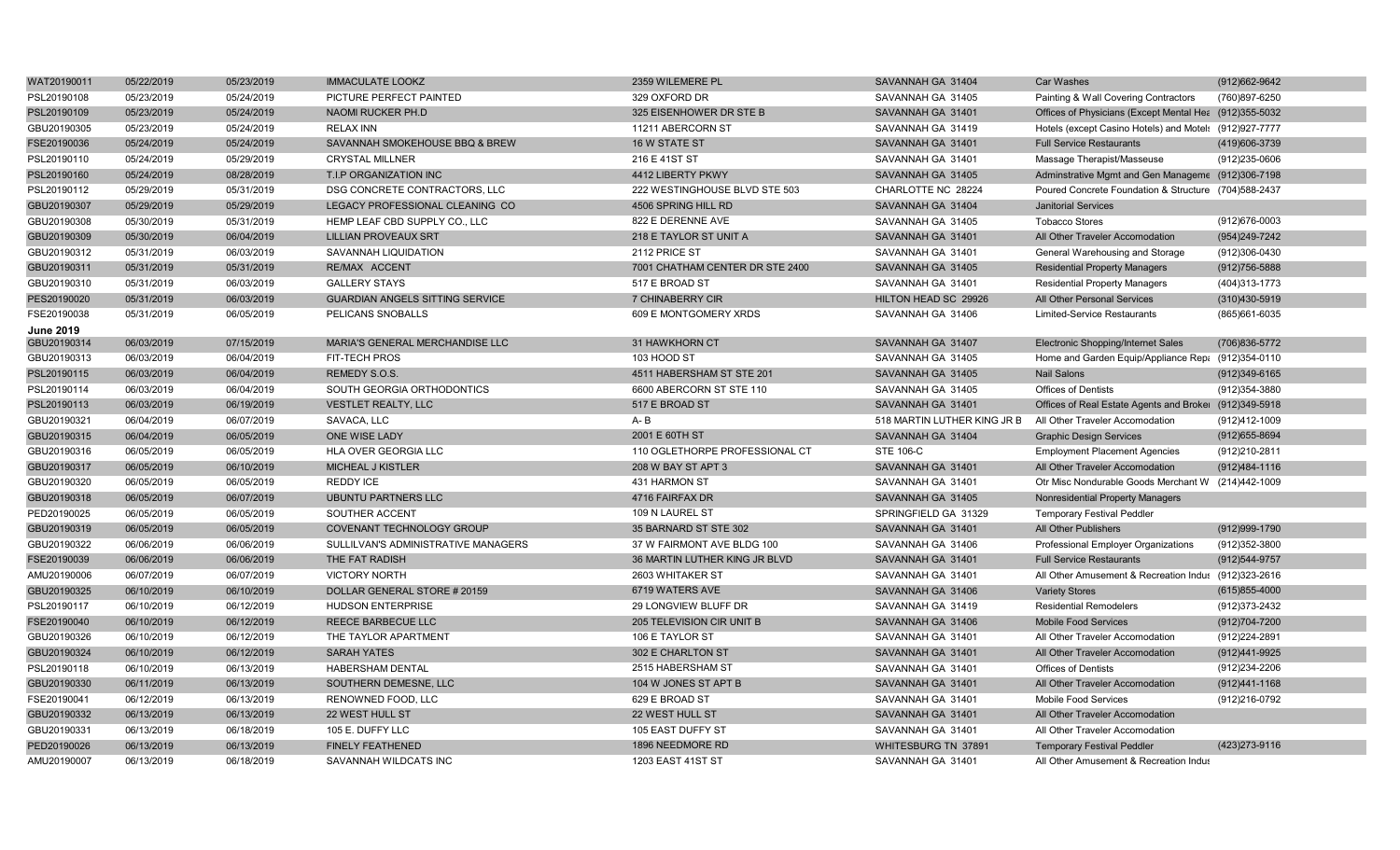| FSE20190042      | 06/14/2019 | 06/14/2019 | <b>SQUIRREL'S PIZZA</b>              | <b>2218 BULL ST</b>                | SAVANNAH GA 31401     | <b>Full Service Restaurants</b>                         | (904)234-8843     |
|------------------|------------|------------|--------------------------------------|------------------------------------|-----------------------|---------------------------------------------------------|-------------------|
| PSL20190119      | 06/14/2019 | 06/17/2019 | TRANSFIGURATION, LLC                 | 2817 RYALS ST                      | SAVANNAH GA 31405     | Other Individual & Family Services                      | (912)224-0988     |
| GBU20190333      | 06/14/2019 | 06/17/2019 | THE PARLOR LOFT LLC                  | 311 WHITAKER ST                    | SAVANNAH GA 31401     | All Other Traveler Accomodation                         | (413) 884-4124    |
| GBU20190334      | 06/14/2019 | 06/14/2019 | MARYLIN YOUMANS SCHOOL OF DANCE      | 25 E 37TH ST                       | SAVANNAH GA 31401     | Fine Arts Schools                                       | (912) 596-1964    |
| GBU20190338      | 06/17/2019 | 07/02/2019 | <b>KEVIN BRIDGES STVR OPERATIONS</b> | 202 W DUFFY ST                     | SAVANNAH GA 31401     | All Other Traveler Accomodation                         | (803)487-3474     |
| GBU20190336      | 06/17/2019 | 06/18/2019 | CAVINDER ELEVATOR COMPANY, INC       | 1648 AMERICAN WAY                  | MYRTLE BEACH SC 29577 | <b>Other Building Equipment Contractors</b>             |                   |
| PSL20190120      | 06/17/2019 | 07/03/2019 | <b>EAGLE FIRE INC.</b>               | 7459 WHITE PINE RD                 | RICHMOND VA 23237     | Elect Contractors/Oth Wiring Install Cont (804)620-3736 |                   |
| GBU20190337      | 06/17/2019 | 06/19/2019 | CROSBY HOLDINGS, LLC                 | 407 E ANDERSON ST                  | SAVANNAH GA 31401     | All Other Traveler Accomodation                         | (912) 677-6515    |
| PSL20190121      | 06/17/2019 | 06/18/2019 | THE LASH LOUNGE                      | 1815 EAST VICTORY DR STE 103       | SAVANNAH GA 31404     | <b>Beauty Salons</b>                                    | (912) 250-7687    |
| PSL20190123      | 06/18/2019 | 06/18/2019 | DERST HARDSCAPE DESIGN               | 402 ARLINGTON RD                   | SAVANNAH GA 31419     | All Other Specialty Trade Contractors                   | (912)220-2677     |
| PSL20190122      | 06/18/2019 | 06/20/2019 | MIRROR IMAGE EXTENSIONS BAR          | 4505 1/2 MONTGOMERY ST             | SAVANNAH GA 31404     | <b>Beauty Salons</b>                                    | (912)507-9568     |
| PSL20190125      | 06/19/2019 | 06/20/2019 | OPTION ONE, LLC                      | 424 E 55TH ST                      | SAVANNAH GA 31405     | <b>Residential Remodelers</b>                           | (912) 224-7330    |
| PED20190027      | 06/19/2019 | 06/20/2019 | <b>TNT FIREWORKS</b>                 | 3618 OGEECHEE RD                   | SAVANNAH GA 31405     | <b>Other Direct Selling Establishments</b>              | (912) 271-9772    |
| PED20190028      | 06/19/2019 | 06/20/2019 | <b>TNT FIREWORKS</b>                 | 1900 BENTON BLVD                   | SAVANNAH GA 31407     | Other Direct Selling Establishments                     | (912) 271-9772    |
| GBU20190341      | 06/19/2019 | 06/20/2019 | HAUS OF 81                           | 123 E 40TH ST                      | SAVANNAH GA 31401     | <b>Internet Sales</b>                                   | (717) 823-3805    |
| PSL20190124      | 06/19/2019 | 06/20/2019 | LOOK'N GOOD SALON                    | 7370 HODGSON MEMORIAL DR UNIT C5   | SAVANNAH GA 31406     | <b>Beauty Salons</b>                                    | (912)507-6838     |
| GBU20190343      | 06/20/2019 | 06/20/2019 | LUXE COUTURE BOUTIQUE                | 36 TWIN OAKS PL                    | SAVANNAH GA 31407     | <b>Internet Sales</b>                                   |                   |
| GBU20190342      | 06/20/2019 | 06/20/2019 | KATI ESSER DESIGNS LLC               | 12513 BRIDLEWOOD DR                | SAVANNAH GA 31419     | Party Planning Service                                  | (502)500-4075     |
| UME20190007      | 06/20/2019 | 06/20/2019 | OUR FATHER'S HEART THRIFT STORE      | 11812 MIDDLEGROUND RD STE 200      | SAVANNAH GA 31419     | <b>Used Merchandise Stores</b>                          | (912) 341-7154    |
| PSL20190126      | 06/21/2019 | 07/03/2019 | 111 EAST 34TH STREET HOLDINGS, LLC   | 111 E 34TH ST                      | SAVANNAH GA 31401     | Offices of Lawyers                                      | (912)662-8611     |
| GBU20190344      | 06/21/2019 | 06/24/2019 | <b>INTERNATIONAL AUTO SHIPPER</b>    | 130 TELFAIR RD                     | SAVANNAH GA 31415     | International Trade Financing                           | (912)660-4540     |
| GBU20190346      | 06/24/2019 | 06/25/2019 | LOVELY CHIMERE CLEANING SERVICE LLC  | 4764 HERTY DR                      | SAVANNAH GA 31405     | <b>Janitorial Services</b>                              | (912)507-4885     |
| GBU20190345      | 06/24/2019 | 06/25/2019 | SUPREME SCREEN PRINTING              | 221 EXECUTIVE CIR STE 10           | SAVANNAH GA 31406     | <b>Commercial Screen Printing</b>                       | (912) 507-2437    |
| GBU20190347      | 06/24/2019 | 06/24/2019 | LOWCOUNTRY PAPER CO., LLC            | 211 MCLAWS ST                      | SAVANNAH GA 31405     | <b>Graphic Design Services</b>                          | (912) 675-1234    |
| FSE20190043      | 06/25/2019 | 06/26/2019 | RINCONCITO LATINO RESTAURANT         | 2308 SKIDAWAY RD                   | SAVANNAH GA 31404     | <b>Full Service Restaurants</b>                         | (912)344-4066     |
| PES20190021      | 06/25/2019 | 06/26/2019 | THE CORNER SUITE LLC                 | 24 W HENRY ST                      | SAVANNAH GA 31401     | Other Personal Care Services (Baths, ste (912)200-4095  |                   |
| PSL20190127      | 06/25/2019 | 06/26/2019 | <b>M2 REPAIRS</b>                    | 7805 WATERS AVE STE 4-B            | SAVANNAH GA 31406     | <b>Residential Remodelers</b>                           | (912)313-2424     |
| GBU20190348      | 06/25/2019 | 06/25/2019 | <b>WHEATON MARKET</b>                | 1321 WHEATON ST                    | SAVANNAH GA 31404     | <b>Convenience Stores</b>                               | (912) 572-6011    |
| GBU20190350      | 06/26/2019 | 06/27/2019 | <b>NEAT YOUR NEST, LLC</b>           | 514 EAST GWINNETT ST               | SAVANNAH GA 31401     | All Other Traveler Accomodation                         | (912) 483-9584    |
| PSL20190128      | 06/26/2019 | 06/26/2019 | <b>SALON NEW YOU</b>                 | 1100 EISENHOWER DR STE 15 STUDIO 7 | SAVANNAH GA 31406     | <b>Beauty Salons</b>                                    |                   |
| GBU20190351      | 06/26/2019 | 07/01/2019 | <b>ENDURE APPAREL LLC</b>            | 5509 COLONIAL DR                   | SAVANNAH GA 31406     | <b>Internet Sales</b>                                   | (443) 983-1730    |
| GBU20190349      | 06/26/2019 | 06/27/2019 | TOBACCO PALACE OF SAVANNAH           | 139 E MONTGOMERY XRDS              | SAVANNAH GA 31406     | <b>Tobacco Stores</b>                                   | (912) 335-2825    |
| PED20190029      | 06/27/2019 |            | ALL CHOICE HEROES                    | 901 W 36TH ST                      | SAVANNAH GA 31401     | <b>Other Direct Selling Establishments</b>              | $(912)596 - 4608$ |
| PES20190022      | 06/28/2019 | 07/01/2019 | LIYA EYEBROW THREADING               | 7400 ABERCORN ST STE 809           | SAVANNAH GA 31406     | All Other Personal Services                             | (912)713-5083     |
| PSL20190129      | 06/28/2019 | 07/02/2019 | J.C. MULTI-SERVICES                  | 63 FAIRGREEN ST                    | SAVANNAH GA 31407     | <b>Residential Remodelers</b>                           | (912)438-0374     |
| GBU20190352      | 06/28/2019 | 07/01/2019 | JEWELL ANDERSON STVR OPERATIONS      | 1711 HABERSHAM ST                  | SAVANNAH GA 31401     | All Other Traveler Accomodation                         | (912)507-4919     |
| FSE20190044      | 06/28/2019 | 07/01/2019 | <b>NOTHING BUNDT CAKES</b>           | 1801 E VICTORY DR STE 105          | SAVANNAH GA 31404     | <b>Baked Goods Stores</b>                               | (912)809-6722     |
| PSL20190130      | 06/28/2019 | 07/01/2019 | AYJ CONSULTING SERVICES, LLC         | 202 COLUMBUS DR                    | SAVANNAH GA 31405     | Adminstrative Mgmt and Gen Manageme (404)431-4466       |                   |
| GBU20190354      | 06/28/2019 | 07/01/2019 | PHOTO FRENZY                         | 1217 RICHARDS ST                   | SAVANNAH GA 31415     | Independent Artists, Writers, and Perforn (912)272-9794 |                   |
| PSL20190131      | 06/28/2019 | 06/28/2019 | JLA TRUCKING COMPANY LLC             | 210 CAROLAN ST                     | SAVANNAH GA 31415     | <b>Other Accounting Services</b>                        |                   |
| CAF20190016      | 06/28/2019 | 10/29/2019 | SURELY COMFORT CARES LLC             | 1602 REYNOLDS ST                   | SAVANNAH GA 31401     | Home Health Care Services                               |                   |
| GBU20190353      | 06/28/2019 | 07/02/2019 | THE EIL BAR                          | 7804 ABERCORN ST STE 089           | SAVANNAH GA 31406     | Cosmetics, Beauty Supplies, and Perfum                  |                   |
| <b>July 2019</b> |            |            |                                      |                                    |                       |                                                         |                   |
| GBU20190355      | 07/01/2019 | 07/01/2019 | 101 BARNARD ST LLC                   | 101 BARNARD ST UNIT 305            | SAVANNAH GA 31401     | All Other Traveler Accomodation                         |                   |
| TRA20190024      | 07/03/2019 | 07/03/2019 | <b>C-PORT SERVICES</b>               | 102 ATKINSON AVE                   | SAVANNAH GA 31404     | <b>Couriers and Express Delivery Services</b>           |                   |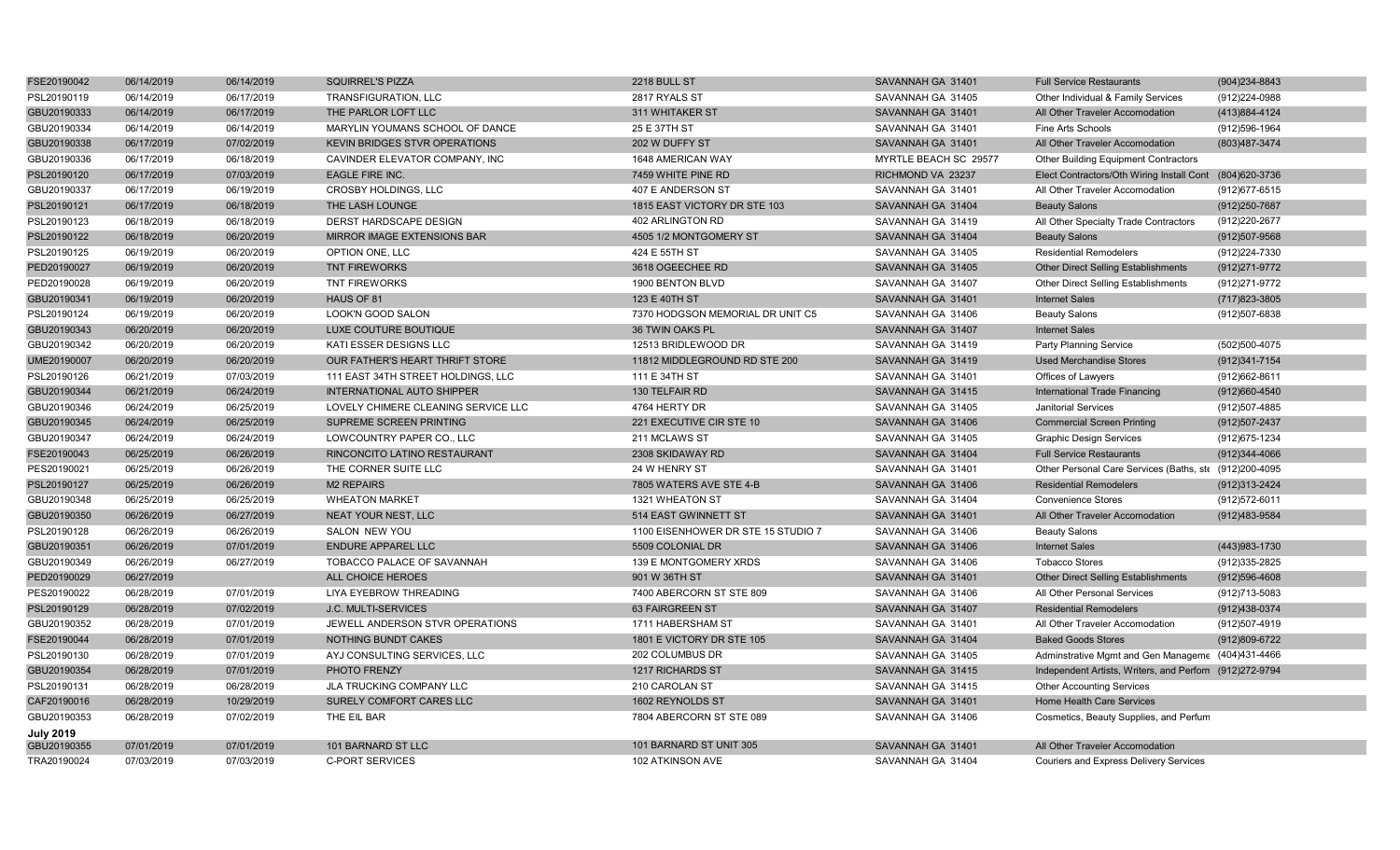| GBU20190356 | 07/03/2019 | 07/05/2019 | 224 WPARK                               | 224 WEST PARK AVE              | SAVANNAH GA 31401          | All Other Traveler Accomodation                         | (770) 855-1157    |
|-------------|------------|------------|-----------------------------------------|--------------------------------|----------------------------|---------------------------------------------------------|-------------------|
| GBU20190357 | 07/03/2019 | 07/03/2019 | <b>CRAIG MELLOW</b>                     | 209 W 31ST ST                  | SAVANNAH GA 31401          | All Other Traveler Accomodation                         | (646) 285-1503    |
| GBU20190359 | 07/03/2019 | 07/03/2019 | PUMP N GO SKIDAWAY                      | 2016 SKIDAWAY RD               | SAVANNAH GA 31404          | Convenience Store w/Gas Station                         |                   |
| PSL20190133 | 07/05/2019 | 07/08/2019 | MCPHERSON, HALL & ASSOCIATES, LLC       | 2 E BRYAN ST STE 435           | SAVANNAH GA 31401          | Adminstrative Mgmt and Gen Manageme (912)373-4905       |                   |
| GBU20190360 | 07/05/2019 | 07/05/2019 | <b>HERON'S COVE</b>                     | 1407 EAST 48TH ST              | SAVANNAH GA 31404          | <b>Internet Sales</b>                                   |                   |
| PED20190031 | 07/05/2019 | 07/08/2019 | <b>SEAN MOSLEY</b>                      | 236 OPUS CT                    | POOLER GA 31322            | Other Direct Selling Establishments                     | (912)425-9372     |
| GBU20190361 | 07/05/2019 | 07/08/2019 | SHIV FOOD MART 2                        | 11812 MIDDLEGROUND RD STE 100  | SAVANNAH GA 31419          | <b>Convenience Stores</b>                               |                   |
| PED20190030 | 07/05/2019 | 07/08/2019 | POPCORN IN PARADISE GOURMET KETTLE CORN | 10 VERDE DR                    | KEYWEST FL 33040           | Other Direct Selling Establishments                     | (301) 707-2816    |
| PSL20190134 | 07/08/2019 | 07/08/2019 | MCINTOSH REALTY TEAM, LLC               | 410 MALL BLVD STE G            | SAVANNAH GA 31406          | Offices of Real Estate Agents and Broker (912)436-6551  |                   |
| PSL20190135 | 07/08/2019 | 07/16/2019 | TIDE AND COUNTRY LLC                    | 109 OWENS INDUSTRIAL DR STE B  | SAVANNAH GA 31406          | Elect Contractors/Oth Wiring Install Cont (912)436-6800 |                   |
| PSL20190136 | 07/08/2019 | 07/16/2019 | TIDE AND COUNTRY LLC                    | 109 OWENS INDUSTRIAL DR STE B  | SAVANNAH GA 31406          | Plumbing, Heating, A/C Contractors                      | $(912)436 - 6800$ |
| GBU20190362 | 07/08/2019 | 07/09/2019 | <b>CONNECTIVITY SOURCE</b>              | 7804 ABERCORN ST STE 30        | SAVANNAH GA 31406          | <b>Electronic Stores</b>                                |                   |
| FSE20190046 | 07/09/2019 | 07/10/2019 | FLOCK TO THE WOK                        | 37 WHITAKER ST                 | SAVANNAH GA 31401          | <b>Full Service Restaurants</b>                         | (912)604-8636     |
| GBU20190364 | 07/09/2019 | 07/10/2019 | O.C.D OUT COMES THE DIRT LLC            | 426 WILSHIRE BLVD              | SAVANNAH GA 31419          | Janitorial Services                                     | (912)484-7205     |
| GBU20190363 | 07/09/2019 | 07/09/2019 | N & P CLEANING SERVICES                 | 714 W 57TH ST APT 204          | SAVANNAH GA 31405          | <b>Janitorial Services</b>                              | $(912)428 - 1180$ |
| FSE20190045 | 07/09/2019 | 07/11/2019 | NAMASTE SAVANNAH                        | 8 E BROUGHTON ST               | SAVANNAH GA 31401          | <b>Full Service Restaurants</b>                         | (904)616-9394     |
| GBU20190367 | 07/10/2019 | 07/10/2019 | 307 W. HUNTINGDON ST                    | 307 W HUNTINGDON ST            | SAVANNAH GA 31401          | All Other Traveler Accomodation                         | (912)401-7669     |
| GBU20190368 | 07/10/2019 | 07/10/2019 | <b>KEVIN FIORA STVR</b>                 | 310 W CHARLTON ST              | SAVANNAH GA 31401          | All Other Traveler Accomodation                         | (301) 602-1657    |
| GBU20190366 | 07/10/2019 | 07/15/2019 | <b>HOME COMFORT STAY</b>                | UNIT A & B                     | 110 W. DUFFY ST            | All Other Traveler Accomodation                         |                   |
| GBU20190369 | 07/10/2019 | 07/10/2019 | <b>JS UNIQUE COUTURE</b>                | 134 WAVERLY WAY                | SAVANNAH GA 31407          | <b>Internet Sales</b>                                   | (912)441-2607     |
| GBU20190365 | 07/10/2019 | 07/11/2019 | GINGERBREAD COTTAGE                     | 131 HOUSTON ST                 | SAVANNAH GA 31401          | <b>Bed and Breakfast Inns</b>                           | (908) 472-5174    |
| FSE20190047 | 07/11/2019 | 07/15/2019 | ALL ABOUT THAT BEAN                     | 55 MANAGHAN DR UNIT 105        | HARDEEVILLE SC 29927       | Mobile Food Services                                    | (330) 506-7393    |
| GBU20190370 | 07/11/2019 | 07/15/2019 | <b>PURE BARRE</b>                       | <b>10 WHITAKER ST</b>          | SAVANNAH GA 31401          | <b>Fitness &amp; Recreational Sports Centers</b>        | (912) 677-9316    |
| GBU20190371 | 07/15/2019 | 07/16/2019 | DAISY AND DASH INVESTMENTS LLC          | 521 E DUFFY ST                 | SAVANNAH GA 31401          | All Other Traveler Accomodation                         | (912) 777-2023    |
| GBU20190372 | 07/15/2019 | 07/16/2019 | TIMBER & TIDE, INC                      | 20 EAST 56TH ST                | SAVANNAH GA 31405          | <b>Residential Property Managers</b>                    |                   |
| FSE20190049 | 07/15/2019 | 07/16/2019 | <b>TONY'S OUTRIGGER</b>                 | 908 CAMDEN AVE                 | WOODBINE GA 31569          | Mobile Food Services                                    | (912)467-1994     |
| FSE20190050 | 07/15/2019 | 07/16/2019 | OH! MEXICO BAR AND GRILL INC.           | 429 JIMMY DELOACH PKWY STE 103 | SAVANNAH GA 31407          | <b>Full Service Restaurants</b>                         | (912)349-0468     |
| GBU20190375 | 07/15/2019 | 07/16/2019 | BLUE SEA IN TYBEE TURTLE ART & HOME LLC | 104 TIMBERLINE DR              | SAVANNAH GA 31404          | All Other Miscellaneous Store Retailers                 |                   |
| GBU20190373 | 07/15/2019 | 07/16/2019 | <b>CAITLIN CONDON</b>                   | 506 E PARK AVE                 | SAVANNAH GA 31401          | All Other Traveler Accomodation                         | (781)308-8131     |
| GBU20190376 | 07/15/2019 |            | <b>EMANUEL LLC</b>                      | 1220 HABERSHAM ST              | SAVANNAH GA 31405          | <b>Convenience Stores</b>                               | (917) 238-4985    |
| GBU20190374 | 07/15/2019 | 07/16/2019 | THE BASEMENT ON BROUGHTON               | 201 W BROUGHTON ST UNIT BASEME | SAVANNAH GA 31401          | Gift Novelty & Souvenir Stores                          | (912)438-9461     |
| FSE20190048 | 07/15/2019 | 07/16/2019 | <b>CHATIME</b>                          | 7804 ABERCORN ST STE F-C       | SAVANNAH GA 31406          | Limited-Service Restaurants                             | (917)346-5056     |
| PED20190032 | 07/16/2019 | 07/16/2019 | THR BARCELONA USA LLC                   | <b>ROUSAKIS PLAZA</b>          | SAVANNAH GA 31401          | <b>Other Direct Selling Establishments</b>              |                   |
| FSE20190052 | 07/16/2019 | 07/17/2019 | <b>SMOOTHIE KING</b>                    | 4827-B WATERS AVE              | SAVANNAH GA 31405          | Snack and Non-Alcoholic Beverage Bars (912)354-3755     |                   |
| GBU20190379 | 07/16/2019 | 07/16/2019 | PAMELA & JOSEPH FARM STVR OPERATIONS    | 1518 BULL ST                   | SAVANNAH GA 31401          | All Other Traveler Accomodation                         |                   |
| FSE20190053 | 07/16/2019 | 07/17/2019 | <b>SMOOTHIE KING</b>                    | 8108 ABERCORN ST STE 130       | SAVANNAH GA 31406          | Snack and Non-Alcoholic Beverage Bars (912)961-0634     |                   |
| PSL20190138 | 07/16/2019 | 07/17/2019 | <b>SMILE DIRECT CLUB</b>                | 7135 C HODGSON MEMORIAL DR     | SAVANNAH GA 31406          | Adminstrative Mgmt and Gen Manageme                     |                   |
| GBU20190380 | 07/17/2019 | 07/17/2019 | <b>XFIX SAVANNAH</b>                    | 7068 HODGSON MEMORIAL DR       | SAVANNAH GA 31406          | Computer and Office Machine Repair and                  |                   |
| PED20190033 | 07/17/2019 | 07/17/2019 | HONEY BUNNY CRAFTS                      | 413 RYE CREEK CIR              | BLUFFTON SC 29909          | <b>Temporary Festival Peddler</b>                       |                   |
| CAF20190017 | 07/18/2019 | 07/19/2019 | ABLE KIDS SERVICES                      | 3 JOHNSTON ST                  | SAVANNAH GA 31405          | Home Health Care Services                               | (706)426-4200     |
| GBU20190384 | 07/18/2019 | 07/19/2019 | CNINE PROFESSIONAL CLEANING SERVICE     | 7 MERRYDELL DR                 | SAVANNAH GA 31419          | <b>Janitorial Services</b>                              | (912)441-7202     |
| GBU20190382 | 07/18/2019 |            | PRISTINE CLEAN QUEENS, LLC              | 626 W 36TH ST APT B            | SAVANNAH GA 31415          | <b>Janitorial Services</b>                              | (404)960-6578     |
| GBU20190381 | 07/18/2019 | 07/18/2019 | <b>U-TURN AUTOMOTIVE</b>                | 340 EISENHOWER DR BLDG 300     | STE B-1                    | Used car dealers                                        | (912)231-3636     |
| GBU20190385 | 07/19/2019 | 07/19/2019 | LAKEMONT PROPERTY GROUP LLC             | 414 W PARK AVE                 | SAVANNAH GA 31401          | All Other Traveler Accomodation                         | (360) 635-2787    |
| PSL20190139 | 07/19/2019 | 07/24/2019 | SUMMIT HOME SERVICES, LLC               | 86 BEACH CITY RD STE D         | HILTON HEAD ISLAND SC 2992 | Plumbing, Heating, A/C Contractors                      | (843) 405-2653    |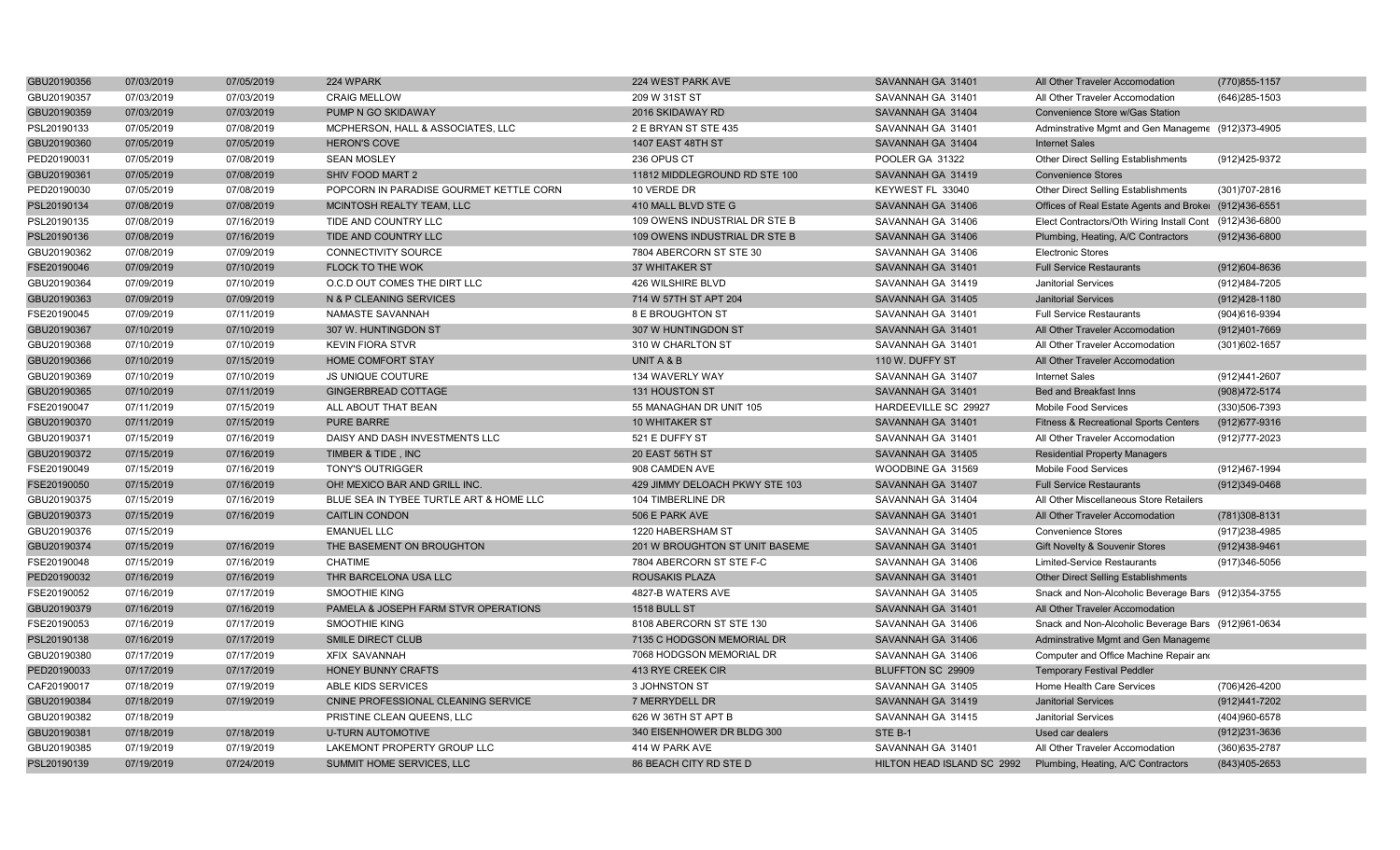| PES20190024 | 07/19/2019 | 07/19/2019 | CALIFORNIA TATTOO COMPANY                | 23 EAST DERENNE AVE                 | SAVANNAH GA 31405      | Other Personal Care Services (Baths, ste (912)352-8288  |                |
|-------------|------------|------------|------------------------------------------|-------------------------------------|------------------------|---------------------------------------------------------|----------------|
| WAT20190012 | 07/19/2019 | 07/19/2019 | FINE SHINE ADH INC                       | 2009 LINNHURST DR                   | SAVANNAH GA 31404      | <b>Car Washes</b>                                       | (912)308-8778  |
| PED20190034 | 07/19/2019 | 07/18/2019 | ESSENTIAL WICKS AND WOOD                 | 515 DALCROSS DR                     | RICHMOND HILL GA 31324 | Other Direct Selling Establishments                     | (912)414-3319  |
| GBU20190387 | 07/21/2019 | 07/24/2019 | <b>VICTORY STATION</b>                   | 1102 E VICTORY DR                   | SAVANNAH GA 31419      | Convenience Store w/Gas Station                         | (912)844-4192  |
| WAT20190013 | 07/21/2019 | 07/24/2019 | PRECISION CUTS LAWN SERVICE              | 2006 SPEIR ST                       | SAVANNAH GA 31406      | <b>Landscaping Services</b>                             | (912) 222-4833 |
| GBU20190386 | 07/22/2019 | 07/22/2019 | BEEMAN FROSSELL PROPERTIES               | 211 W WALDBURG ST                   | SAVANNAH GA 31401      | <b>Residential Property Managers</b>                    | (818) 793-4520 |
| PSL20190140 | 07/22/2019 | 07/24/2019 | CORA PHYSICAL THERAPY-MIDTOWN            | 902 EAST 67TH ST                    | SAVANNAH GA 31405      | Offices of Phys Occup & Speech Ther &                   | (419)221-3004  |
| FSE20190055 | 07/22/2019 | 07/22/2019 | <b>STARLAND YARD LLC</b>                 | 2411 DESOTO AVE                     | SAVANNAH GA 31401      | <b>Limited-Service Restaurants</b>                      | (404)803-0918  |
| FSE20190054 | 07/22/2019 | 07/22/2019 | SAVANNAH PIZZA COMP, LLC                 | 4827 WATERS AVE                     | SAVANNAH GA 31404      | <b>Full Service Restaurants</b>                         | (912) 355-3333 |
| CAF20190018 | 07/23/2019 | 07/23/2019 | HUMBLE BEGINNINGS CHILDCARE LLC          | 42 LIBERTY HEIGHTS DR               | SAVANNAH GA 31405      | <b>Child Day Care Services</b>                          | (912) 675-6037 |
| PED20190035 | 07/23/2019 | 07/23/2019 | SAVANNAH SAUCE COMPANY                   | 126 LAKEPOINTE DR                   | SAVANNAH GA 31407      | Piece Goods, Notions, And Dry Goods W (912)342-3778     |                |
| PSL20190143 | 07/24/2019 | 07/24/2019 | THUNDERBOLT CONSULTANTS                  | 35 BARNARD ST STE 312               | SAVANNAH GA 31401      | Adminstrative Mgmt and Gen Manageme (912)644-0285       |                |
| PSL20190142 | 07/24/2019 | 08/20/2019 | MORAN ROWE CONTRACTING                   | 5518 WATERS DR                      | SAVANNAH GA 31404      | Commercial and Industrial Building Cons (912)339-1179   |                |
| GBU20190390 | 07/24/2019 | 07/24/2019 | <b>AUTOMOTIVE PAINT &amp; EQUIPMENT</b>  | 130 DOUGLAS ST                      | SAVANNAH GA 31406      | Automotive Parts & Accessories Stores                   |                |
| GBU20190388 | 07/24/2019 | 07/24/2019 | AUTUMN ELIZABETH DESIGN, LLC             | 1520 E 50TH ST                      | SAVANNAH GA 31404      | <b>Interior Design Services</b>                         | (912)226-2619  |
| PSL20190141 | 07/24/2019 | 07/25/2019 | FAST & FOCUS RENOVATIONS INC             | 250 ED ENGLISH DR BUILDING 3 UNIT C | SHENANDOAH TX 77385    | <b>Commercial and Industrial Building Cons</b>          |                |
| GBU20190389 | 07/24/2019 | 07/24/2019 | COLLEGE HUNKS HAULING JUNK & MOVING      | 42 W MONTGOMERY XRDS STE M          | SAVANNAH GA 31406      | Other Waste Collection                                  | (912)421-9388  |
| PES20190025 | 07/25/2019 | 07/25/2019 | MARY'S KITCHEN AND CATERING SERVICES     | 921 MILLS STREAM CT                 | SAVANNAH GA 31415      | All Other Personal Services                             |                |
| PSL20190144 | 07/25/2019 | 07/25/2019 | ROYAL TREATMENT BARBER PARLOR            | 6605 ABERCORN ST STE 108-D          | SAVANNAH GA 31405      | <b>Barber Shops</b>                                     |                |
| TRA20190025 | 07/25/2019 | 07/25/2019 | M & L ENVISION CARE TRANSPORTATION       | 35 TELFORD ST                       | SAVANNAH GA 31407      | All Other Transit and Ground Passenger                  | (912)228-8982  |
| PSL20190145 | 07/26/2019 | 07/26/2019 | <b>GOLDEN NAILS</b>                      | 4741 WATERS AVE                     | SAVANNAH GA 31404      | <b>Nail Salons</b>                                      | (912) 353-7048 |
| GBU20190391 | 07/26/2019 | 07/26/2019 | <b>BLESSED HOUSE</b>                     | <b>14 MONTCLAIR BLVD</b>            | SAVANNAH GA 31419      | Rooming & Boarding Houses                               | (912)436-4775  |
| GBU20190393 | 07/29/2019 | 07/31/2019 | HANGER PROSTHETICS & ORTHOTICS, INC.     | 4750 WATERS AVE STE 512             | SAVANNAH GA 31404      | All Other Health & Personal Care Stores                 | (912)352-8346  |
| GBU20190392 | 07/29/2019 | 07/30/2019 | TWO BOLD ENTERPRISES LLC                 | 126 TIBET AVE APT E 3               | SAVANNAH GA 31406      | <b>Janitorial Services</b>                              | (803)369-5897  |
| GBU20190394 | 07/30/2019 | 07/30/2019 | <b>QUALITY STANDARDS CLEANING</b>        | 2330 MISSISSIPPI AVE                | SAVANNAH GA 31404      | <b>Janitorial Services</b>                              | (912)604-7212  |
| PSL20190146 | 07/30/2019 | 07/31/2019 | <b>WARREN CONSTRUCTION</b>               | 1410 E 51ST ST                      | SAVANNAH GA 31404      | <b>Residential Remodelers</b>                           | (912)438-0345  |
| GBU20190395 | 07/30/2019 | 08/02/2019 | <b>GEXPRO SERVICES</b>                   | <b>122 COLEMAN BLVD</b>             | SAVANNAH GA 31408      | <b>Other Building Material Dealers</b>                  |                |
| GBU20190397 | 07/31/2019 | 08/09/2019 | SAVANNAH PROFESSIONAL MAINTENANCE        | 1442 E VICTORY DR                   | SAVANNAH GA 31404      | <b>Janitorial Services</b>                              | (912)233-0096  |
| GBU20190396 | 07/31/2019 | 08/02/2019 | ON THE WATERFRONT GALLERY                | 404 EAST BAY ST                     | SAVANNAH GA 31401      | <b>Art Dealers</b>                                      |                |
| PSL20190147 | 07/31/2019 | 08/02/2019 | FLOYD JIMMO JR                           | 704 PLANTATION DR                   | SAVANNAH GA 31419      | Elect Contractors/Oth Wiring Install Cont (912)659-8728 |                |
| August 2019 |            |            |                                          |                                     |                        |                                                         |                |
| GBU20190398 | 08/01/2019 | 08/02/2019 | RICHARD TIERNEY STVR OPERATIONS          | 113 W 35TH ST UNIT A                | SAVANNAH GA 31401      | All Other Traveler Accomodation                         | (404)402-6935  |
| GBU20190400 | 08/01/2019 | 08/01/2019 | JJ - C COASATL, LLC                      | 540 EAST PERRY ST                   | SAVANNAH GA 31401      | All Other Traveler Accomodation                         | (912)344-5808  |
| PSL20190148 | 08/01/2019 | 08/08/2019 | EMBRACE THE GREATNESS SALON AND BOUTIQUE | 814 PENNSYLVANIA ST UNIT A          | SAVANNAH GA 31404      | <b>Beauty Salons</b>                                    |                |
| GBU20190399 | 08/01/2019 | 08/01/2019 | WHOLESALE SERVICES OF AMERICA LLC        | 15 BULL ST                          | SAVANNAH GA 31401      | <b>Travel Agencies</b>                                  | (912) 999-1960 |
| GBU20190404 | 08/02/2019 | 08/02/2019 | WHOLESALE SERVICES OF AMERICA            | 313 E RIVER ST                      | SAVANNAH GA 31401      | <b>Travel Agencies</b>                                  | (912)999-1960  |
| GBU20190403 | 08/02/2019 | 08/02/2019 | WHOLESALE SERVICES OF AMERICA            | 125 W RIVER ST                      | SAVANNAH GA 31401      | <b>Travel Agencies</b>                                  | (912) 999-1960 |
| GBU20190405 | 08/02/2019 | 08/02/2019 | WHOLESALE SERVICES OF AMERICA            | 12 E RIVER ST                       | SAVANNAH GA 31401      | <b>Travel Agencies</b>                                  | (912) 999-1960 |
| GBU20190401 | 08/02/2019 | 08/02/2019 | SPECIAL "K" AUTOS & RENTALS LLC          | 6203 ABERCORN ST STE 103-B          | SAVANNAH GA 31405      | Used car dealers                                        | (912)335-1404  |
| PSL20190149 | 08/05/2019 | 08/05/2019 | MERIDIAN LIFE MASSAGE                    | 1101 E MONTGOMERY CROSSROADS STE 3  | SAVANNAH GA 31406      | Massage Therapist/Masseuse                              | (856)919-5427  |
| GBU20190406 | 08/07/2019 | 08/07/2019 | ADRIANA DENISE BARRAGAN IBERRI           | 220 E ANSERSON ST                   | SAVANNAH GA 31401      | All Other Traveler Accomodation                         | (912) 358-9992 |
| GBU20190407 | 08/07/2019 | 08/07/2019 | <b>RHEN'S NEST TOY SHOP</b>              | 211 W ST JULIAN ST                  | SAVANNAH GA 31401      | Hobby, Toy and Game Stores                              | (407)716-2320  |
| PSL20190150 | 08/08/2019 | 08/08/2019 | <b>HANDY MAN EXPRESS LLC</b>             | 36 SKYLINE DR                       | SAVANNAH GA 31406      | <b>Residential Remodelers</b>                           | (912)429-7347  |
| PSL20190151 | 08/08/2019 | 08/08/2019 | FORSIGHT UNIQUE EYE CARE & EYE WEAR, LLC | 350 MARTIN LUTHER KING JR BLVD      | SAVANNAH GA 31401      | <b>Offices of Optometrists</b>                          | (912)483-6600  |
| GBU20190408 | 08/09/2019 | 08/09/2019 | STARLAND 41                              | 11 E 41ST ST                        | SAVANNAH GA 31401      | All Other Traveler Accomodation                         | (912)443-9355  |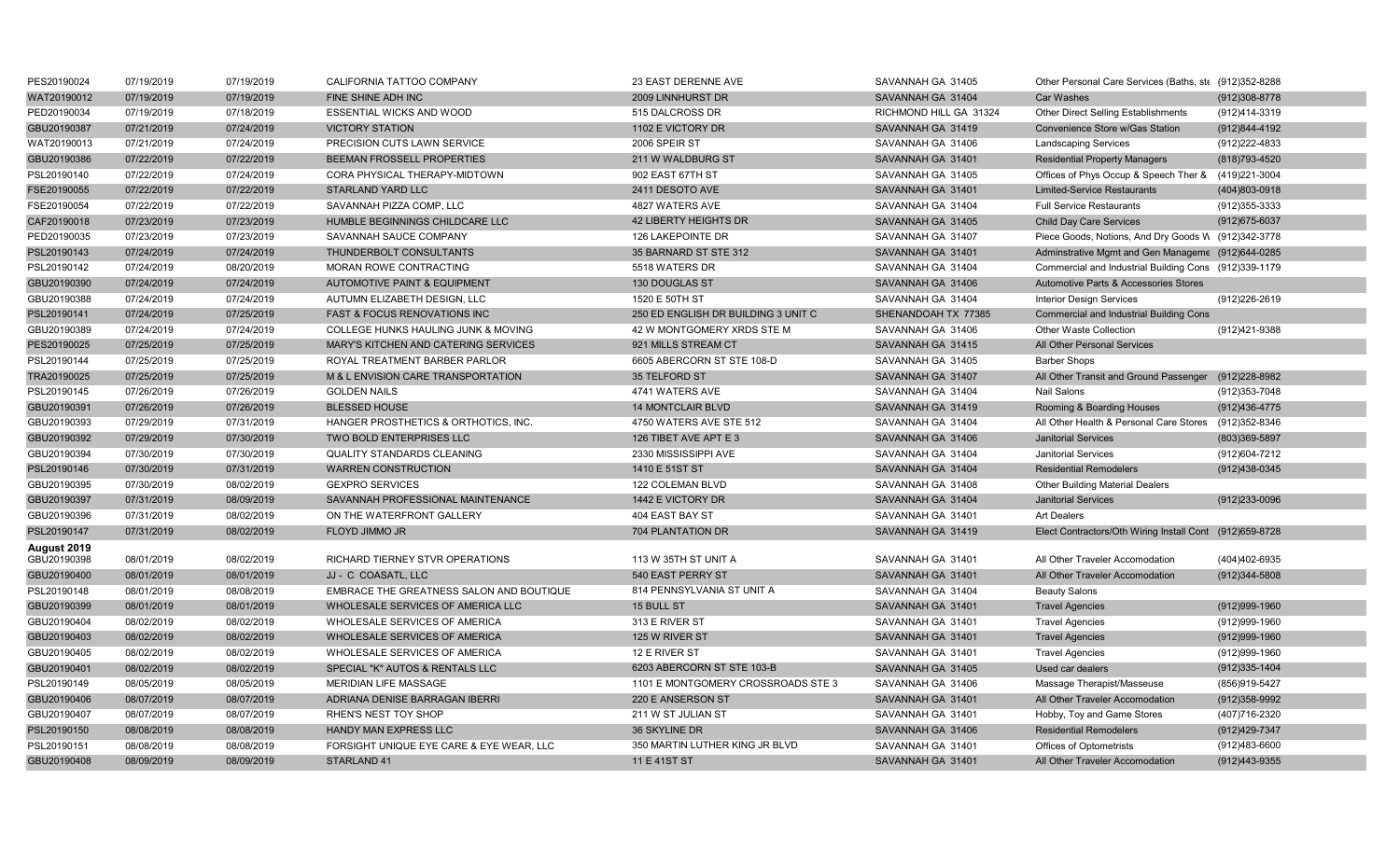| GBU20190409    | 08/12/2019 | 08/13/2019 | C & M PROFESSIONAL CLEANING SERVICE            | 1121 BATES AVE              | SAVANNAH GA 31405     | <b>Janitorial Services</b>                              | (912)695-1229     |
|----------------|------------|------------|------------------------------------------------|-----------------------------|-----------------------|---------------------------------------------------------|-------------------|
| FSE20190056    | 08/13/2019 | 08/16/2019 | <b>MOODRIGHT'S</b>                             | 2424 ABERCORN ST            | SAVANNAH GA 31401     | <b>Full Service Restaurants</b>                         | $(912)335 - 7279$ |
| GBU20190411    | 08/13/2019 | 08/13/2019 | SHAH STUDIOUS LLC                              | 2217 BULL ST                | SAVANNAH GA 31401     | <b>Interior Design Services</b>                         | (843)984-0161     |
| GBU20190410    | 08/13/2019 | 08/13/2019 | <b>MRRK PROPERTIES LLC</b>                     | 2217 BULL ST                | SAVANNAH GA 31401     | Nonresidential Property Managers                        | $(912)658 - 2577$ |
| PED20190038    | 08/13/2019 | 08/14/2019 | JO ANN'S SEWING BOX                            | 1029 BRADDOCK CIR           | WOODSTOCK GA 30189    | Other Direct Selling Establishments                     | (678) 488-6941    |
| FSE20190057    | 08/13/2019 | 08/13/2019 | NI HAO CHEN LLC                                | 1900 BENTON BLVD STE 102    | SAVANNAH GA 31407     | <b>Limited-Service Restaurants</b>                      | (912) 999-7777    |
| FSE20190058    | 08/14/2019 | 08/22/2019 | DOMINO'S PIZZA #5786                           | 1004 ABERCORN ST            | SAVANNAH GA 31406     | <b>Limited-Service Restaurants</b>                      | (770) 777-2217    |
| PSL20190153    | 08/15/2019 | 08/16/2019 | MARKCRAFT CABINETS LLC                         | 1498 FORDING ISLAND RD      | BLUFFTON SC 29910     | <b>Finish Carpentry Contractors</b>                     | (910) 762-1986    |
| FSE20190059    | 08/15/2019 | 08/15/2019 | <b>BAYOU CAFE</b>                              | 14 NORTH ABERCORN RAMP      | SAVANNAH GA 31401     | Mobile Food Services                                    | (912) 233-6411    |
| GBU20190412    | 08/16/2019 | 08/21/2019 | APODE' MIA                                     | 410 WEST 61ST ST            | SAVANNAH GA 31405     | <b>Internet Sales</b>                                   | (912) 318-4723    |
| PED20190039    | 08/16/2019 | 08/16/2019 | PHILLY FLAVA                                   | 11709 LARGO CV STE B        | SAVANNAH GA 31419     | Other Direct Selling Establishments                     | (912)414-2497     |
| UME20190008    | 08/19/2019 | 08/21/2019 | AMERICAN LENDING COMPANY                       | 5815 1/2 WATERS AVE         | SAVANNAH GA 31404     | Pawn Shops                                              | (912)352-0035     |
| GBU20190413    | 08/19/2019 | 08/20/2019 | <b>BLUEBLACK RECORDS LLC</b>                   | 822 EAST DUFFY ST           | SAVANNAH GA 31401     | <b>Record Production</b>                                | (415) 596-7464    |
| GBU20190414    | 08/20/2019 | 08/20/2019 | <b>BRYANT'S CLEANING SERVICE</b>               | <b>603 TATEM ST</b>         | SAVANNAH GA 31405     | <b>Janitorial Services</b>                              | $(912)659-0526$   |
| PSL20190156    | 08/20/2019 | 08/22/2019 | <b>GEORGIA BEHAVIORAL HEALTH PROFESSIONALS</b> | 635 STEPHENSON AVE          | SAVANNAH GA 31405     | Offices of Physicians (Except Mental Hea (912)777-5551  |                   |
| PSL20190155    | 08/20/2019 | 08/21/2019 | JAN F WEILENMAN, PHD, LLC                      | 30 HAWKHORN CT              | SAVANNAH GA 31407     | Offices of Mental Health Practioners (exc (912)667-7716 |                   |
| GBU20190415    | 08/20/2019 | 08/20/2019 | HEART LANGUAGE INTERPRETING SERVICE            | 107 COURTLAND DR            | SAVANNAH GA 31419     | Translation and Interpretation Services                 | (912)398-0899     |
| GBU20190416    | 08/20/2019 | 08/21/2019 | <b>COHEN'S RETREAT LLC</b>                     | 5715 SKIDAWAY RD            | SAVANNAH GA 31406     | All Other Traveler Accomodation                         | $(912)355 - 3336$ |
| GBU20190418    | 08/21/2019 | 08/22/2019 | <b>MB COATINGS</b>                             | 3808 BOYD ST                | SAVANNAH GA 31405     | Painting and Wall Covering Contractors                  | (912)313-4678     |
| GBU20190417    | 08/21/2019 | 08/21/2019 | SLD DEVELOPMENT, LLC                           | 4411 HARVEST AVE            | SAVANNAH GA 31405     | <b>Residential Property Managers</b>                    | (912)507-9959     |
| PSL20190157    | 08/22/2019 | 08/22/2019 | <b>GOOD MORNING BEAUTIFUL</b>                  | 6605 ABERCORN ST STE 205A   | SAVANNAH GA 31406     | <b>Beauty Salons</b>                                    | (912) 257-4755    |
| GBU20190420    | 08/23/2019 | 08/23/2019 | MAID2CLEAN                                     | 117 LEEFIELD DR             | SAVANNAH GA 31419     | <b>Janitorial Services</b>                              | (843)304-2602     |
| FSE20190060    | 08/26/2019 | 08/27/2019 | NICKY PIZZERIA AND RESTURANT                   | 2 PARK OF COMMERCE STE C    | SAVANNAH GA 31405     | <b>Full Service Restaurants</b>                         | (912) 358-0248    |
| GBU20190421    | 08/26/2019 | 08/26/2019 | AUTO CARTELL, LLC                              | 6605 ABERCORN ST STE 205-AB | SAVANNAH GA 31405     | Used car dealers                                        | $(912)200 - 3055$ |
| PSL20190158    | 08/26/2019 | 08/27/2019 | THE EPSTEN GROUP                               | 212 ANDOVER DR              | SAVANNAH GA 31405     | Adminstrative Mgmt and Gen Manageme (404)577-0370       |                   |
| GBU20190423    | 08/27/2019 | 08/28/2019 | CROWN PREMIER PROPERTIES LLC                   | 10 MALL CT STE A            | SAVANNAH GA 31406     | <b>Office Administrative Services</b>                   | $(912)353 - 9090$ |
| GBU20190422    | 08/27/2019 | 08/27/2019 | <b>KEEN LAWN LANDSCAPE</b>                     | 46 MARY ELIZABETH DR        | BEAUFORT SC 29907     | <b>Lawncare Services</b>                                | (843)812-5992     |
| PED20190040    | 08/27/2019 |            | <b>MOON RIVER AUTO LLC</b>                     | 2109 COLORADO AVE           | SAVANNAH GA 31404     | Wholesale Trade Agents And Brokers                      | (912)247-9652     |
| CAF20190019    | 08/28/2019 | 08/28/2019 | BUZY BRAINZ LEARNING ACADEMY LLC               | 910 E. 32ND ST              | SAVANNAH GA 31401     | Child Day Care Services                                 | (912)996-6977     |
| AMU20190008    | 08/28/2019 | 08/28/2019 | FITZ & LYDE ENTERPRISE                         | 20 WESLYN PARK DR           | SAVANNAH GA 31419     | All Other Amusement & Recreation Indus (912)417-2331    |                   |
| PSL20190159    | 08/28/2019 | 08/28/2019 | FAMILY PROMISE OF GREATER SAVANNAH             | 126 HORIZON PARK DR         | SAVANNAH GA 31405     | Other Individual & Family Services                      | (912) 659-4565    |
| FSE20190061    | 08/28/2019 | 08/28/2019 | A & T'S FOOD FOR THE SOUL                      | 7094 HODGSON MEMORIAL DR    | SAVANNAH GA 31406     | <b>Limited-Service Restaurants</b>                      | (912) 777-5722    |
| CAF20190020    | 08/29/2019 | 08/29/2019 | GOLDEN SUN HEALTH SERVICES, LLC                | 100 BULL ST STE 200         | SAVANNAH GA 31401     | Home Health Care Services                               | (770)612-1388     |
| PSL20190163    | 08/29/2019 | 09/06/2019 | SOUL WAVES STUDIO                              | 6512 WHITE BLUFF RD STE B   | SAVANNAH GA 31405     | Massage Therapist/Masseuse                              |                   |
| PSL20190162    | 08/29/2019 | 09/06/2019 | LEAGUE OF BRAWN DEVELOPMENT CENTER             | 47 REDWALL CIR              | SAVANNAH GA 31407     | Adminstrative Mgmt and Gen Manageme (850)212-4113       |                   |
| PSL20190161    | 08/29/2019 | 08/30/2019 | RESTOCON CORPORATION                           | 337 N FALKENBURG RD         | <b>TAMPA FL 33619</b> | All Other Specialty Trade Contractors                   | (813) 643-2202    |
| PSL20190164    | 08/30/2019 | 08/30/2019 | <b>JENKINS HOMES SERVICES</b>                  | 4622 SYLVAN DR              | SAVANNAH GA 31405     | <b>Residential Remodelers</b>                           | (912)313-4678     |
| CAF20190021    | 08/30/2019 | 09/09/2019 | SOARING STARS ACADEMY                          | 1004 E 39TH ST              | SAVANNAH GA 31401     | <b>Child Day Care Services</b>                          | (912)604-2065     |
| September 2019 |            |            |                                                |                             |                       |                                                         |                   |
| GBU20190425    | 09/06/2019 | 09/16/2019 | ALL CHANGE                                     | 1226 E 35TH ST              | SAVANNAH GA 31404     | Vending Machine Operators                               | (912)233-2732     |
| PSL20190166    | 09/06/2019 | 09/09/2019 | JG FENCE COMPANY LLC                           | 2318 RANCHLAND DR           | SAVANNAH GA 31404     | All Other Specialty Trade Contractors                   | (912) 657-3554    |
| PSL20190167    | 09/06/2019 | 09/10/2019 | METHOD ENGINEERING GROUP LLC                   | 9 WATFORD RD                | SAVANNAH GA 31419     | <b>Engineering Services</b>                             | (912)667-6193     |
| GBU20190443    | 09/08/2019 | 09/18/2019 | CHEZ CHLOE                                     | 214 E 38TH ST               | SAVANNAH GA 31401     | Bed and Breakfast Inns                                  | $(912)328-0151$   |
| GBU20190427    | 09/09/2019 | 09/10/2019 | <b>CHARLOTTE RUSSE</b>                         | 7804 ABERCORN ST UNIT 196   | SAVANNAH GA 31406     | Women's/Girl's Clothing Store                           | (416) 789-1071    |
| TRA20190026    | 09/09/2019 | 09/10/2019 | <b>DESTINATIONS DMC</b>                        | 50 SHELTER COVE LN STE H    | HILTON HEAD SC 29928  | <b>River Passenger Transportation</b>                   | (843)686-6996     |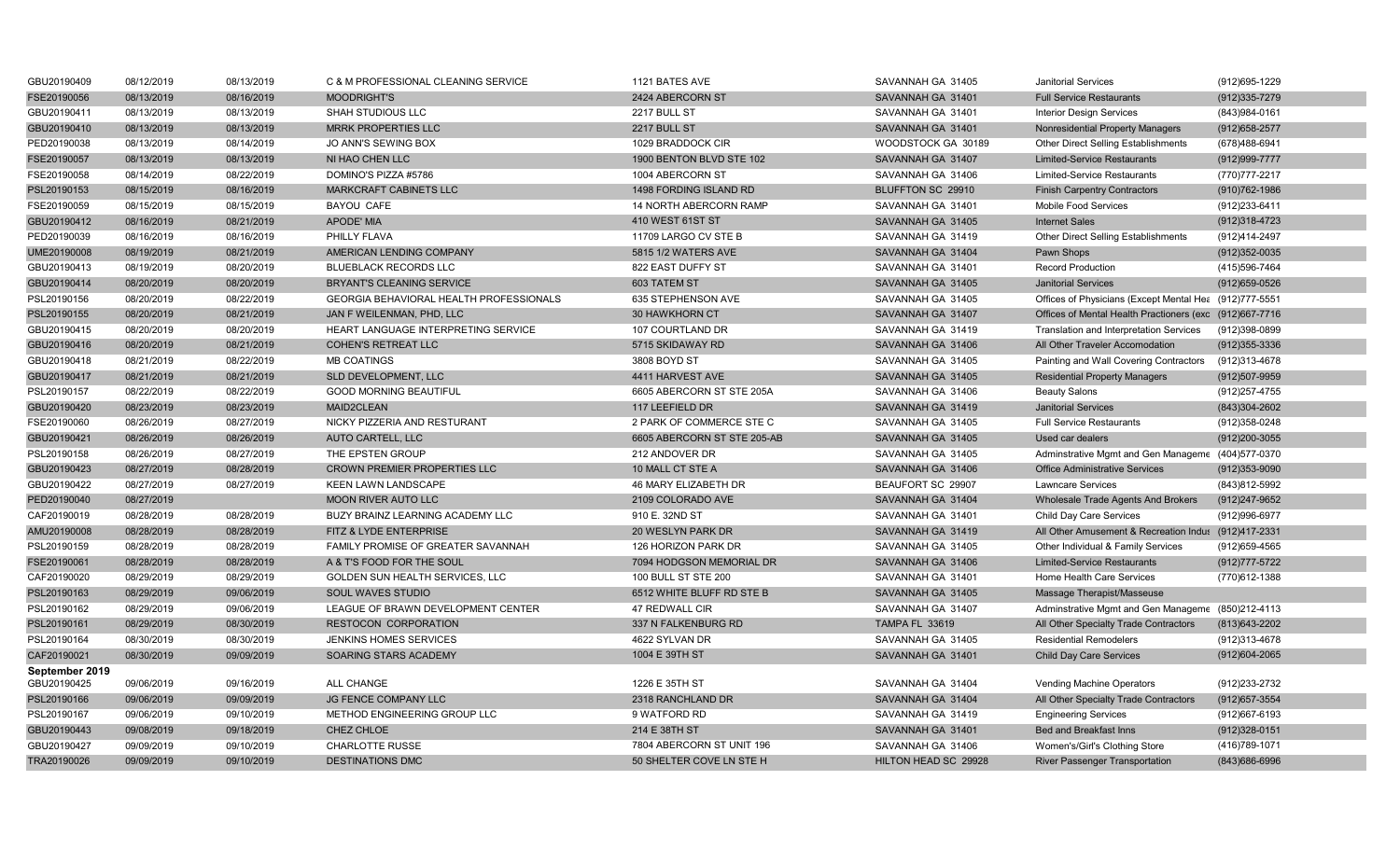| GBU20190426 | 09/09/2019 | 09/09/2019 | ERIC HESS STVR OPERATIONS                        | 314 E HENRY ST APT A           | SAVANNAH GA 31401      | All Other Traveler Accomodation                         | (831) 682-0171    |
|-------------|------------|------------|--------------------------------------------------|--------------------------------|------------------------|---------------------------------------------------------|-------------------|
| GBU20190430 | 09/10/2019 | 09/10/2019 | THE BELLE & HER HOUND GROOMING                   | 812 1/2 W 44TH ST              | SAVANNAH GA 31405      | Pet Care (ex Vet) Services                              | $(912)610 - 0001$ |
| FSE20190062 | 09/10/2019 | 09/10/2019 | KREOLE KITCHEN LLC                               | 7804 ABERCORN ST STE FC7       | SAVANNAH GA 31406      | <b>Limited-Service Restaurants</b>                      | (912)480-7886     |
| CAF20190022 | 09/10/2019 | 09/10/2019 | SOTO ASSISTED LIVING GROUP, INC                  | 202 WINDSOR RD                 | SAVANNAH GA 31419      | Home Health Care Services                               | (706)426-4200     |
| CAF20190023 | 09/10/2019 | 09/10/2019 | SOTO ASSISTED LIVING GROUP, INC                  | 136 E 57TH ST                  | SAVANNAH GA 31404      | Home Health Care Services                               | (706)426-4200     |
| GBU20190428 | 09/10/2019 | 09/11/2019 | SOUTHERN BELLA CLEANING SERVICE                  | 714 WEST 57TH ST APT 417       | SAVANNAH GA 31405      | <b>Janitorial Services</b>                              | $(912)507 - 0008$ |
| GBU20190431 | 09/10/2019 | 09/10/2019 | ON THE FLY                                       | 1000 EISENHOWER DR STE B       | SAVANNAH GA 31406      | <b>Tobacco Stores</b>                                   | (912)436-6643     |
| GBU20190429 | 09/10/2019 | 09/16/2019 | PRIMETECH LOGISTICS                              | 724 BEECHWOOD DR               | SAVANNAH GA 31419      | Proc, Phy Dist, Logistics Consulting Serv (864)881-1505 |                   |
| GBU20190432 | 09/11/2019 | 09/11/2019 | MODERN TRAVEL NETWORK, LLC                       | 2ND FLOOR                      | 205 WEST RIVER ST      | All Other Travel Arrangements and Rese (912)544-5500    |                   |
| FSE20190063 | 09/11/2019 | 09/16/2019 | DOWNTOWN CATERING & CURBSIDE KITCHEN             | 1223 MAY RIVER                 | BLUFFTON SC 29910      | <b>Mobile Food Services</b>                             | (843) 815-5335    |
| PSL20190169 | 09/11/2019 | 09/11/2019 | SUCCENTRIX BUSINESS ADVISORS                     | 2 EAST BRYAN ST                | SAVANNAH GA 31401      | <b>Other Accounting Services</b>                        | (912) 224-1990    |
| GBU20190433 | 09/11/2019 | 09/11/2019 | <b>MOON RIVER MORTGAGE</b>                       | 239 STEPHENSON AVE             | SAVANNAH GA 31405      | <b>Real Estate Credit</b>                               | (912) 925-4242    |
| GBU20190434 | 09/12/2019 | 09/16/2019 | APRIL'S CLEANING SERVICE                         | 2117 RANKIN ST                 | SAVANNAH GA 31415      | <b>Janitorial Services</b>                              | (912)661-3480     |
| GBU20190435 | 09/12/2019 | 09/16/2019 | <b>PRANVI</b>                                    | 206 E VICTORY DR               | SAVANNAH GA 31405      | Convenience Store w/Gas Station                         | (912)335-7916     |
| PSL20190170 | 09/12/2019 | 09/12/2019 | BERKSHIRE HATHAWAY HOME SERVICES BAY STREET GROU | 204 E BRYAN ST                 | SAVANNAH GA 31401      | Offices of Real Estate Agents and Broker (912)355-4171  |                   |
| FSE20190064 | 09/13/2019 | 09/13/2019 | TWO CRACKED EGG CAFE RIVERSTREET INC.            | 301 W RIVER ST                 | SAVANNAH GA 31401      | <b>Full Service Restaurants</b>                         | (912) 604-8382    |
| GBU20190436 | 09/13/2019 | 09/16/2019 | <b>SCOOBA SHACK</b>                              | 74 W MONTGOMERY CROSS RD STE 2 | SAVANNAH GA 31406      | <b>Sporting Goods Stores</b>                            | (912) 927-6603    |
| FSE20190065 | 09/16/2019 | 09/16/2019 | RHEA JP CORPORATION                              | <b>35 WHITAKER ST</b>          | SAVANNAH GA 31401      | Drinking Places (Alcoholic Beverages)                   | $(864)$ 245-1403  |
| GBU20190438 | 09/16/2019 | 09/16/2019 | PRO CARE SERVICES LLC                            | 100 BULL ST STE 200            | SAVANNAH GA 31401      | <b>Lawncare Services</b>                                | (912) 250-6555    |
| GBU20190437 | 09/16/2019 | 09/18/2019 | TRI-M                                            | 2 PARK OF COMMERCE BLVD STE G  | SAVANNAH GA 31405      | <b>Graphic Design Services</b>                          | (902)442-3166     |
| GBU20190439 | 09/17/2019 | 09/17/2019 | <b>MORGAN RAE</b>                                | 301 W BROUGHTON ST UNIT B      | SAVANNAH GA 31401      | Women's/Girl's Clothing Store                           | (912) 658-4259    |
| PSL20190172 | 09/18/2019 | 09/18/2019 | LUSH SPA & NAIL SALON                            | 5525 ABERCORN ST STE 80        | SAVANNAH GA 31405      | <b>Nail Salons</b>                                      | $(912)224 - 7753$ |
| GBU20190442 | 09/18/2019 | 09/18/2019 | <b>ECLECTIC COLLECTION</b>                       | 320 W BROUGHTON ST             | SAVANNAH GA 31401      | Independent Artists, Writers, and Perforn (912)755-5643 |                   |
| PED20190042 | 09/18/2019 | 09/19/2019 | <b>GILLIAN TRASK DESIGN INC</b>                  | <b>40 RICHMOND DR</b>          | SAVANNAH GA 31406      | <b>Other Direct Selling Establishments</b>              | $(912)247 - 0521$ |
| PED20190041 | 09/18/2019 | 09/18/2019 | TALIA SERINESE JEWELRY                           | 3020 MCCALL BLVD               | STATESBORO GA 30461    | Other Direct Selling Establishments                     | (971) 533-2267    |
| WAT20190014 | 09/19/2019 | 09/19/2019 | FRESH & CLEAN CAR WASH AND DETAILING             | 2301 MONTGOMERY ST             | SAVANNAH GA 31401      | <b>Car Washes</b>                                       | (912)704-8453     |
| GBU20190444 | 09/19/2019 | 09/19/2019 | MODERN TRAVEL NETWORK. LLC                       | 107 EAST RIVER ST              | SAVANNAH GA 31401      | All Other Travel Arrangements and Rese (912)544-5500    |                   |
| AMU20190009 | 09/19/2019 | 09/19/2019 | <b>OUTSIDE SAVANNAH</b>                          | 1 RESORT DR                    | SAVANNAH GA 31421      | All Other Amusement & Recreation Indus (843)686-6949    |                   |
| PSL20190173 | 09/20/2019 | 09/20/2019 | CARRERA CONSTRUCTION                             | 9 WABASH CT                    | SAVANNAH GA 31406      | <b>Residential Remodelers</b>                           | (843) 807-3003    |
| FSE20190066 | 09/20/2019 | 09/20/2019 | PHILLY GRUB LLC                                  | 205 TELEVISION CIR             | SAVANNAH GA 31406      | <b>Mobile Food Services</b>                             | $(912)308-9188$   |
| GBU20190445 | 09/20/2019 | 09/20/2019 | J- NICOLE BUSINESS & PROFESSIONAL SERVICES       | 11 COUNTRY WALK CT             | SAVANNAH GA 31419      | <b>Document Preparation Services</b>                    | (404)430-9260     |
| GBU20190446 | 09/20/2019 | 09/20/2019 | SAVANNAH SMOKE AND VAPE                          | 11511 ABERCORN ST              | SAVANNAH GA 31419      | <b>Tobacco Stores</b>                                   | (843) 997-4454    |
| GBU20190447 | 09/23/2019 | 10/30/2019 | <b>SUNGLASS HUT</b>                              | <b>SPC 200</b>                 | 400 AIRWAYS AVE        |                                                         | (912) 966-0496    |
| GBU20190450 | 09/23/2019 | 09/24/2019 | SUNGLASS HUT AT BASS PRO SHOPS                   | 14045 ABERCORN ST              | SAVANNAH GA 31419      | <b>Optical Goods Stores</b>                             | (912) 961-4262    |
| PSL20190176 | 09/23/2019 | 09/26/2019 | <b>ENGINEERING SYSTEM SOLUTIONS</b>              | 4943 N 29TH E STE A            | IDAHO FALLS ID 83401   | <b>Engineering Services</b>                             | (208) 552-9874    |
| GBU20190449 | 09/23/2019 | 09/23/2019 | ALL IN ENVIRONMENTAL                             | 2114 OAKLAND CT                | SAVANNAH GA 31404      | <b>Janitorial Services</b>                              | (912) 509-9634    |
| GBU20190451 | 09/23/2019 | 09/23/2019 | THE ISETTA INN                                   | 19 WEST 37TH ST                | SAVANNAH GA 31401      | Bed and Breakfast Inns                                  | (912)228-0815     |
| PSL20190175 | 09/23/2019 | 09/23/2019 | HAVEN SALON OF SAVANNAH LLC                      | 1100 EISENHOWER DR STE 15      | SAVANNAH GA 31406      | <b>Beauty Salons</b>                                    | $(912)362-0616$   |
| GBU20190453 | 09/24/2019 | 09/24/2019 | <b>JOHN LINDSEY</b>                              | 110 WEST DUFFY LN              | SAVANNAH GA 31401      | All Other Traveler Accomodation                         | (843) 687-1155    |
| PED20190043 | 09/24/2019 | 09/25/2019 | <b>JANE WACKES</b>                               | 5406 RIVERSIDE DR              | YANKEETOWN FL 34498    | <b>Other Direct Selling Establishments</b>              | (954) 651-5868    |
| PSL20190177 | 09/24/2019 | 09/24/2019 | BAY TO BAY PROPERTIES, LLC                       | 201 MAIN ST STE 300            | SAFETY HARBOR FL 34695 | Commercial and Industrial Building Cons (727)483-9512   |                   |
| GBU20190454 | 09/24/2019 | 09/24/2019 | O'NEIL AUTO WORKS                                | 2601 MONTGOMERY ST             | SAVANNAH GA 31401      | <b>General Automotive Repair</b>                        | (912) 660-5170    |
| GBU20190452 | 09/24/2019 | 10/18/2019 | KINGSLEY HAIR COMPANY                            | 141 LAKEPOINTE DR              | SAVANNAH GA 31407      | <b>Internet Sales</b>                                   | (912)661-4035     |
| TRA20190028 | 09/25/2019 | 09/26/2019 | OLD TOWN TROLLEY TOURS OF SAVANNAH               | 201 W BAY ST                   | SAVANNAH GA 31401      | Scenic and Sightseeing Transportation, L (912)233-0083  |                   |
| TRA20190029 | 09/25/2019 | 09/25/2019 | LE LIVREUR                                       | 536 WOODLEY RD                 | SAVANNAH GA 31419      | Couriers and Express Delivery Services (912)224-4226    |                   |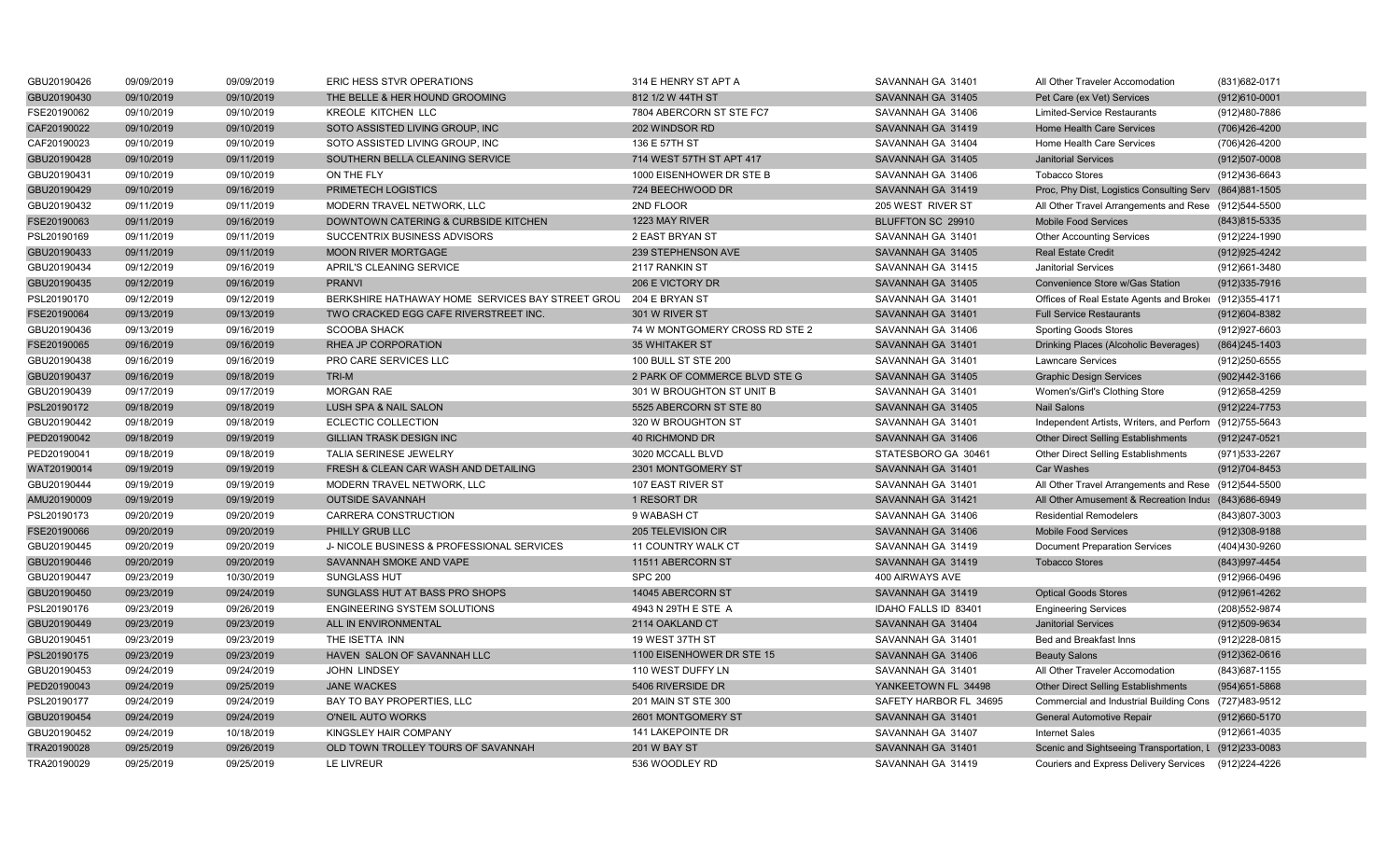| FSE20190067  | 09/25/2019 | 09/25/2019 | NOM NOM POKE SHOP                            | 1821 BULL ST                   | SAVANNAH GA 31401  | <b>Full Service Restaurants</b>                           | (912) 777-4074    |
|--------------|------------|------------|----------------------------------------------|--------------------------------|--------------------|-----------------------------------------------------------|-------------------|
| GBU20190458  | 09/26/2019 | 09/26/2019 | <b>DMJV LLC</b>                              | 6 E LIBERTY ST STE A           | SAVANNAH GA 31401  | All Other Traveler Accomodation                           | (404)307-5794     |
| GBU20190457  | 09/26/2019 |            | <b>WARCO CONSTRUCTION</b>                    | 3910 STUART ANDREW BLVD        | CHARLOTTE NC 28217 | Drywall, Plastering, Acoustic, & Insulatior (704)521-5200 |                   |
| GBU20190455  | 09/26/2019 | 09/26/2019 | DISCOUNT TUNE & LUBE LLC                     | 503 WEST 54TH ST               | SAVANNAH GA 31405  | General Automotive Repair                                 | (912) 224-9195    |
| GBU20190456  | 09/26/2019 | 09/26/2019 | SOLE CLEANSING CO                            | 22 E STILLWOOD CIR             | SAVANNAH GA 31419  | <b>Janitorial Services</b>                                | (912)346-9905     |
| GBU20190460  | 09/27/2019 | 09/27/2019 | JULIANNE LANGSTON-SOLE PROPRIETOR            | 2420 E 40TH ST                 | SAVANNAH GA 31404  | <b>Internet Sales</b>                                     | (843)409-3352     |
| GBU20190459  | 09/27/2019 | 09/27/2019 | K. DENTAL ART                                | 224 COFFEE BLUFF VILLA RD      | SAVANNAH GA 31419  | <b>Party Planning Service</b>                             | (912)441-6165     |
| GBU20190462  | 09/30/2019 | 09/30/2019 | FORSYTH METAL WORKS, LLC                     | 111 LISSNER AVE                | SAVANNAH GA 31408  | <b>Other Building Finishing Contractors</b>               | (912) 675-4768    |
| FSE20190068  | 09/30/2019 | 10/01/2019 | BROUGHTON COMMON GASTRO PUB, LLC             | 118 E BROUGHTON ST             | SAVANNAH GA 31401  | <b>Full Service Restaurants</b>                           | (912) 777-3742    |
| GBU20190461  | 09/30/2019 | 09/30/2019 | <b>MARATHON</b>                              | 329 E MONTGOMERY CROSS RD      | SAVANNAH GA 31406  | Convenience Store w/Gas Station                           | (848) 219-9843    |
| PSL20190178  | 09/30/2019 | 09/30/2019 | THE EICHHOLZ LAW FIRM P.C.                   | 319 EISENHOWER DR              | SAVANNAH GA 31406  | Offices of Lawyers                                        | (912) 232-2791    |
| October 2019 |            |            |                                              |                                |                    |                                                           |                   |
| GBU20190464  | 10/01/2019 | 10/21/2019 | <b>ATELIER GAUTHE</b>                        | 106 E 40TH ST                  | SAVANNAH GA 31401  | <b>Art Dealers</b>                                        | (912)436-4137     |
| GBU20190463  | 10/01/2019 | 10/01/2019 | <b>TATTNALL MEWS LLC</b>                     | 459 TATTNALL ST UNIT A- B      | SAVANNAH GA 31401  | All Other Traveler Accomodation                           | (540) 557-7622    |
| GBU20190465  | 10/02/2019 | 10/02/2019 | <b>HIGH LIFE</b>                             | 11709 LARGO DR UNIT B          | SAVANNAH GA 31419  | <b>Tobacco Stores</b>                                     | (912)484-2408     |
| PSL20190180  | 10/02/2019 | 10/02/2019 | <b>WASHINGTON BUILDERS &amp; RESTORATION</b> | 2402 HARDEN ST                 | SAVANNAH GA 31415  | New Single Fam Housing Cons (exc For- (912)675-3849       |                   |
| PSL20190179  | 10/02/2019 |            | PLS BUSINESS SOLUTIONS & REAL ESTATE         | 18 DIANNE MACKENZIE WAY        | SAVANNAH GA 31419  | Adminstrative Mgmt and Gen Manageme (912)704-8184         |                   |
| GBU20190467  | 10/03/2019 | 10/03/2019 | SCAEFFER ASPHALT SERVICES LLC                | 1565 BENTON BLVD               | SAVANNAH GA 31407  | <b>Party Planning Service</b>                             | $(912)655 - 2803$ |
| GBU20190466  | 10/03/2019 | 10/03/2019 | SHRI SARVODAY, LLC                           | 201 E MONTGOMERY XRDS STE A    | SAVANNAH GA 31406  | Convenience Store w/Gas Station                           | (912) 335-7482    |
| PSL20190181  | 10/03/2019 | 10/03/2019 | COOTECARE COUNSELING & MASSAGE               | 127 ABERCORN ST STE 305 B      | SAVANNAH GA 31401  | Massage Therapist/Masseuse                                | (833) 232-6638    |
| GBU20190468  | 10/03/2019 | 10/03/2019 | <b>CLOVER LANDSCAPING</b>                    | 1502 BENTON BLVD STE 6303      | SAVANNAH GA 31407  | <b>Lawncare Services</b>                                  | (912)547-2024     |
| PED20190044  | 10/04/2019 | 10/04/2019 | <b>KENNETH SMALL</b>                         | ROUSIKAS PLAZA                 | SAVANNAH GA 31401  | <b>Other Direct Selling Establishments</b>                | (404) 664-4411    |
| PED20190045  | 10/04/2019 | 10/04/2019 | <b>SKYLER WESTLAKE</b>                       | 541 10TH ST NW STE 258         | ATLANTA GA 30318   | Other Direct Selling Establishments                       | (770)262-0433     |
| PSL20190182  | 10/04/2019 | 10/04/2019 | SPA BLISS SAVANNAH                           | 600 E BROUGHTON ST STE 200     | SAVANNAH GA 31401  | Massage Therapist/Masseuse                                | (912)412-4237     |
| PSL20190183  | 10/07/2019 | 10/07/2019 | BRIGDON ANIMAL HOSPITAL LLC                  | 11911 MIDDLEGROUND RD          | SAVANNAH GA 31419  | <b>Veterinary Services</b>                                | (912) 231-3615    |
| GBU20190471  | 10/08/2019 | 10/22/2019 | <b>THOMPSON RENTALS</b>                      | 509 WHITAKER ST UNIT A, B&C    | SAVANNAH GA 31401  | All Other Traveler Accomodation                           | $(904)521 - 5512$ |
| PSL20190184  | 10/09/2019 | 10/09/2019 | STUDIO 601 BODY BRITE                        | 4401 HABERSHAM ST              | SAVANNAH GA 31405  | <b>Beauty Salons</b>                                      | (912) 355-5451    |
| TRA20190030  | 10/09/2019 | 10/09/2019 | SEAWAY EXPORT UA, LLC                        | 2361 TREMONT RD                | SAVANNAH GA 31405  | <b>Freight Transportation Arrangement</b>                 |                   |
| GBU20190473  | 10/10/2019 | 10/10/2019 | CHARLESTON HEMP COLLECTIVE                   | 223 WEST RIVER ST              | SAVANNAH GA 31401  | <b>Tobacco Stores</b>                                     | (843) 566-6741    |
| GBU20190476  | 10/10/2019 | 10/10/2019 | KING OF FURNITURE OF SAVANNAH                | 8110 WHITEBLUFF RD             | SAVANNAH GA 31406  | <b>Furniture Stores</b>                                   | (912)425-9056     |
| GBU20190475  | 10/10/2019 | 10/10/2019 | 121 W PARK AVE #1                            | 121 W PARK AVE APT 1           | SAVANNAH GA 31401  | All Other Traveler Accomodation                           | (203)313-2751     |
| GBU20190474  | 10/10/2019 | 10/10/2019 | <b>SEASONS BOUTIQUE</b>                      | 14045 ABERCORN ST STE 2514     | SAVANNAH GA 31419  | Women's/Girl's Clothing Store                             | (912) 988-3759    |
| GBU20190472  | 10/10/2019 | 10/10/2019 | ON Q FINANCIAL INC                           | 7505 WATERS AVE STE B-7        | SAVANNAH GA 31406  | <b>Real Estate Credit</b>                                 | (480)444-7100     |
| GBU20190477  | 10/11/2019 | 10/11/2019 | C & B LUXURY CLEANING SERVICE                | 12350 MERCY BLVD APT 269       | SAVANNAH GA 31419  | <b>Janitorial Services</b>                                |                   |
| GBU20190479  | 10/11/2019 | 10/14/2019 | <b>NOURISH</b>                               | 219 W RIVER ST                 | SAVANNAH GA 31401  | Soap and Other Detergent Manufacturing (912)417-4582      |                   |
| GBU20190478  | 10/11/2019 | 10/15/2019 | <b>INTERGLASS CORP</b>                       | 2367 TREMONT RD                | SAVANNAH GA 31405  | Recyclable Material Merchant Wholesale (305)885-4442      |                   |
| GBU20190480  | 10/14/2019 | 11/21/2019 | <b>HUGHES SUPPLY</b>                         | 4116 OGEECHEE RD               | SAVANNAH GA 31405  | Plumbing & Heating Equipment & Suppli (912)351-0636       |                   |
| GBU20190483  | 10/15/2019 | 10/16/2019 | SOUTHERN HOSPITALITY PARKING SOLUTIONS LLC   | 26 E BAY ST                    | SAVANNAH GA 31401  | Parking Lots and Garages                                  | (407)497-5685     |
| FSE20190070  | 10/15/2019 | 10/15/2019 | <b>SAVOY SOCIETY</b>                         | 102 E LIBERTY ST STE 109       | SAVANNAH GA 31401  | <b>Full Service Restaurants</b>                           | (912)662-6665     |
| GBU20190481  | 10/15/2019 | 10/15/2019 | WANDERLUSTSTREAM DESIGNS LLC                 | 215 W HENRY ST                 | SAVANNAH GA 31401  | All Other Traveler Accomodation                           | (847) 293-9111    |
| GBU20190482  | 10/15/2019 | 10/15/2019 | M. COOPER CLEANING                           | 40 CULVER ST                   | SAVANNAH GA 31404  | <b>Janitorial Services</b>                                | (843) 802-1185    |
| GBU20190485  | 10/16/2019 | 10/17/2019 | <b>COIN CLOUD</b>                            | 7804 ABERCORN EXT              | SAVANNAH GA 31406  | All Other Miscellaneous Store Retailers                   | (855)264-2046     |
| PSL20190186  | 10/16/2019 | 10/16/2019 | ADVANTAGE INFUSIONS                          | 7001 HODGSON MEMORIAL DR STE 5 | SAVANNAH GA 31406  | Offices of All Other Misc Health Practitior (912)777-7314 |                   |
| GBU20190484  | 10/16/2019 | 10/16/2019 | ALL CHANGE                                   | 2602 MONTGOMERY ST STE 2       | SAVANNAH GA 31401  | <b>Party Planning Service</b>                             | (912) 200-1874    |
| PSL20190185  | 10/16/2019 | 10/16/2019 | <b>GEORGIA INJURY AND PAIN SPECIALISTS</b>   | 7001 HODGSON MEMORIAL DR STE 5 | SAVANNAH GA 31406  | Offices of Physicians (Except Mental Hea (912)777-3759    |                   |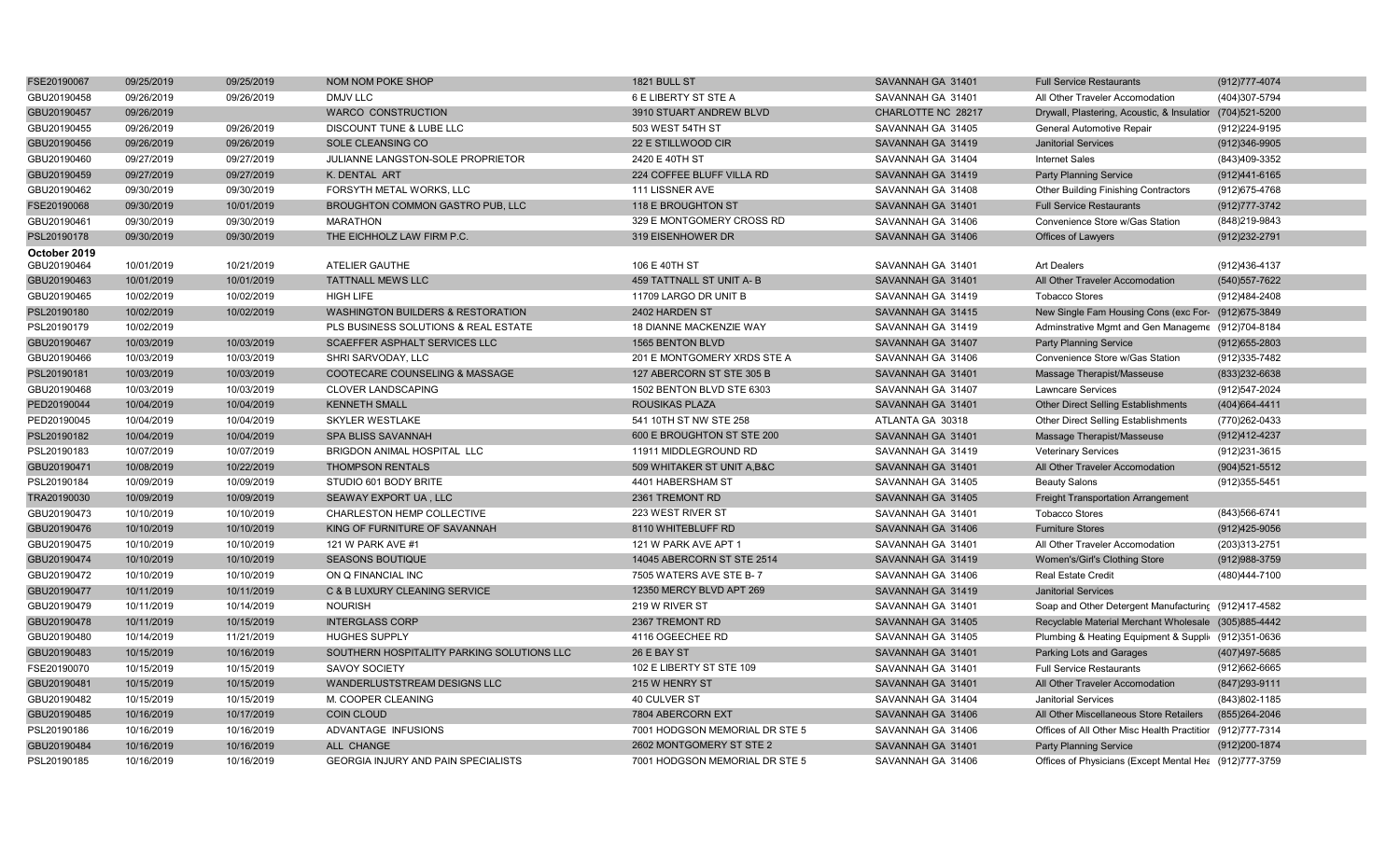| CAF20190024   | 10/17/2019 | 10/17/2019 | <b>FAITH LEARNING CENTER</b>                     | 810 WEXLER ST                      | SAVANNAH GA 31405          | <b>Child Day Care Services</b>                          | (912) 777-5065    |
|---------------|------------|------------|--------------------------------------------------|------------------------------------|----------------------------|---------------------------------------------------------|-------------------|
| GBU20190487   | 10/17/2019 | 10/17/2019 | SAVANNAH ADULT RECREATION CLUB                   | 1419 E PARK AVE                    | SAVANNAH GA 31404          | Fitness & Recreational Sports Centers                   | (772)260-7955     |
| GBU20190488   | 10/17/2019 | 10/21/2019 | ELYSEUM PROPERTIES, INC                          | 7373 HODGSON MEMORIAL STE 6 BLDG 6 | SAVANNAH GA 31406          | <b>Residential Property Managers</b>                    | (912)349-6787     |
| PED20190046   | 10/18/2019 | 10/18/2019 | ALLISON STANNARD                                 | 112 HIGHLAND AVE                   | SAINT SIMONS ISLAND GA 315 | Other Direct Selling Establishments                     | (912)623-0008     |
| PSL20190188   | 10/21/2019 | 10/21/2019 | D & L PAINTING SERVICES, LLC                     | 96 MATTHEW DR APT 30               | HILTON HEAD SC 29926       | Painting & Wall Covering Contractors                    | (843) 415-1596    |
| PSL20190189   | 10/22/2019 | 12/09/2019 | BRANNEN, SEARCY & SMITH LLP                      | 22 EAST 34TH ST                    | SAVANNAH GA 31401          | Offices of Lawyers                                      | (912) 234-8875    |
| GBU20190489   | 10/22/2019 | 10/22/2019 | <b>CREATE A DREAM</b>                            | 1501 E 35TH ST                     | SAVANNAH GA 31404          | <b>Party Planning Service</b>                           | (646) 505-7788    |
| GBU20190490   | 10/22/2019 | 10/22/2019 | <b>CLEMENTINE CRUSH LLC</b>                      | 208 W PARK AVE UNIT A&B            | SAVANNAH GA 31401          | All Other Traveler Accomodation                         | (207)712-0710     |
| GBU20190491   | 10/23/2019 | 10/24/2019 | <b>COMMUNITY SCHOOL PROJECT</b>                  | 1323 WASHINGTON AVE                | SAVANNAH GA 31404          | Exam Preparation and Tutoring                           | (404)314-6702     |
| TRA20190031   | 10/23/2019 | 10/23/2019 | J. T MATTHEW & ASSOCIATES                        | 1698 STILLWOOD DR                  | SAVANNAH GA 31419          | General Freight Trucking, Local                         | (912) 228-2691    |
| PSL20190190   | 10/23/2019 | 10/23/2019 | WOOD ENVIRONMENT & INFRASTRUCTURE SOLUTIONS INC. | 2000 BUSINESS CENTER DR STE 235    | SAVANNAH GA 31405          | Adminstrative Mgmt and Gen Manageme (770)360-0600       |                   |
| GBU20190492   | 10/23/2019 | 10/23/2019 | <b>COIN CLOUD</b>                                | 502 W BAY ST                       | SAVANNAH GA 31404          | All Other Miscellaneous Store Retailers                 | (855)264-2046     |
| FSE20190072   | 10/23/2019 | 10/23/2019 | THE DRAYTON HOTEL                                | 7 DRAYTON ST                       | SAVANNAH GA 31401          | <b>Full Service Restaurants</b>                         | $(912)662 - 8900$ |
| FSE20190071   | 10/23/2019 | 11/13/2019 | <b>DUNKIN DONUTS</b>                             | 4333 OGEECHEE RD UNIT 100          | SAVANNAH GA 31405          | <b>Retail Bakeries</b>                                  | (912) 777-4907    |
| GBU20190493   | 10/24/2019 | 10/29/2019 | THE ELLIS                                        | 3 WOODCOCK RD                      | SAVANNAH GA 31404          | <b>Residential Property Managers</b>                    | (770)952-1400     |
| PSL20190191   | 10/24/2019 | 10/24/2019 | THE SPEECH CLINIC OF THE COASTAL EMPIRE, LLC     | 130 STEPHENSON AVE STE 102         | SAVANNAH GA 31405          | Offices of Phys Occup & Speech Ther &                   | (912)712-3999     |
| PSL20190192   | 10/25/2019 | 10/25/2019 | OPTIMUS PEST CONTROL, LLC                        | 18 SUMMIT DR                       | SAVANNAH GA 31406          | Exterminating and Pest Control Services (912)346-9928   |                   |
| GBU20190495   | 10/25/2019 | 10/25/2019 | <b>MARTIN PAINTING</b>                           | 718 W 46TH ST                      | SAVANNAH GA 31405          | Painting and Wall Covering Contractors                  | (912)323-7715     |
| TRA20190032   | 10/25/2019 | 10/25/2019 | SAVANNAH FOOTNOTES, LLC                          | 1702 E 50TH ST                     | SAVANNAH GA 31404          | <b>Tour Operators</b>                                   | (912) 507-9255    |
| FSE20190073   | 10/25/2019 | 11/01/2019 | <b>TEXAS ROADHOUSE</b>                           | 23 W MONTGOMERY XRDS               | SAVANNAH GA 31406          | <b>Full Service Restaurants</b>                         | (912) 961-5650    |
| PSL20190193   | 10/28/2019 | 10/28/2019 | <b>AVISON YOUNG</b>                              | 2 E BRYAN ST STE 422               | SAVANNAH GA 31401          | Offices of Real Estate Agents and Broker (912)777-1215  |                   |
| PSL20190194   | 10/28/2019 | 11/01/2019 | REMEDY DAY SPA, LLC                              | 4511 HABERSHAM ST STE 201          | SAVANNAH GA 31405          | Nail Salons                                             | (912)349-6165     |
| GBU20190497   | 10/28/2019 | 10/28/2019 | COURTYARD BY MARRIOTT SAVANNAH                   | 415 WEST LIBERTY ST                | SAVANNAH GA 31401          | Hotels (except Casino Hotels) and Motel: (912)790-8287  |                   |
| FSE20190074   | 10/29/2019 | 10/29/2019 | MIRABELLE SAVANNAH                               | 313 ABERCORN ST                    | SAVANNAH GA 31401          | <b>Limited-Service Restaurants</b>                      | (912)231-3936     |
| GBU20190498   | 10/29/2019 | 10/29/2019 | K1 SERVICES & MAINTENANCE                        | 2017 DELESSEPS AVE                 | SAVANNAH GA 31404          | Appliance Repair and Maintenance                        | (912)484-6785     |
| PSL20190195   | 10/29/2019 | 10/29/2019 | <b>KRISTEN BUTLER LLC</b>                        | 107 OGLETHORPE PROFESSIONAL CT     | SAVANNAH GA 31406          | <b>Family Planning Centers</b>                          | (912)353-7699     |
| PSL20190197   | 10/30/2019 | 10/30/2019 | <b>IMPACTFUL STRATEGIES CONSULTING LLC</b>       | 6711 FOREST PARK DR                | SAVANNAH GA 31406          | Adminstrative Mgmt and Gen Manageme (912)777-2954       |                   |
| GBU20190499   | 10/30/2019 | 10/30/2019 | THE BREW SHOP                                    | 79 ROSS RD                         | SAVANNAH GA 31405          | Hobby, Toy and Game Stores                              | (912) 856-7384    |
| GBU20190500   | 10/30/2019 | 10/30/2019 | HAZEL VIRTUE PRODUCTIONS, LLC                    | 723 MAUPAS AVE                     | SAVANNAH GA 31401          | Promoters of Performing Arts w/Facilities (912)323-1260 |                   |
| PSL20190196   | 10/30/2019 | 10/30/2019 | EDENFIELD AND COMPANY                            | 6606 ABERCORN ST STE 108-B         | SAVANNAH GA 31405          | <b>Used Car Dealers</b>                                 | (912)495-5178     |
| GBU20190502   | 10/31/2019 | 10/31/2019 | CENTURY CONTRACTORS, INC                         | 5100 SMITH FARM RD                 | MATTHEWS NC 28104          | Other Heavy and Civil Engineering Const (704)821-8050   |                   |
| PSL20190198   | 10/31/2019 | 11/01/2019 | ENCOMPASS MEDICAL BILLING SOLUTIONS LLC          | 100 SHELLBARK WAY UNIT 1208        | SAVANNAH GA 31407          | <b>Other Accounting Services</b>                        | (912)346-9195     |
| GBU20190503   | 10/31/2019 | 10/31/2019 | MAJESTY QUALITY CLEANING                         | 59 QUAIL FOREST DR                 | SAVANNAH GA 31419          | <b>Janitorial Services</b>                              | (715) 217-3051    |
| GBU20190501   | 10/31/2019 | 10/31/2019 | COASTAL METAL, LLC                               | 10910 JAMESTOWNE RD                | SAVANNAH GA 31419          | Comm/Ind Mach/Equipm Repair and Mai (912)452-0040       |                   |
| FSE20190075   | 10/31/2019 | 10/31/2019 | THE LAKEHOUSE                                    | 275 FORT ARGYLE RD                 | SAVANNAH GA 31419          | <b>Full Service Restaurants</b>                         | (912)897-2855     |
| November 2019 |            |            |                                                  |                                    |                            |                                                         |                   |
| GBU20190504   | 11/01/2019 | 11/01/2019 | FAMILY TIDES PHOTOGRAPHY, LLC                    | 5 SUTTON RD                        | SAVANNAH GA 31419          | Independent Artists, Writers, and Perforn (912)650-0242 |                   |
| GBU20190505   | 11/01/2019 | 11/01/2019 | PALLET WORLD OF AMERICA                          | 1610 STALEY AVE                    | SAVANNAH GA 31405          | Wood Container and Pallet Manufacturin (912)965-9214    |                   |
| GBU20190506   | 11/01/2019 | 11/01/2019 | <b>GROWE INSPECTIONS</b>                         | 122 MONTCLAIR BLVD                 | SAVANNAH GA 31419          | <b>Building Inspection Services</b>                     | (912) 658-5774    |
| PES20190027   | 11/04/2019 | 11/04/2019 | <b>COVEN PIERCING LLC</b>                        | 305 W HARRIS ST                    | SAVANNAH GA 31401          | Other Personal Care Services (Baths, ste (912)495-5030  |                   |
| PSL20190199   | 11/04/2019 | 11/05/2019 | REGENERATIVE HEALTHCARE, LLC                     | 329 EISENHOWER DR STE D            | SAVANNAH GA 31406          | Offices of Physicians (Except Mental Hea (912)661-0450  |                   |
| GBU20190508   | 11/05/2019 | 11/05/2019 | <b>CELLAIRIS</b>                                 | 7804 ABERCORN ST UNIT 64           | SAVANNAH GA 31406          | Consumer Electronics Repair and Mainte (912)224-4997    |                   |
| GBU20190511   | 11/05/2019 | 11/05/2019 | REFORM PROSTHETICS                               | 3840 WATERS AVE                    | SAVANNAH GA 31404          | Surgical Appliance and Supplies Manufa (912)344-9599    |                   |
| GBU20190509   | 11/05/2019 | 11/06/2019 | <b>ADARA GODLEY STATION</b>                      | 101 SPRING LAKES DR                | SAVANNAH GA 31407          | <b>Residential Property Managers</b>                    | (912)748-5222     |
| GBU20190510   | 11/05/2019 | 11/05/2019 | <b>EDIBLES</b>                                   | 10010 ABERCORN ST STE 7-A          | SAVANNAH GA 31406          | Gift Novelty & Souvenir Stores                          | (912) 925-8742    |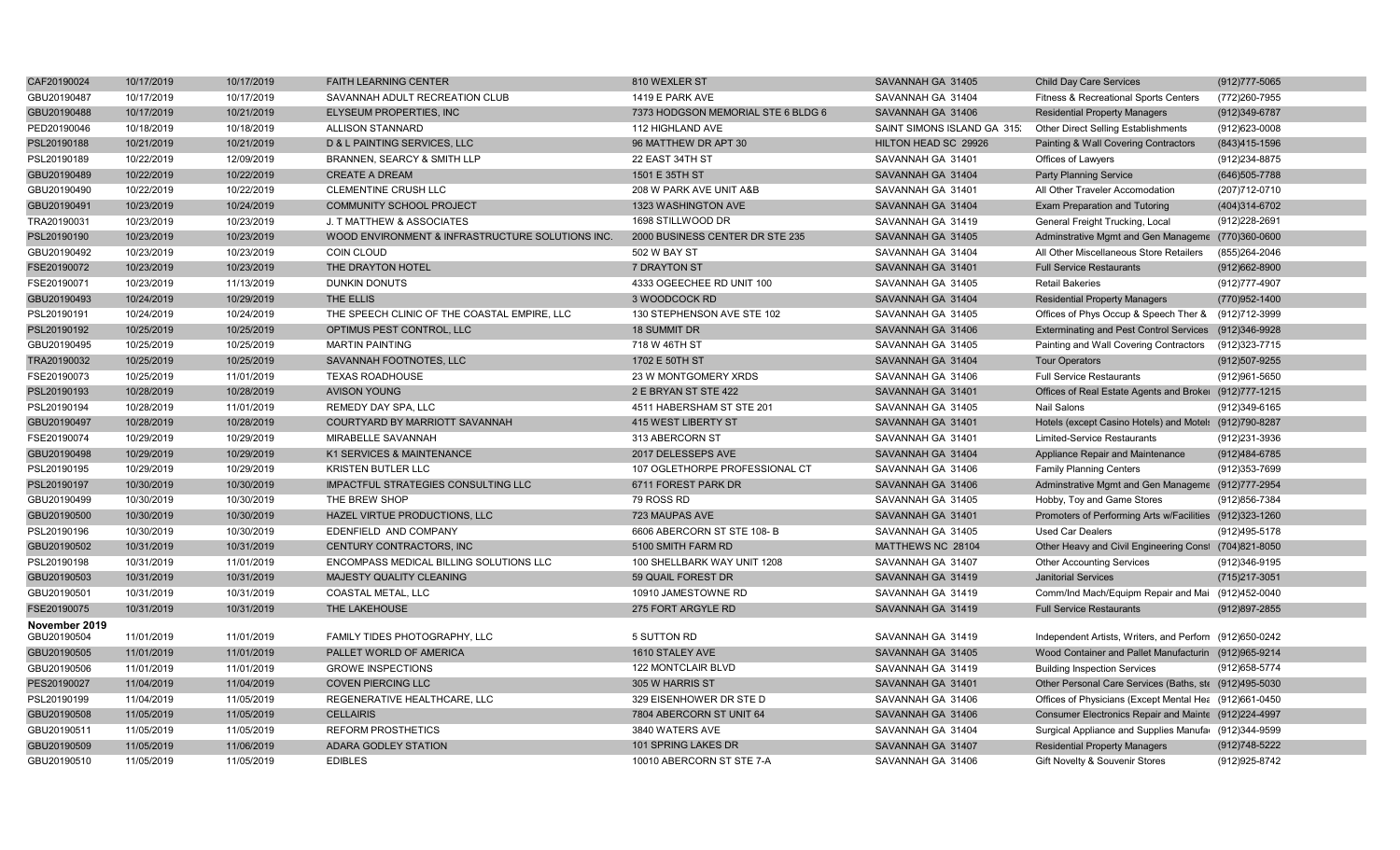| PSL20190200 | 11/06/2019 | 11/07/2019 | <b>CORNERSTONE SALON</b>                            | 4501 MONTGOMERY ST STE 5             | SAVANNAH GA 31405      | <b>Beauty Salons</b>                                   | (912) 507-7064    |
|-------------|------------|------------|-----------------------------------------------------|--------------------------------------|------------------------|--------------------------------------------------------|-------------------|
| GBU20190512 | 11/06/2019 | 11/06/2019 | <b>HOME SLATE INTERIORS</b>                         | 1565 BENTON BLVD APT 701             | SAVANNAH GA 31407      | <b>Interior Design Services</b>                        | (864) 909-1625    |
| GBU20190513 | 11/06/2019 | 11/06/2019 | COASTAL INDEPENDENCE AND MOBILITY                   | 7074 HODGSON MEMORIAL DR             | SAVANNAH GA 31406      | Medical, Dental & Hospital Equip/Supplie (912)421-8000 |                   |
| PSL20190202 | 11/07/2019 |            | HEALTHCARE FINANCE SOLUTIONS                        | 308 W DUFFY ST                       | SAVANNAH GA 31401      | Adminstrative Mgmt and Gen Manageme (678)634-5313      |                   |
| GBU20190517 | 11/07/2019 | 11/08/2019 | <b>EVERYDAY SURPRISE 99</b>                         | 832 E DERENNE AVE                    | SAVANNAH GA 31405      | <b>Variety Stores</b>                                  | (917) 763-7070    |
| PSL20190203 | 11/07/2019 | 11/07/2019 | RANDY'S ESTATES/HANDYMAN LLC                        | 2312 ALABAMA ST                      | SAVANNAH GA 31401      | <b>Residential Remodelers</b>                          | (912)344-7049     |
| PSL20190201 | 11/07/2019 | 11/08/2019 | RAHIMI, HUGHES & PADGETT, LLC                       | 33 BULL ST STE 590                   | SAVANNAH GA 31401      | Offices of Lawyers                                     | (912)421-9988     |
| PSL20190204 | 11/08/2019 | 12/02/2019 | C.A. MURREN & SONS HEAVY CIVIL. LLC                 | 2250 VICTORY DR STE 107              | SAVANNAH GA 31404      | <b>Site Preparation Contractors</b>                    | (678) 597-0831    |
| GBU20190515 | 11/08/2019 | 11/08/2019 | <b>WIRED UP</b>                                     | 7804 ABERCORN ST UNIT 5543           | SAVANNAH GA 31406      | Other Misc Durable Goods Merchant Wh (501)922-8514     |                   |
| GBU20190514 | 11/08/2019 | 11/08/2019 | <b>VIKING STRENGTH SPORTS</b>                       | 213 EAST BROAD ST                    | SAVANNAH GA 31401      | Fitness & Recreational Sports Centers                  | (912)414-8666     |
| GBU20190516 | 11/08/2019 | 11/13/2019 | SONDER / BALLASTONE INN                             | 14 EAST OGLETHORPE AVE               | SAVANNAH GA 31401      | Hotels (except Casino Hotels) and Motel: (438)795-6650 |                   |
| PSL20190205 | 11/12/2019 |            | CAROLINA REFRIGERATION SERVICE, INC.                | 7024 INDUSTRIAL CT                   | LEXINGON SC 29072      | Plumbing, Heating, A/C Contractors                     | (803)808-2840     |
| PSL20190206 | 11/13/2019 | 11/19/2019 | EPIX ANESTHESIA LLC                                 | 4700 WATERS AVE                      | SAVANNAH GA 31404      | Adminstrative Mgmt and Gen Manageme (678)567-6483      |                   |
| GBU20190519 | 11/13/2019 | 01/02/2020 | JASMINE FOOD MART #3                                | 9602 WHITE BLUFF RD                  | SAVANNAH GA 31406      | <b>Convenience Stores</b>                              | (912)507-4222     |
| PSL20190208 | 11/13/2019 | 11/18/2019 | KIDNEY SPECIALISTS OF SAVANNAH                      | 500 E 66TH ST                        | SAVANNAH GA 31405      | Offices of Physicians (Except Mental Hea (912)356-5643 |                   |
| CAF20190026 | 11/13/2019 | 11/13/2019 | BRITTANY'S ANGELS PERSONAL CARE HOME                | 15 SIDNEY DR                         | SAVANNAH GA 31406      | Home Health Care Services                              | (912)335-3642     |
| GBU20190521 | 11/13/2019 | 11/13/2019 | BRIGHTER DAYS JANITORIAL SERVICE, LLC               | <b>100 BULL ST STE 200</b>           | SAVANNAH GA 31401      | <b>Janitorial Services</b>                             | (912) 590-3551    |
| FSE20190076 | 11/13/2019 | 11/13/2019 | <b>FIREHOUSE SUBS</b>                               | 4333 OGEECHEE RD UNIT 200            | SAVANNAH GA 31405      | Limited-Service Restaurants                            | (912)201-3829     |
| GBU20190518 | 11/13/2019 | 11/13/2019 | <b>KAE MARIE STITCH</b>                             | 2 REDDING CT                         | SAVANNAH GA 31419      | <b>Internet Sales</b>                                  | (912)346-0041     |
| GBU20190522 | 11/13/2019 | 12/05/2019 | <b>VISION FLOORING</b>                              | 107 BACKSTRETCH LN                   | MOORESVILLE NC 28117   | <b>Floor Contractors</b>                               | (704) 921-2591    |
| GBU20190520 | 11/13/2019 | 01/02/2020 | ALL AMERICAN LIQUOR                                 | 4317 OGEECHEE RD                     | SAVANNAH GA 31405      | Beer, Wine, & Liquor Stores                            |                   |
| PSL20190207 | 11/13/2019 | 11/13/2019 | SHERMAN CONSTRUCTION CO INC                         | 1330 PIEDMONT HWY                    | PIEDMONT SC 29673      | Commercial and Industrial Building Cons (864)277-0060  |                   |
| PED20190048 | 11/14/2019 | 11/14/2019 | <b>MARKEYA ERVIN</b>                                | 4029 2ND ST                          | SAVANNAH GA 31408      | <b>Other Direct Selling Establishments</b>             | (912)414-7795     |
| GBU20190523 | 11/14/2019 | 11/18/2019 | <b>BRAMLI USA, INC.</b>                             | 300 TELFAIR RD STE 500               | SAVANNAH GA 31415      | Plastics Bag and Pouch Manufacturing                   | (912) 373-3193    |
| PSL20190209 | 11/15/2019 | 11/18/2019 | <b>WEISSMAN PC</b>                                  | 7203 HODGSON MEMORIAL DR STE B       | SAVANNAH GA 31406      | Offices of Lawyers                                     | (912) 944-5151    |
| PED20190047 | 11/15/2019 | 11/07/2019 | SARAH MARIE MCMILLIAN                               | 521 W 34TH ST                        | SAVANNAH GA 31415      | Other Direct Selling Establishments                    |                   |
| PSL20190210 | 11/15/2019 | 11/18/2019 | AGEILITY PHYSICAL THERAPY SOLUTIONS AT SAVANNAH SQL | 1 SAVANNAH SQUARE DR                 | SAVANNAH GA 31406      | <b>Vocational Rehabilitation Services</b>              | (912) 921-8027    |
| GBU20190524 | 11/15/2019 |            | SAVANNAH SUMMIT APARTMENTS                          | 135 HAMPSTEAD AVE                    | SAVANNAH GA 31405      | <b>Residential Property Managers</b>                   | (912) 355-2566    |
| GBU20190525 | 11/15/2019 | 11/15/2019 | <b>WAYSMART LLC</b>                                 | 4117 MONTGOMERY ST UNIT A-B          | SAVANNAH GA 31405      | Recyclable Material Merchant Wholesale                 | (912)398-8257     |
| GBU20190528 | 11/18/2019 | 11/18/2019 | 120 WEST JONES, LLC                                 | 120 WEST JONES STREET UNIT 1.2.3.4.5 | SAVANNAH GA 31401      | All Other Traveler Accomodation                        | (248) 703-9710    |
| GBU20190526 | 11/18/2019 | 11/18/2019 | MR. McCOY'S CLEANING SOLUTIONS                      | 1020 SHAWNEE ST APT A                | SAVANNAH GA 31419      | <b>Janitorial Services</b>                             | (912) 272-0681    |
| PED20190049 | 11/18/2019 | 11/18/2019 | CHRIS JOLLS                                         | 12 LAKE SOMERSET CIR                 | BLUFFTON SC 29909      | Other Direct Selling Establishments                    |                   |
| PSL20190211 | 11/18/2019 | 11/18/2019 | <b>BLUE INC.</b>                                    | 6605 ABERCORN ST STE 109 A           | SAVANNAH GA 31405      | <b>Site Preparation Contractors</b>                    | (912)445-4005     |
| GBU20190527 | 11/18/2019 | 12/03/2019 | SAVANNAH & OLD FORT RAILROAD LLC                    | 950 WEST RIVER ST                    | SAVANNAH GA 31401      | Comm Air, Rail, Water Trans Equip Rent (620)231-2230   |                   |
| GBU20190530 | 11/19/2019 | 11/20/2019 | MAXIM HEALTHCARE STAFFING SERVICES, INC             | 4811 BEACH BLVD STE 400              | JACKSONVILLE FL 33207  | <b>Temporary Help Service</b>                          | (904)396-5077     |
| GBU20190531 | 11/19/2019 | 11/20/2019 | MAXIM HEALTHCARE SERVICES, INC                      | 4811 BEACH BLVD, STE 400             | <b>JACKSONVILLE FL</b> | <b>Temporary Help Service</b>                          | (904)396-5077     |
| GBU20190532 | 11/19/2019 | 11/25/2019 | <b>KIRSTIN COOK</b>                                 | 501 E BOLTON ST APT A                | SAVANNAH GA 31404      | All Other Traveler Accomodation                        | (410)239-5071     |
| GBU20190529 | 11/19/2019 | 11/19/2019 | <b>JUSTRIGHT TWERKOUT STUDIO</b>                    | 221 EXECUTIVE CIR UNIT 5             | SAVANNAH GA 30406      | <b>Fine Arts Schools</b>                               | (912)308-8652     |
| CAF20190027 | 11/19/2019 | 11/19/2019 | <b>FRIEND ZONE LEARNING</b>                         | 1401 AUGUSTA AVE                     | SAVANNAH GA 31415      | <b>Child and Youth Services</b>                        | $(912)200 - 0568$ |
| PES20190028 | 11/20/2019 | 11/20/2019 | <b>FASTFIT BODY SCULPTING</b>                       | 7400 ABERCORN ST STE 704             | SAVANNAH GA 31406      | Diet and Weight Reducing Centers                       | (912) 677-2400    |
| FSE20190077 | 11/20/2019 | 11/20/2019 | <b>ALDI #88</b>                                     | 14070 ABERCORN ST                    | SAVANNAH GA 31419      | Supermarkets and Other Grocery Stores (706)387-7700    |                   |
| GBU20190534 | 11/21/2019 | 11/21/2019 | JONES & CO.                                         | 121 W JONES ST                       | SAVANNAH GA 31401      | Motion Picture and Video Production                    | (912)401-1335     |
| GBU20190533 | 11/21/2019 | 11/21/2019 | HYPERFORMANCE ATHLETICS                             | 7805 ABERCORN ST STE 14- E           | SAVANNAH GA 31406      | <b>Fitness &amp; Recreational Sports Centers</b>       | $(912)335-3615$   |
| GBU20190535 | 11/22/2019 | 11/22/2019 | SAVANNAH SUNGLASSES                                 | 423 EAST RIVER ST                    | SAVANNAH GA 31401      | <b>Optical Goods Stores</b>                            | (440)429-7365     |
| TRA20190033 | 11/22/2019 | 11/22/2019 | <b>RIVERSIDE PEDICAB LLC</b>                        | 1522 CHEVY CHASE RD                  | SAVANNAH GA 31415      | <b>Taxi Service</b>                                    | (843) 593-6582    |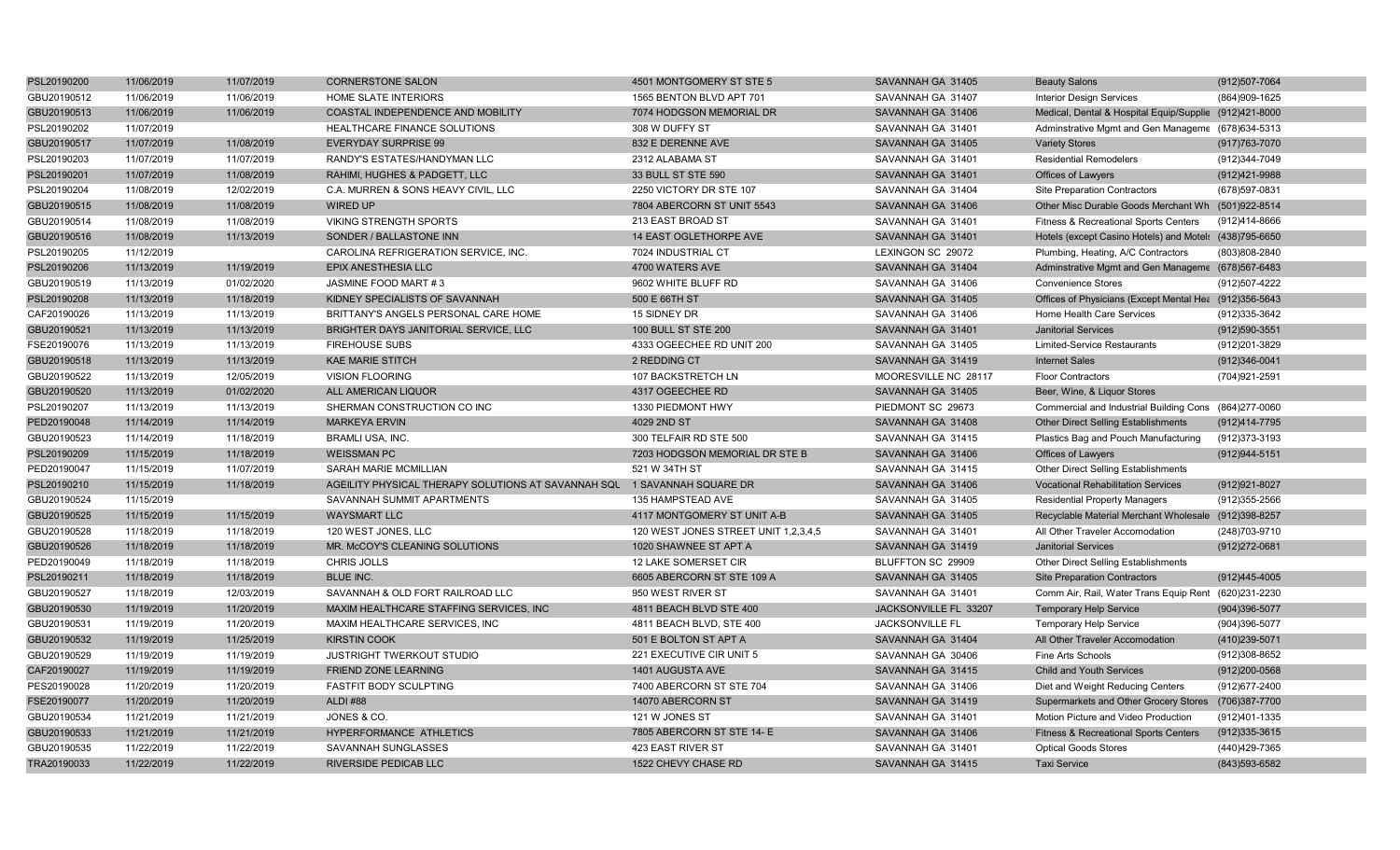| GBU20190542   | 11/25/2019 | 11/26/2019 | WJCL-TV                                 | 1375 CHATHAM PKWY FL 3RD                 | SAVANNAH GA 31405        | <b>Television Broadcasting</b>                          | (912) 925-0022 |
|---------------|------------|------------|-----------------------------------------|------------------------------------------|--------------------------|---------------------------------------------------------|----------------|
| GBU20190536   | 11/25/2019 | 11/25/2019 | HOLIDAY INN EXPRESS & SUITE             | 10 PARK OF COMMERCE BLVD                 | SAVANNAH GA 31405        | Hotels (except Casino Hotels) and Motels                | (912)298-7008  |
| GBU20190541   | 11/25/2019 | 11/25/2019 | MEMORYSMITH PROPERTIES LLC              | 515 EAST WALDBURG ST UNIT ABCD           | SAVANNAH GA 31401        | All Other Traveler Accomodation                         | (404) 784-7904 |
| GBU20190539   | 11/25/2019 | 11/25/2019 | <b>GEECHIE ROOTZ LLC</b>                | 3230 SKIDAWAY RD STE C                   | SAVANNAH GA 31404        | <b>Family Clothing Stores</b>                           | (912) 662-5400 |
| GBU20190537   | 11/25/2019 | 11/25/2019 | <b>LEE WILLIAMS</b>                     | 620 W 46TH ST                            | SAVANNAH GA 31405        | Rooming & Boarding Houses                               | (912)604-5065  |
| GBU20190540   | 11/25/2019 | 11/25/2019 | RELIABLE AUTO SALES OF SAVANNAH GA LLC  | 6606 ABRECORN ST FL 2                    | SAVANNAH GA 31406        | Used car dealers                                        | (912) 755-4260 |
| GBU20190538   | 11/25/2019 | 11/25/2019 | DEBORAH GREEN STVR OPERATIONS           | 111 EAST BROAD ST                        | SAVANNAH GA 31401        | All Other Traveler Accomodation                         | (271)521-0008  |
| PED20190051   | 11/25/2019 | 11/25/2019 | <b>LADAWN HARRIS</b>                    | 725 ENGLISH OAK DR                       | HINESVILLE GA 31313      | <b>Other Direct Selling Establishments</b>              | (912) 877-7035 |
| GBU20190544   | 11/26/2019 | 11/26/2019 | StretchLab Savannah                     | 5525 ABERCORN ST                         | SAVANNAH GA 31405        | <b>Fitness &amp; Recreational Sports Centers</b>        | (912) 335-4355 |
| PSL20190212   | 11/26/2019 | 11/26/2019 | ADDICTION RECOVERY STRATEGIES           | 300 COMMERCIAL CT STE F                  | SAVANNAH GA 31406        | <b>Family Planning Centers</b>                          | (912) 678-4480 |
| FSE20190078   | 11/26/2019 | 11/26/2019 | <b>CAJUN CAFE &amp; GRILL</b>           | 14045 ABERCORN ST STE 2610               | SAVANNAH GA 31419        | <b>Full Service Restaurants</b>                         | (718) 772-3666 |
| GBU20190545   | 11/26/2019 | 01/02/2020 | <b>CONCEIT BOUTIQUE</b>                 | 7804 ABERCORN ST UNIT 24                 | SAVANNAH GA 31406        | <b>Other Clothing Stores</b>                            | (912)508-9800  |
| GBU20190543   | 11/26/2019 | 11/26/2019 | THE WHITMAN MANSION                     | 611 WHITAKER ST                          | SAVANNAH GA 31401        | Hotels (except Casino Hotels) and Motel: (912)704-6233  |                |
| PSL20190214   | 11/27/2019 | 11/27/2019 | THE NEST WELLNESS CENTER                | 6605 ABERCORN ST STE 101 C               | SAVANNAH GA 31405        | Offices of Mental Health Practioners (exc (843)252-0401 |                |
| GBU20190546   | 11/27/2019 | 11/27/2019 | JMS DUMPSTER RENTAL LLC                 | 42 W MONTGOMERY XRDS UNIT P              | SAVANNAH GA 31406        | Solid Waste Collection                                  | (912) 225-6247 |
| FSE20190079   | 11/27/2019 | 11/27/2019 | BEEF JERKY EXPERIENCE                   | 305 WEST SAINT JULIAN ST                 | SAVANNAH GA 31401        | Meat and Meat Product Merchant Whole: (850)510-3283     |                |
| TRA20190034   | 11/27/2019 | 11/27/2019 | <b>TOW TRUCK</b>                        | 1501- A STALEY AVE                       | SAVANNAH GA 31405        | <b>Motor Vehicle Towing</b>                             | (912)660-1198  |
| PSL20190213   | 11/27/2019 | 11/27/2019 | <b>CHAPEL HAIR LLC</b>                  | 219 EAST BROAD ST                        | SAVANNAH GA 31401        | <b>Beauty Salons</b>                                    | (912) 335-8277 |
| PED20190052   | 11/27/2019 | 12/03/2019 | LINDA SHANNON                           | 509 W COATES AVE                         | MONTICELLO WI 53570      | <b>Temporary Festival Peddler</b>                       | (608) 636-6075 |
| December 2019 |            |            |                                         |                                          |                          |                                                         |                |
| PES20190029   | 12/02/2019 | 12/02/2019 | HONOR AND GRACE                         | 7506 WHITE BLUFF RD UNIT D               | SAVANNAH GA 31406        | Other Personal Care Services (Baths, ste (843)302-6688  |                |
| FSE20190080   | 12/02/2019 | 12/02/2019 | THE COFFEE FOX - LOUISVILLE             | 1103 LOUISVILLE RD                       | SAVANNAH GA 31415        | <b>Limited-Service Restaurants</b>                      | (912) 713-5563 |
| GBU20190548   | 12/03/2019 | 12/03/2019 | K H T COMPANY                           | 13 WEINER DR                             | SAVANNAH GA 31406        | <b>Residential Property Managers</b>                    |                |
| UME20190010   | 12/03/2019 | 12/03/2019 | COASTAL APPLIANCES LLC                  | 5504 MONTGOMERY ST                       | SAVANNAH GA 31405        | <b>Used Merchandise Stores</b>                          | (912) 755-2662 |
| PSL20190217   | 12/04/2019 | 12/04/2019 | <b>PAIGE COURIER SERVICE</b>            | 100 BULL ST                              | SAVANNAH GA 31401        | Adminstrative Mgmt and Gen Manageme (877)753-1207       |                |
| PSL20190216   | 12/04/2019 | 12/04/2019 | THE NAPPY HUT LLC                       | (NATURAL HAIR CARE SALON & BRAID CENTER) | 4501 MONTGOMERY ST STE D | <b>Beauty Salons</b>                                    | (912)228-3943  |
| PSL20190218   | 12/04/2019 | 12/04/2019 | GEORGIA BEHAVIORAL HEALTH PROFESSIONALS | 4849 PAULSEN ST STE 209                  | SAVANNAH GA 31405        | Offices of Physicians (Except Mental Hea (912)600-8800  |                |
| PSL20190215   | 12/04/2019 | 12/04/2019 | SAMET CORPORATION                       | 2457 AVIATION AVE STE 122                | CHARLESTON SC 29406      | All Other Specialty Trade Contractors                   | (336) 544-2600 |
| PED20190053   | 12/04/2019 | 12/05/2019 | DAN & JESSIE DRISCOLL                   | ROUSAKIS PLAZA                           | SAVANNAH GA 31401        | <b>Other Direct Selling Establishments</b>              |                |
| FSE20190081   | 12/04/2019 | 12/04/2019 | CHEFS SOUTHERN KITCHEN, LLC             | 2007 MARTIN LUTHER KING JR BLVD          | SAVANNAH GA 31415        | <b>Full Service Restaurants</b>                         | (912)349-7435  |
| GBU20190549   | 12/04/2019 | 12/04/2019 | <b>JANEX SERVICES LLC</b>               | 100 BULL ST                              | SAVANNAH GA 31401        | <b>Janitorial Services</b>                              | (912) 308-2171 |
| GBU20190551   | 12/05/2019 | 12/05/2019 | SWEET DREAMZ BOUTIQUE, LLC              | 245 CUMMING ST                           | SAVANNAH GA 31415        | <b>Internet Sales</b>                                   | (229)376-4908  |
| FSE20190083   | 12/05/2019 | 12/05/2019 | PIZZERIA VITTORIA                       | 2411 DESOTO AVE                          | SAVANNAH GA 31401        | <b>Full Service Restaurants</b>                         | (315) 283-7166 |
| PED20190055   | 12/05/2019 | 12/05/2019 | <b>SHADY GROVE VENTURES</b>             | ROUSAKIS PLAZA                           | SAVANNAH GA 31401        | Other Direct Selling Establishments                     | (704) 748-3308 |
| PED20190054   | 12/05/2019 | 12/05/2019 | <b>ABBY MAY MILLER</b>                  | <b>ROUSAKIS PLAZA</b>                    | SAVANNAH GA 31401        | Other Direct Selling Establishments                     | (917) 817-0454 |
| GBU20190550   | 12/05/2019 | 12/05/2019 | <b>BIG SPORTS CART</b>                  | 7804 ABERCORN ST UNIT 5504               | SAVANNAH GA 31406        | <b>Sporting Goods Stores</b>                            | (407) 579-6686 |
| PED20190056   | 12/05/2019 | 12/05/2019 | <b>BMB FILTRATION INC</b>               | 202 BOURNE BLVD STE 110                  | SAVANNAH GA 31408        | Warm Air Heating And Air Conditioning E (912)988-1047   |                |
| FSE20190082   | 12/05/2019 | 12/05/2019 | JOE'S AT THE JEPSON, LLC                | 207 WEST YORK ST                         | SAVANNAH GA 31401        | <b>Full Service Restaurants</b>                         | (912) 357-0791 |
| FSE20190084   | 12/06/2019 | 12/06/2019 | SLY'S SLIDERS AND FRIES                 | 1710 ABERCORN ST                         | SAVANNAH GA 31401        | <b>Full Service Restaurants</b>                         | (912)239-4219  |
| PED20190057   | 12/06/2019 | 12/06/2019 | UNIQUE ARTS AND CRAFTS                  | ROUSAKIS PLAZA                           | SAVANNAH GA 31401        | Other Direct Selling Establishments                     |                |
| PED20190050   | 12/06/2019 | 11/22/2019 | <b>SLADJANA TANASKOVIC</b>              | 140 BELLE ISLAND LN                      | RICHMOND HILL GA 31324   | Other Direct Selling Establishments                     |                |
| GBU20190553   | 12/06/2019 | 12/06/2019 | <b>ABERCORN BP</b>                      | 7204 ABERCORN ST                         | SAVANNAH GA 31406        | Convenience Store w/Gas Station                         | (912) 352-9888 |
| GBU20190554   | 12/09/2019 | 12/16/2019 | ABERCORN APARTMENTS. LLC                | 609 ABERCORN ST                          | SAVANNAH GA 31401        | Lessors of Residential Bldgs & Dwellings (912)236-1311  |                |
| PSL20190219   | 12/09/2019 | 12/16/2019 | <b>ELITE TOWER</b>                      | 2815 WILLIAMS ST                         | SAVANNAH GA 30404        | Power & Communication Line & Related (912)777-8963      |                |
| WAT20190015   | 12/09/2019 | 12/09/2019 | XTREME AUTO CARE AND DETAILING          | 10509 MIDDLEGROUND RD LOT 13             | SAVANNAH GA 31419        | Car Washes                                              | (912) 707-1488 |